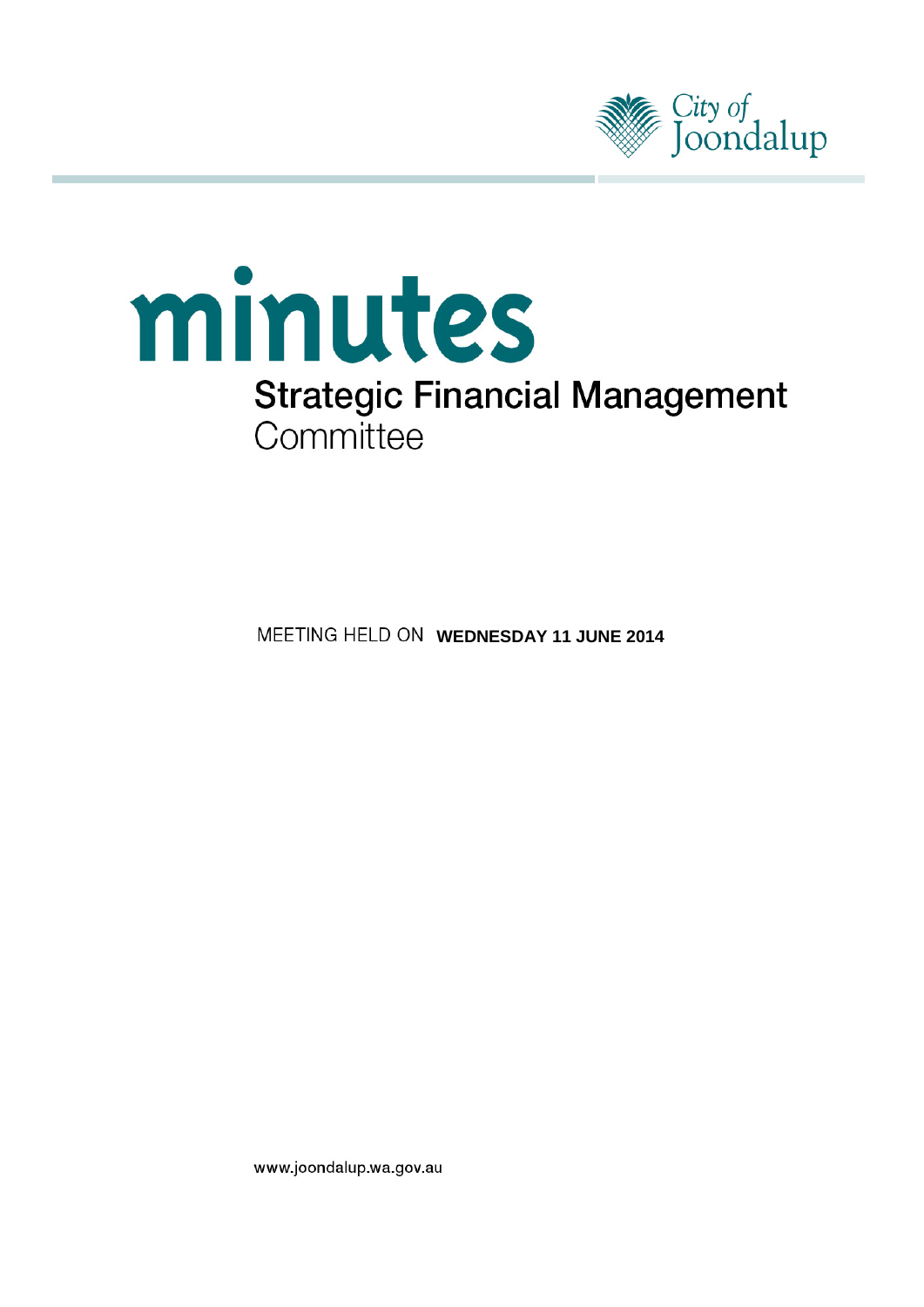# **TABLE OF CONTENTS**

| Item No.       | <b>Title</b>                                                                                                                                                                    | Page No.       |
|----------------|---------------------------------------------------------------------------------------------------------------------------------------------------------------------------------|----------------|
|                | <b>Declaration of Opening</b>                                                                                                                                                   | 4              |
|                | <b>Declarations of Interest</b>                                                                                                                                                 | 5              |
|                | Apologies/Leave of absence                                                                                                                                                      | 6              |
|                | <b>Confirmation of Minutes</b>                                                                                                                                                  | 6              |
|                | Announcements by the Presiding Member without discussion                                                                                                                        | 6              |
|                | Identification of matters for which the meeting may be closed to<br>the public                                                                                                  | 6              |
|                | <b>Petitions and deputations</b>                                                                                                                                                | 6              |
|                | <b>Reports</b>                                                                                                                                                                  | 7              |
| 1              | Draft 20 Year Strategic Financial Plan 2013-14 to 2032-33 -<br>[103243]                                                                                                         | $\overline{7}$ |
| $\overline{2}$ | Confidential - Status Report on City Freehold Properties Proposed<br>for Disposal $-$ [63627]                                                                                   | 25             |
| 3              | Confidential - City of Joondalup Freehold Land - Lots 200, 201 and<br>202 Kanangra Crescent, Greenwood - [63627]                                                                | 27             |
| 4              | Confidential - Proposed Disposal of Lot 745 (103) Caridean Street,<br>Heathridge and Lot 23 (77) Gibson Avenue, Padbury - [63627]                                               | 29             |
| 5              | Confidential - Proposed Disposal of Lot 971 (52) Creaney Drive,<br>Kingsley $-$ [63627]                                                                                         | 31             |
| 6              | Confidential - Further Examination of City Freehold Land Register -<br>[63627]                                                                                                  | 35             |
| $\overline{7}$ | Confidential - City Proposed Acquisition of Vacant Crown Land<br>Community Purpose Site - Lot 12223 (12) Blackwattle Parade,<br>Padbury (Reserve 43717) - [07560, 56534, 55022] | 37             |
| 8              | Confidential - Pinnaroo Point Café/Kiosk - Expression of Interest -<br>[102656]                                                                                                 | 39             |
| 9              | Confidential - Burns Beach Café/Restaurant Expressions of Interest -<br>Interim Status Report - [102656]                                                                        | 41             |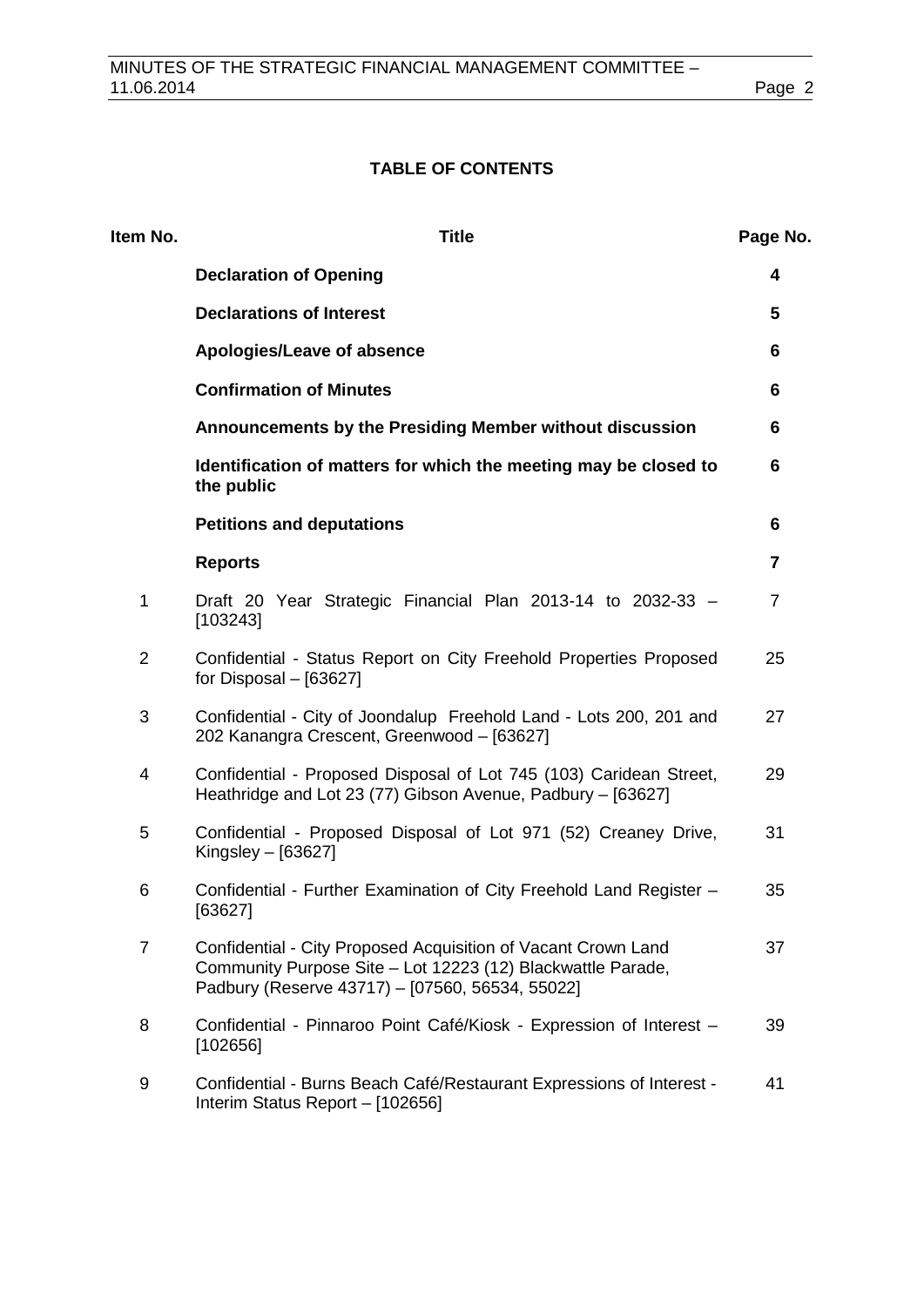| <b>Urgent Business</b>                               | 42 |
|------------------------------------------------------|----|
| Motions of which previous notice has been given      | 42 |
| <b>Requests for Reports for future consideration</b> | 42 |
| <b>Closure</b>                                       | 42 |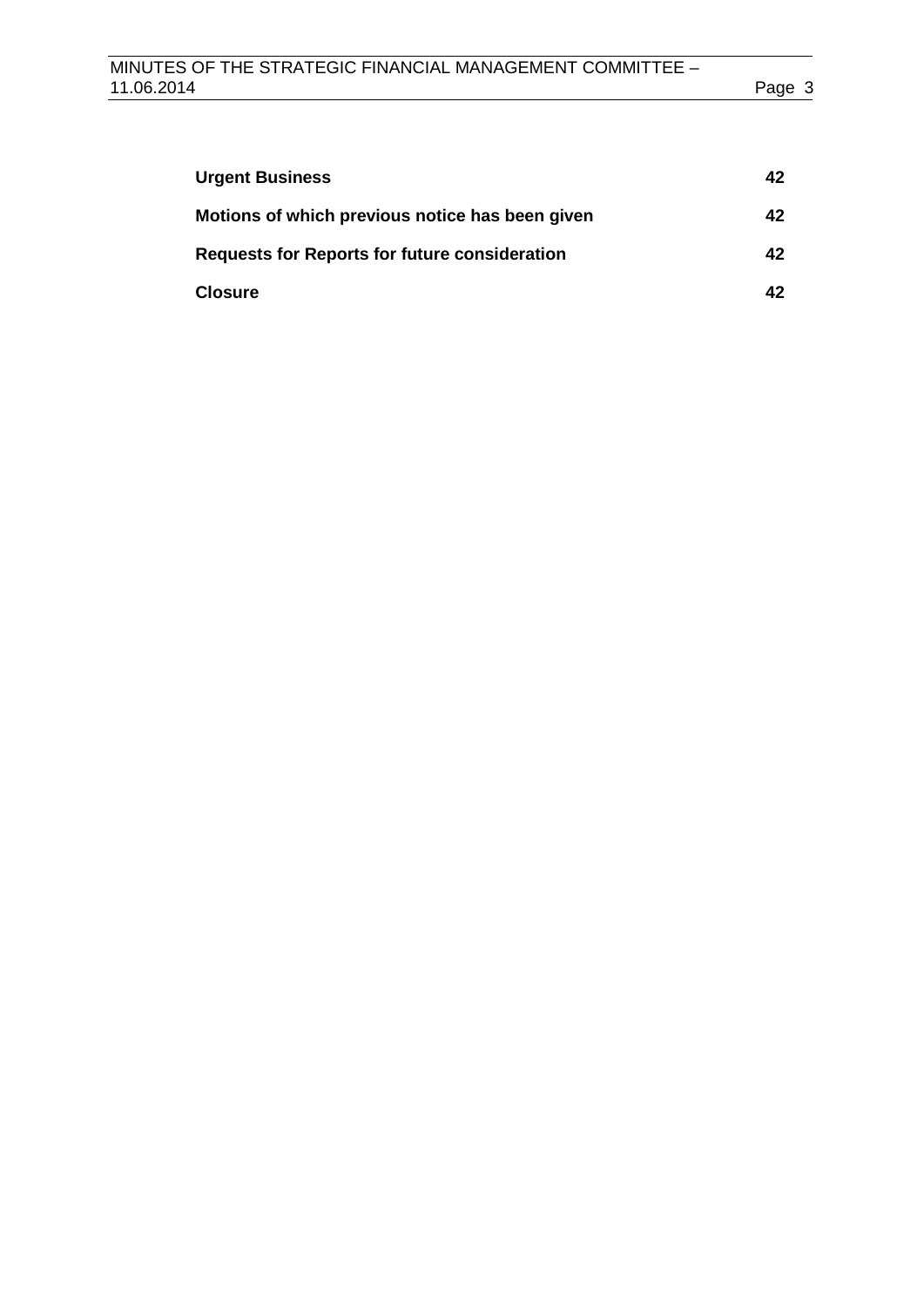# **CITY OF JOONDALUP**

## **MINUTES OF THE STRATEGIC FINANCIAL MANAGEMENT COMMITTEE MEETING HELD IN CONFERENCE ROOM 2, JOONDALUP CIVIC CENTRE, BOAS AVENUE, JOONDALUP ON WEDNESDAY 11 JUNE 2014.**

# **ATTENDANCE**

# **Committee Members**

| Cr Geoff Amphlett, JP Presiding Member |                                            |
|----------------------------------------|--------------------------------------------|
| <b>Mayor Troy Pickard</b>              |                                            |
| Cr Brian Corr                          |                                            |
| Cr Russ Fishwick, JP                   |                                            |
| Cr Mike Norman                         | Deputising for Cr Christine Hamilton-Prime |
| Cr Tom McLean, JP                      |                                            |
| Cr Sam Thomas                          | <b>Deputy Presiding Member</b>             |
|                                        |                                            |

## **Observer**

Cr John Chester *to 7.46pm*

## **Officers**

| Mr Garry Hunt        | <b>Chief Executive Officer</b>              |                              |
|----------------------|---------------------------------------------|------------------------------|
| Mr Mike Tidy         | <b>Director Corporate Services</b>          | Absent from 6.20pm to 6.21pm |
| Ms Dale Page         | Director Planning and Community Development |                              |
| Mr Blignault Olivier | <b>Manager City Projects</b>                |                              |
| Mr Alan Ellingham    | <b>Senior Financial Analyst</b>             | to $6.20$ pm                 |
| Mr John Byrne        | Governance Coordinator                      |                              |
| Mrs Gwen Boswell     | Senior Projects Officer                     |                              |
| Mrs Lesley Taylor    | Governance Officer                          |                              |

# <span id="page-3-0"></span>**DECLARATION OF OPENING**

The Presiding Member declared the meeting open at 6.00pm.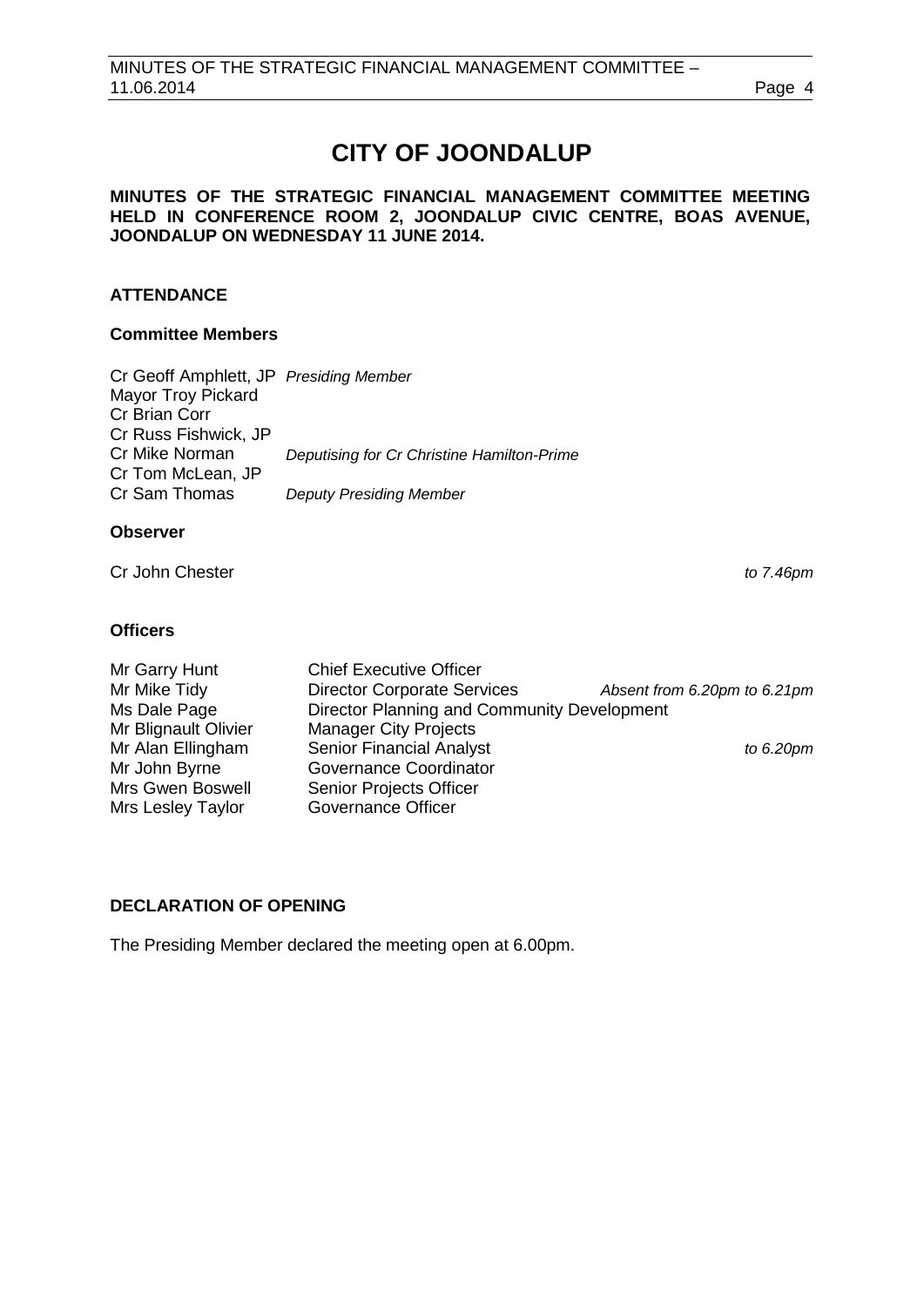# <span id="page-4-0"></span>**DECLARATIONS OF INTEREST**

## **Disclosures of Financial / Proximity Interest**

Nil.

# **Disclosures of interest affecting impartiality**

Elected Members (in accordance with Regulation 11 of the *Local Government [Rules of Conduct] Regulations 2007)* and employees (in accordance with the Code of Conduct) are required to declare any interest that may affect their impartiality in considering a matter. This declaration does not restrict any right to participate in or be present during the decision-making process. The Elected Member/employee is also encouraged to disclose the nature of the interest.

| <b>Name/Position</b>      | <b>Mayor Troy Pickard.</b>                                                                               |  |  |  |  |  |
|---------------------------|----------------------------------------------------------------------------------------------------------|--|--|--|--|--|
| <b>Item No./Subject</b>   | Item 2 - Confidential - Status Report on City Freehold Properties                                        |  |  |  |  |  |
|                           | Proposed for Disposal.                                                                                   |  |  |  |  |  |
| <b>Nature of interest</b> | Interest that may affect impartiality.                                                                   |  |  |  |  |  |
| <b>Extent of Interest</b> | The owner and tenant of Lot 972 Creaney Drive, Kingsley<br>(Kingsley Tavern) are known to Mayor Pickard. |  |  |  |  |  |

| <b>Name/Position</b>                                                                         | <b>Cr John Chester.</b>                                           |  |  |
|----------------------------------------------------------------------------------------------|-------------------------------------------------------------------|--|--|
| <b>Item No./Subject</b><br>Item 2 – Confidential – Status Report on City Freehold Properties |                                                                   |  |  |
|                                                                                              | Proposed for Disposal.                                            |  |  |
| <b>Nature of interest</b>                                                                    | Interest that may affect impartiality.                            |  |  |
| <b>Extent of Interest</b>                                                                    | Cr Chester has done a flora survey for vegetation on Lot 971 (52) |  |  |
|                                                                                              | Creaney Drive, Kingsley.                                          |  |  |

| <b>Name/Position</b>      | <b>Mayor Troy Pickard.</b>                                  |  |  |  |  |
|---------------------------|-------------------------------------------------------------|--|--|--|--|
| Item No./Subject          | Item $5$ – Confidential – Proposed Disposal of Lot 971 (52) |  |  |  |  |
|                           | Creaney Drive, Kingsley.                                    |  |  |  |  |
| <b>Nature of interest</b> | Interest that may affect impartiality.                      |  |  |  |  |
| <b>Extent of Interest</b> | The owner and tenant of Lot 972 Creaney Drive, Kingsley     |  |  |  |  |
|                           | (Kingsley Tavern) are known to Mayor Pickard.               |  |  |  |  |

| <b>Name/Position</b>      | <b>Mayor Troy Pickard.</b>                                        |  |  |  |  |  |
|---------------------------|-------------------------------------------------------------------|--|--|--|--|--|
| <b>Item No./Subject</b>   | Item 7 - Confidential - City Proposed Acquisition of Vacant Crown |  |  |  |  |  |
|                           | Land Community Purpose Site - Lot 12223 (12) Blackwattle          |  |  |  |  |  |
|                           | Parade, Padbury (Reserve 43717).                                  |  |  |  |  |  |
| <b>Nature of interest</b> | Interest that may affect impartiality.                            |  |  |  |  |  |
| <b>Extent of Interest</b> | Mayor Pickard's children attend St Stephens School, Duncraig      |  |  |  |  |  |
|                           | which abuts Fernwood Park, Padbury.                               |  |  |  |  |  |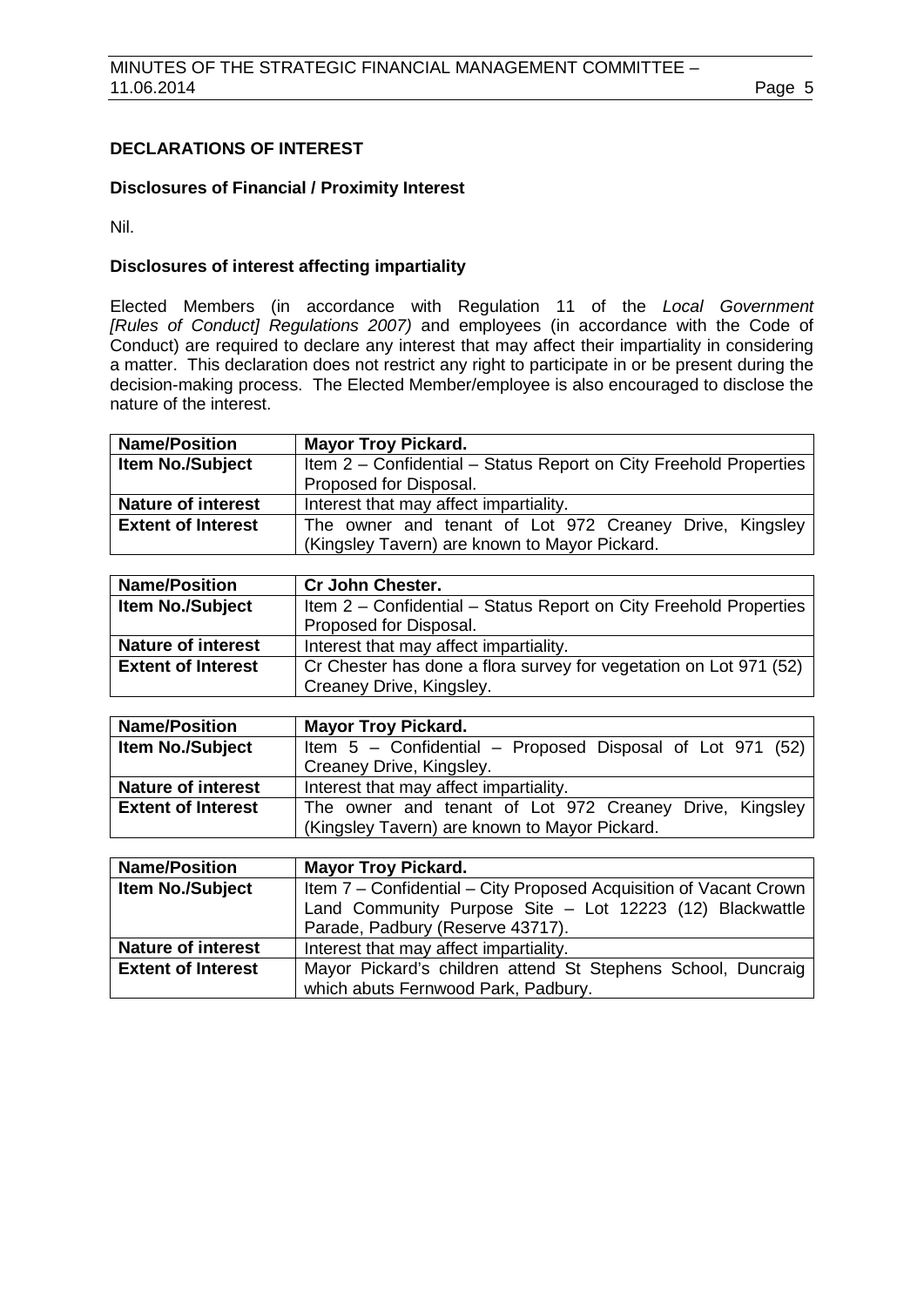# <span id="page-5-0"></span>**APOLOGIES/LEAVE OF ABSENCE**

#### **Leave of Absence Previously Approved:**

| <b>Cr Christine Hamilton-Prime</b> | 1 June to 20 June 2014 inclusive;         |
|------------------------------------|-------------------------------------------|
| Cr Russ Fishwick, JP               | 4 August to 23 September 2014 inclusive;  |
| Cr Philippa Taylor                 | 20 August to 12 September 2014 inclusive. |

# <span id="page-5-1"></span>**CONFIRMATION OF MINUTES**

MINUTES OF THE STRATEGIC FINANANCIAL MANAGEMENT COMMITTEE HELD 2 DECEMBER 2013

**MOVED Cr McLean, SECONDED Mayor Pickard that the minutes of the meeting of the Strategic Financial Management Committee held on 2 December 2013 be confirmed as a true and correct record.**

# **The Motion was Put and CARRIED (7/0)**

**In favour of the Motion:** Cr Amphlett, Mayor Pickard, Crs Corr, Fishwick, McLean, Norman and Thomas.

# <span id="page-5-2"></span>**ANNOUNCEMENTS BY THE PRESIDING MEMBER WITHOUT DISCUSSION**

Nil.

## <span id="page-5-3"></span>**IDENTIFICATION OF MATTERS FOR WHICH THE MEETING MAY BE CLOSED TO THE PUBLIC**

In accordance with Clause 5.2 of the City's *Meeting Procedures Local Law 2013*, this meeting was not open to the public.

# <span id="page-5-4"></span>**PETITIONS AND DEPUTATIONS**

Nil.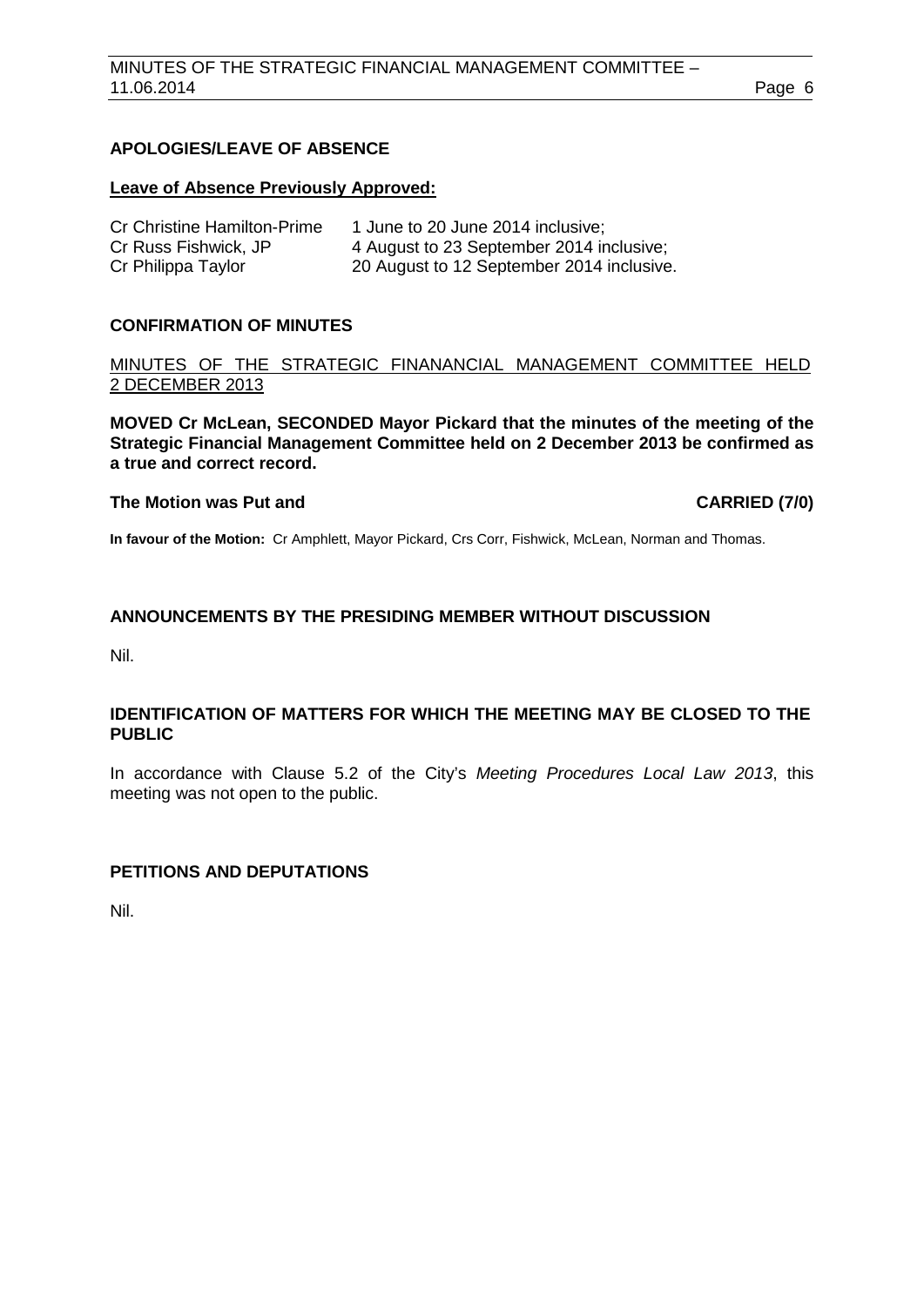# <span id="page-6-0"></span>**REPORTS**

<span id="page-6-1"></span>

| <b>ITEM1</b>                          | 2013-14 TO 2032-33 |        |                                                             |             |  | DRAFT 20 YEAR STRATEGIC FINANCIAL PLAN                                                                                                                                      |  |
|---------------------------------------|--------------------|--------|-------------------------------------------------------------|-------------|--|-----------------------------------------------------------------------------------------------------------------------------------------------------------------------------|--|
| <b>WARD</b>                           |                    | All    |                                                             |             |  |                                                                                                                                                                             |  |
| <b>RESPONSIBLE</b><br><b>DIRECTOR</b> |                    |        | Mr Mike Tidy<br><b>Corporate Services</b>                   |             |  |                                                                                                                                                                             |  |
| <b>FILE NUMBER</b>                    |                    | 103243 |                                                             |             |  |                                                                                                                                                                             |  |
| <b>ATTACHMENT</b>                     |                    |        | Attachment 1                                                | <b>Plan</b> |  | Draft 20 Year Strategic Financial                                                                                                                                           |  |
|                                       |                    |        | Attachment 2<br>Attachment 3.1 to 3.7 Explanatory Schedules |             |  | <b>Guiding Principles 2014</b>                                                                                                                                              |  |
| <b>AUTHORITY / DISCRETION</b>         |                    |        | amending budgets.                                           |             |  | Executive - The substantial direction setting and oversight<br>role of Council, such as adopting plans and reports,<br>accepting tenders, directing operations, setting and |  |

# **PURPOSE**

For Council to adopt the draft *20 Year Strategic Financial Plan* for the period 2013-14 to 2032-33 and *Guiding Principles 2014*.

#### **EXECUTIVE SUMMARY**

The *20 Year Strategic Financial Plan* is prepared using a set of Guiding Principles. The Guiding Principles were last adopted in July 2013; this included a simplification of the ratios used. The Guiding Principles have been revised although there are minimal changes compared to the large number of changes undertaken in 2013.

The Guiding Principles include five key ratios which form the foundation of the plan. There is a maximum possible achievement of 100 ratios over the 20 years of the plan (five per year x 20 years). The projections for the updated draft *20 Year Strategic Financial Plan* for the period 2013-14 to 2032-33 are that 74 key ratios out of 100 would be achieved; this is one less than the 75 ratios achieved within the current adopted plan.

The *20 Year Strategic Financial Plan* for the period 2011-12 to 2030-31 was adopted by Council at its meeting held on 22 November 2012 (CJ244-11/12 refers). The key changes in the current update are as follows:

- Analysis of ratios is simplified, following the Guiding Principles adopted in 2013.
- Impacts of recent State and Federal Budget impacts are included, the majority of which are detrimental, in particular a 36.8% increase in street lighting tariff from 2015-16.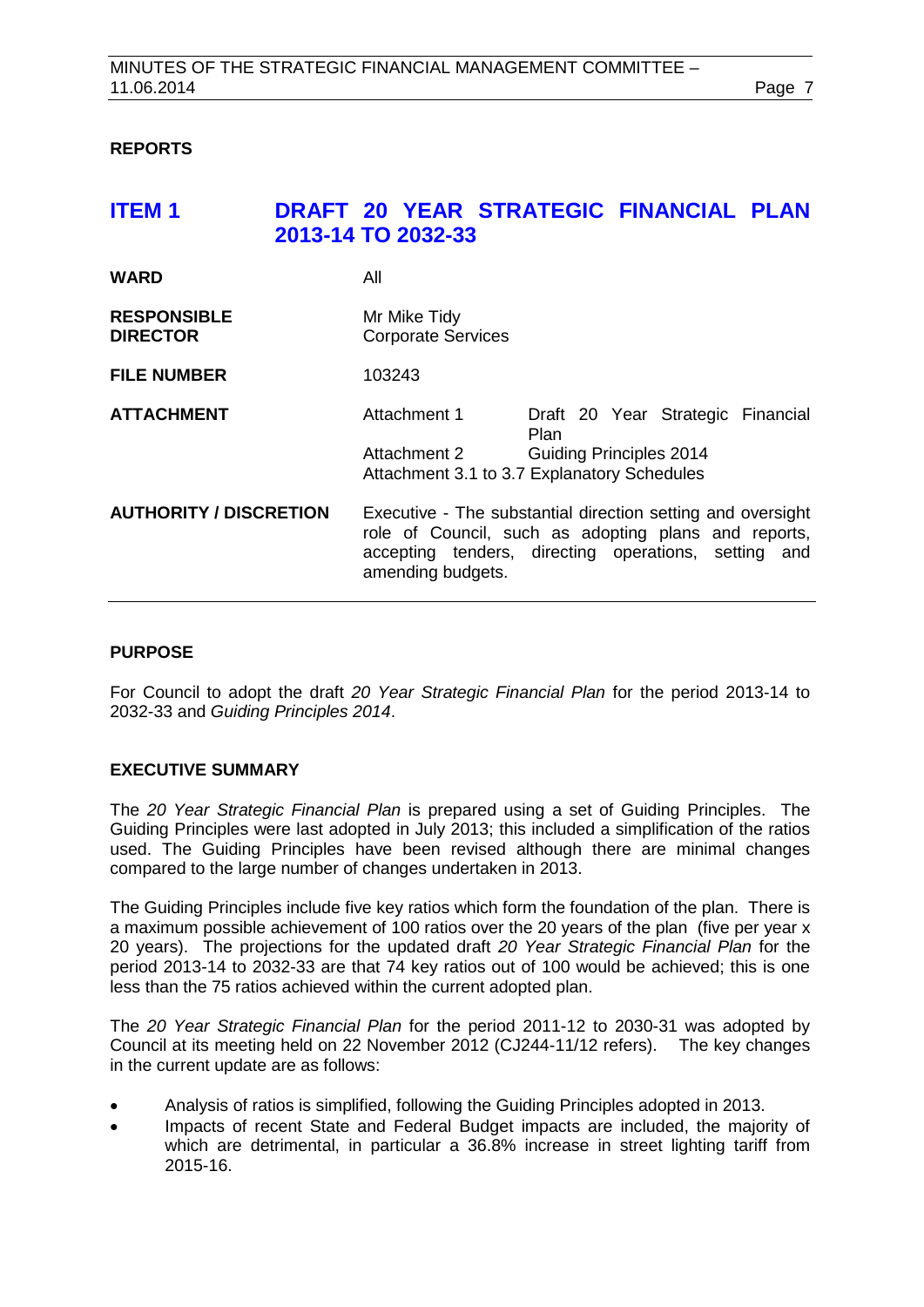- Rates volume growth has higher projections than the previously adopted plan. A more detailed analysis has been undertaken, for example, an estimated 8,000 additional dwellings.
- Major Projects updates to projects where there have been revisions available, most notably:
	- Joondalup Performing Arts and Cultural Facility/Jinan Gardens (JPACF) estimated cost revised to \$94 million and assumed no external grants available.
	- Edgewater Quarry lower cost of \$26 million now included. This is still based on the full development of the quarry, with both residential and commercial development and an amphitheatre.
	- Percy Doyle Master Plan updated costs based on feasibility study.
- Financing updates to financing assumptions where available, most notably:
	- JPACF the plan has assumed that all of the \$94.2 million cost will be financed by the City using reserves and short-term borrowings. This includes \$63 million of the proceeds from sale of land at Tamala Park (Catalina estate), and ensures that the City will use these funds in a clear and highlighted purpose.
	- Community Sporting and Recreation Facilities Fund (CSRFF) outcomes were announced earlier this year and approved funding was less than requested for Bramston Park; only partial funding for the Hockey Project and no funding for Hawker Park. Council has now resolved to proceed with both the Bramston Park and Hockey Projects, making up the shortfall from the CSRFF approved funding and in the case of the latter also reducing the scope.

There have been some challenges in the update of the projections. The draft *20 Year Strategic Financial Plan* for the period 2013-14 to 2032-33 was initially presented to the Strategic Financial Management Committee (SFMC) on 2 December 2013. Some issues were identified with the affordability of the *Capital Works Program* for 2014-15 and 2015-16 and these have now been addressed as part of the updated *Capital Works Program.*

There have been numerous changes since the version presented in December 2013. Additionally, feedback has been provided from Elected Members at a recent budget workshop. These changes have been built into the projections, with Option 1 being the summary of all these changes. Two of the key assumptions for Option 1 from the Elected Member budget workshop were:

- A lower rate increase of 4.0% for 2015-16, 2016-17 and 2017-18 followed by three subsequent increases of 5.0% from 2018-19 to 2020-21 and then increases of 4.5% or 4.0% thereafter.
- A reduction in employee cost increases from 4.0% to 3.0% for 2015-16, 2016-17 and 2017-18, from 4.4% to 3.4% for 2018-19 to 2022-23, from 4.0% to 3.0% for 2023-24 and 2024-25 and from 4.0% to 3.5% thereafter.

As the changes to rate increases is off a much larger base, the changes to employee cost increases offset just over 60% of the rate reduction. In the absence of any other significant changes the remaining reduction in rates would have been able to be absorbed with relatively minor impacts for the draft *20 Year Strategic Financial Plan* for the period 2013-14 to 2032-33. Unfortunately in the recent State Budget a forecast 36.8% increase in the Street Lighting Tariff in 2015-16 was announced. This increase alone adds \$1.2 million to costs in 2015-16 and compounded in subsequent years, and has been factored into the draft *20 Year Strategic Financial Plan* for the period 2013-14 to 2032-33.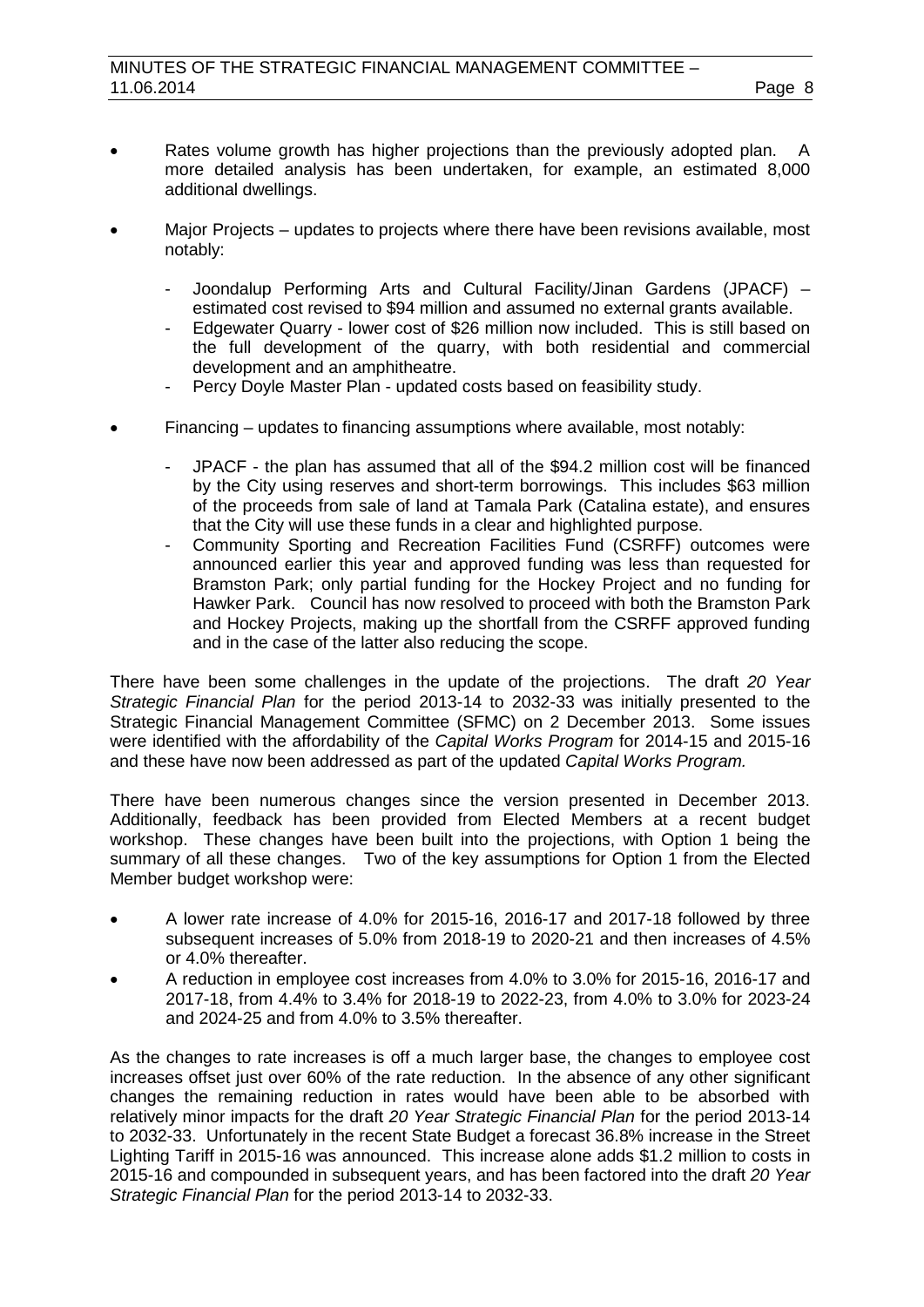As a result the modelling for Option 1 indicates that:

- loans would be required to finance some of the standard *Capital Works Program* of \$2 million in 2018-19 and 2019-20. Although this is a relatively small amount in the overall plan, this is an indication of how marginal the operating cashflows are in being able to support day-to-day capital expenditure. This is caused mostly by the tariff increase to street lighting as well as the reduced rates increases for 2014-15 to 2016- 17.
- Seventy four key ratios only are achieved (one fewer than previous).
- Reserves are depleted to \$10 million by the end of 2017-18.
- Operating Surplus Ratio would remain negative in both 2014-15 and 2015-16. The Operating Surplus Ratio is the most important financial indicator as it takes account of all other ratios (liquidity, asset management, operations), and it is not generally considered financially sustainable in the long run or indeed medium term, for it to be negative.
- Operating Surplus target (Five Year Average) is not achieved until 2023-24.
- Asset Sustainability Ratio is not achieved until 2025-26.

As a result two other options have been prepared for consideration. The other options have the majority of the same assumptions as Option 1, with changes only to the projected rate increases. Option 2 proposes that the rate increase for 2015-16 be 5.0% and then all other assumptions remain the same. Option 3 has smoothed out the rate increases in the next six years, with 5.0% projected for 2015-16, 2017-18 and 2019-20 and 4.0% for 2016-17, 2018-19 and 2020-21. The plan as at Attachment 1 has been prepared on the basis of Option 1.

Option 3 still has some issues with some of the ratios. Managing the City's long-term financial projections using ratios is not a perfect science, and it is not necessarily expected that the City can achieve the ratios in every year. The key issue is that the reasons why the target is not achieved are understood, and to ensure that it is not an ongoing issue. The draft *20 Year Strategic Financial Plan* provides detailed commentary on the ratios and provides sufficient explanation for those years that fall outside the thresholds.

The previous report to the SFMC in December 2013 highlighted (in yellow in the plan document itself) the changes that had been made from the plan adopted by Council in November 2012. The new version of the plan at Attachment 1 now only shows track changes to text from the version considered by the SFMC in December 2013. It should be noted that all of the charts and tables have been updated.

*It is therefore recommended that the Strategic Financial Management Committee:*

- *1 CONSIDERS the draft 20 Year Strategic Financial Plan 2013-14 to 2032-33 as at Attachment 1 to this Report for a recommendation to Council;*
- *2 RECOMMENDS Council ADOPTS the Guiding Principles 2014 as at Attachment 2 to this Report.*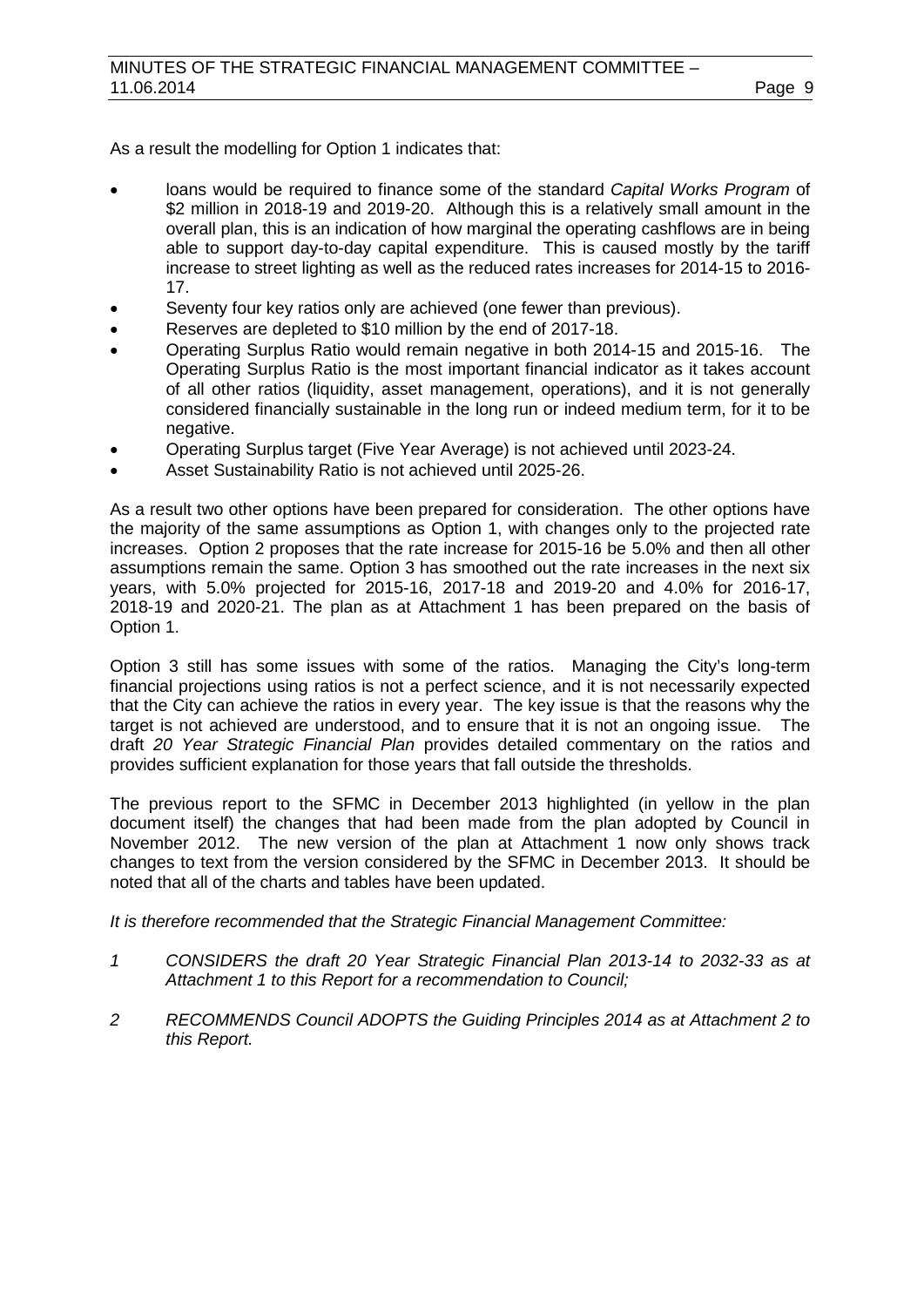# **BACKGROUND**

#### Draft 20 Year Strategic Financial Plan 2013-14 to 2032-33 (Attachment 1)

The proposed plan is shown as Attachment 1, and is referred to as the draft *20 Year*  The changes between the proposed plan and the Adopted Plan are highlighted in yellow.

#### Adopted Plan 2011-12 to 2030-31

The Adopted Plan covers the years 2011-12 to 2030-31 and was adopted by Council at its meeting held on 22 November 2012 (CJ244-11/12 refers).

## Previous Draft Plan 2013-14 to 2032-33

A previous version of the draft *Strategic Financial Plan* for the period 2013-14 to 2032-33 was presented to the SFMC meeting held on 2 December 2013. The plan presented in December 2013 will be referred to in this document as the "*previous plan*". The *previous plan* was not endorsed. The resolution of the SFMC at its meeting of 2 December 2013 was that it:

- *1 NOTES the 20 Year Strategic Financial Plan 2013-14 to 2032-33 as at Attachment 1 to this Report;*
- *2 REQUESTS a further report be prepared for the Strategic Financial Management Committee in relation to options for the 20 Year Strategic Financial Plan, 2013-14 to 2032-33 including the principle drivers and philosophies of the plan and funding models for projects and services.*

This Report and the attachments address the actions above.

#### Drivers and Philosophies

The 20 Year SFP has been developed using a set of Guiding Principles. These are reviewed annually and were last adopted by Council at its meeting held on 16 July 2013 (CJ141-07/13 refers). There are seven basic principles which form the foundation of the overall Guiding Principles:

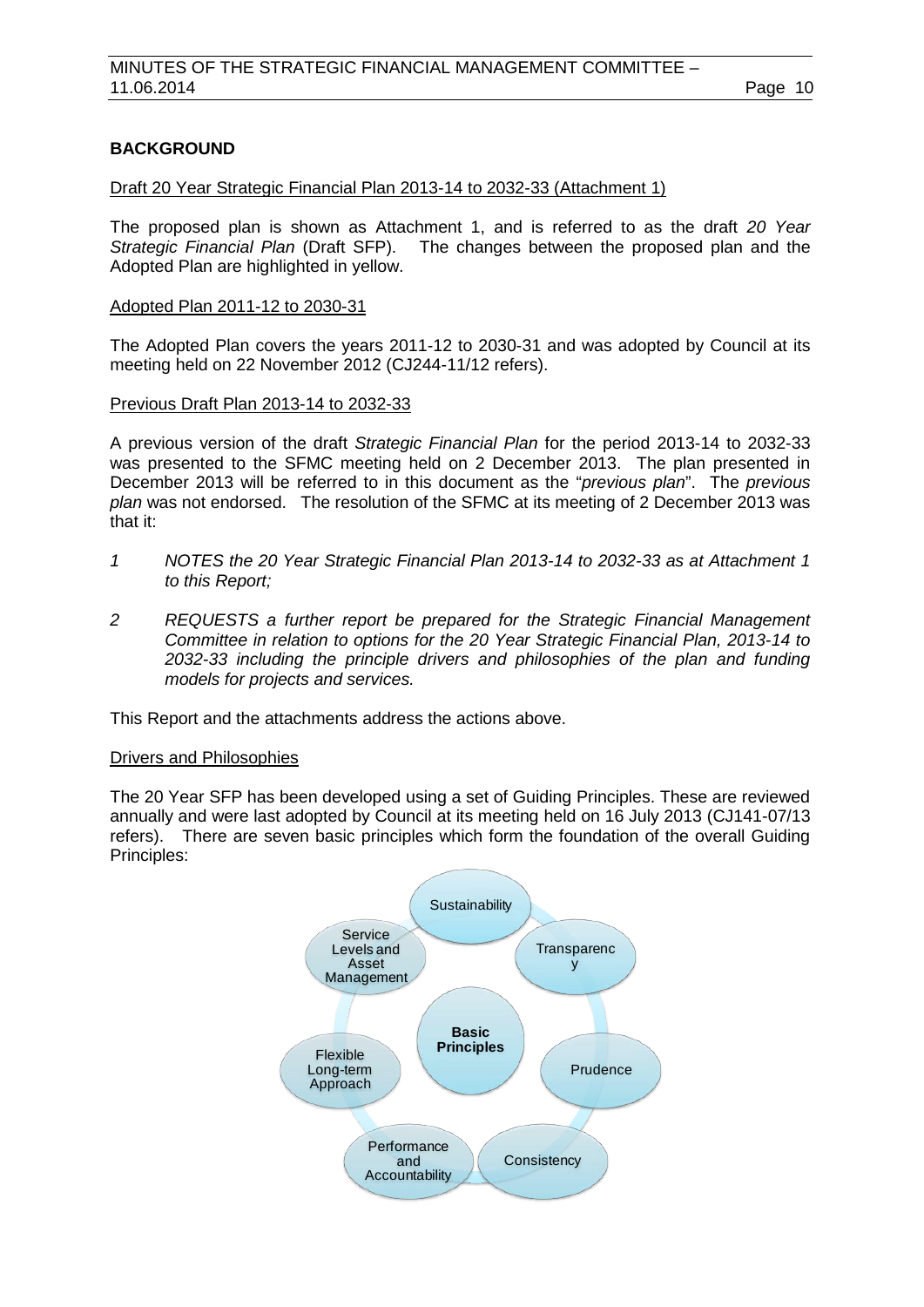The core of the guiding principles are the key ratios.

## **Key Ratios**

There are five guiding principles that the Draft SFP aims to achieve, these are referred to throughout the Report. The five key ratios are as follows:

Table 1 – Key Ratios

| <b>Ref</b>  | <b>Key Ratios</b>                                      | <b>Details</b>                                                                                                                                                                                                                                                                                                                                                                                                                                                                                                                                                                                                                                                                                                                                                      |
|-------------|--------------------------------------------------------|---------------------------------------------------------------------------------------------------------------------------------------------------------------------------------------------------------------------------------------------------------------------------------------------------------------------------------------------------------------------------------------------------------------------------------------------------------------------------------------------------------------------------------------------------------------------------------------------------------------------------------------------------------------------------------------------------------------------------------------------------------------------|
| 1           | <b>Net</b><br><b>Municipal</b><br><b>Closing Funds</b> | Balanced budget (Net Municipal Funds) continues to be a<br>$\circ$<br>key requirement.<br>Flexible use of reserves and disposal proceeds can be<br>$\circ$<br>used to help shortfalls in municipal funds, although these<br>have to be paid back to the required reserve at some<br>point in future.                                                                                                                                                                                                                                                                                                                                                                                                                                                                |
| $\mathbf 2$ | <b>Operating Surplus</b><br><b>Ratio</b>               | o This is the key ratio for evaluation of operating results,<br>and indeed the most important ratio overall.<br>o Operating Surplus ratio is calculated as<br>Operating<br>Surplus as a % of own source revenue.<br>Operating<br>Surplus is the difference between Operating Income and<br>Operating Expenses (including Depreciation).<br>o A desired ratio for Operating Surplus is between 2% and<br>8%, as a five year average.                                                                                                                                                                                                                                                                                                                                 |
| 3           | <b>Rates % Increase</b>                                | o Rates % Increases capped at no more than 5% of the<br>overall rates revenue.                                                                                                                                                                                                                                                                                                                                                                                                                                                                                                                                                                                                                                                                                      |
| 4           | <b>Asset</b><br><b>Sustainability</b><br><b>Ratio</b>  | o Evaluates asset management.<br>o Asset Sustainability compares the amount of expenditure<br>on replacement capital projects versus depreciation.<br>The ratio is an indicator of whether the City is spending<br>$\circ$<br>adequate amounts on its replacement program.<br>The target for Asset Sustainability Ratio, as per the<br>$\circ$<br>Department Local Government and Communities (DLGC)<br>guidelines, is between 90% and 110%. The City has<br>slightly varied the targets to achieve 90% and 110%<br>based on a five year average, rather than each individual<br>year.                                                                                                                                                                              |
| 5           | <b>Service</b><br><b>Debt</b><br><b>Coverage Ratio</b> | This is the key ratio to evaluate treasury management.<br>$\circ$<br>Used by West Australia Treasury Corporation (WATC) to<br>$\circ$<br>help evaluate requests for loans.<br>o The ratio is the calculation of how much operating cash<br>flow (such as excluding depreciation) covers the cost of<br>loan repayments (principal and interest).<br>o The target for Debt Service Coverage Ratio is that the<br>ratio does not fall less than five, that is the City should<br>have surpluses that are at least five times greater than<br>the loan repayments.<br>The City has determined that some years legitimately fail<br>$\circ$<br>the threshold, if the City were repaying a lot of debt based<br>on one-off proceeds, and consequently the City target is |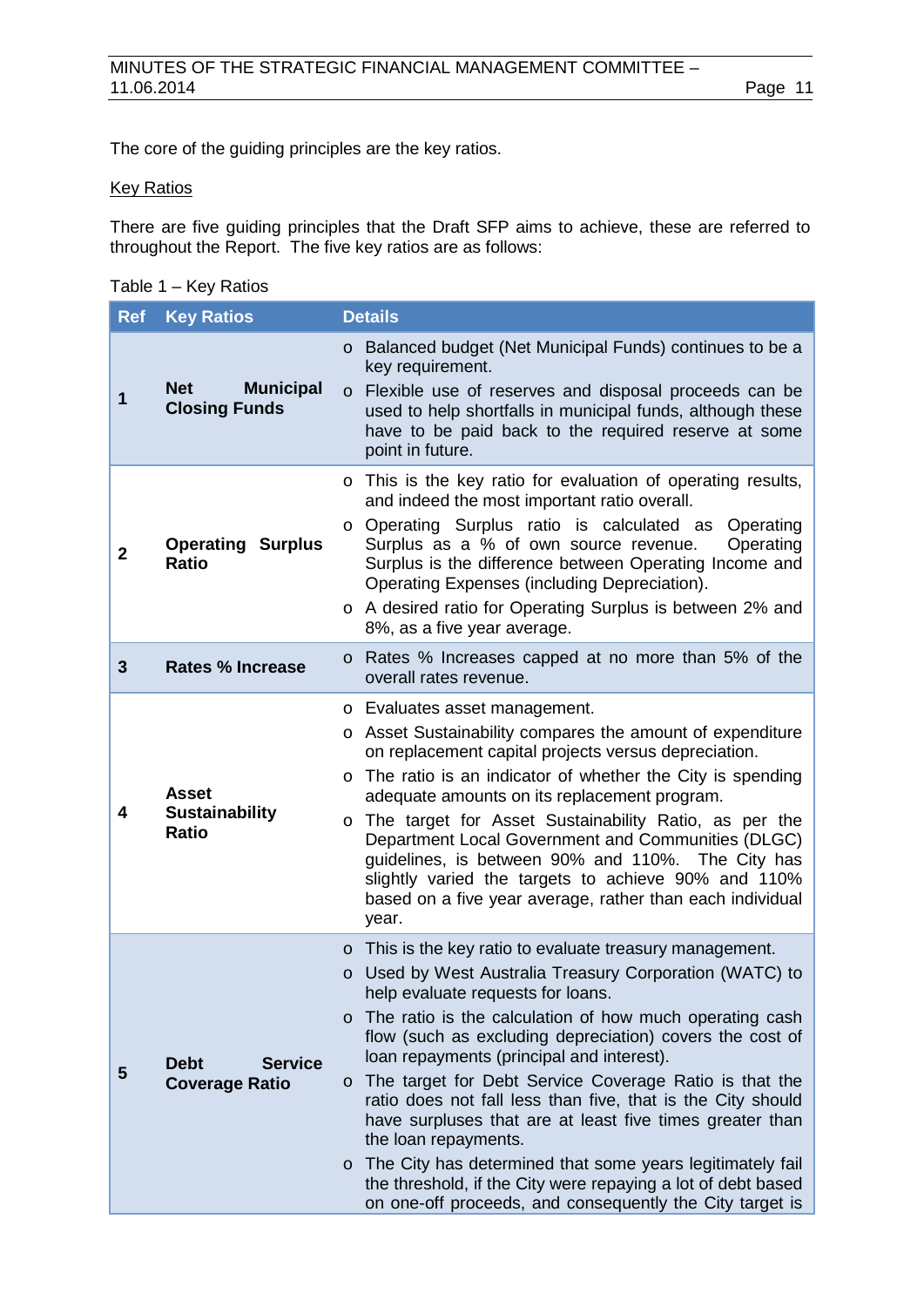| <b>Ref</b> Key Ratios | <b>Details</b>                                                        |
|-----------------------|-----------------------------------------------------------------------|
|                       | to avoid having a ratio of less than five for five years in a<br>row. |

## Guiding Principles 2014

The Guiding Principles that were adopted in 2013 included many changes to the previous version. The City reviews and updates the Guiding Principles on an annual basis. Some minor changes are proposed and shown at Attachment 2. The changes are minimal, and are indicated on Attachment 2 as tracked changes. The reasons for the proposed changes are as follows:

|  |  | Table 2 – Proposed Changes to Guiding Principles |  |  |
|--|--|--------------------------------------------------|--|--|
|--|--|--------------------------------------------------|--|--|

| <b>No</b> | Page           | <b>Change</b>                                                                                              | <b>Details</b>                                                                                                                                                                                                                                                                                                                                                                                                                                                                                                                                                                                                                                                                                                  |
|-----------|----------------|------------------------------------------------------------------------------------------------------------|-----------------------------------------------------------------------------------------------------------------------------------------------------------------------------------------------------------------------------------------------------------------------------------------------------------------------------------------------------------------------------------------------------------------------------------------------------------------------------------------------------------------------------------------------------------------------------------------------------------------------------------------------------------------------------------------------------------------|
| 1         | 1              | Header<br>to<br>show Year                                                                                  | o It is proposed to show the year in which the Guiding<br>Principles relate to. This will be $3rd$ update to the Guiding<br>Principles within the last few years, and it will be helpful<br>to those who refer to the Guiding Principles to be clear<br>as to the version and year.                                                                                                                                                                                                                                                                                                                                                                                                                             |
| 2         | $\overline{2}$ | Operating<br><b>Surplus</b><br>Target<br>removed<br>reference<br>to<br>the Strategic<br>Community<br>Plan. | The Strategic Community Plan currently includes a<br>$\circ$<br>target for the Operating Surplus Ratio to be above zero,<br>while the Guiding Principles have a target of between<br>2% and 8%.<br>It is proposed that the City has one target in this area,<br>$\circ$<br>and it is between 2% and 8%. A review is currently<br>being undertaken of the Strategic Community Plan and<br>will recommend alignment with the Guiding<br>this                                                                                                                                                                                                                                                                      |
| 3         | 3              | Funding<br>removal<br>of<br>comment                                                                        | Principles for the Operating Surplus Target.<br>The comment which states that "if the cost of borrowing<br>$\circ$<br>is cheaper than earnings on cash reserves, then the City<br>may seek to use loans" is a speculative comment.<br>The City will determine borrowings required each year as<br>part of the budget process and will not speculate on<br>financing matters.                                                                                                                                                                                                                                                                                                                                    |
| 4         | 3              | <b>Process</b><br>now<br>line<br>with<br>in<br>annual<br>budget<br>process                                 | The previous guiding principles outlined the need for the<br>$\circ$<br>Strategic Financial Plan to be updated on an annual<br>basis and in the second quarter (ibetween October and<br>December) of each year.<br>The previous plan was<br>updated in 2013 to those timescales; however it was not<br>endorsed and was combined into the annual budget<br>This included a separate workshop that<br>process.<br>reviewed the Draft SFP.<br>o It is recommended that the process recently undertaken,<br>where the draft SFP was reviewed as part of the budget<br>process now becomes the norm.<br>The next update of the draft SFP will be in early 2015, as<br>$\circ$<br>part of the annual budget process. |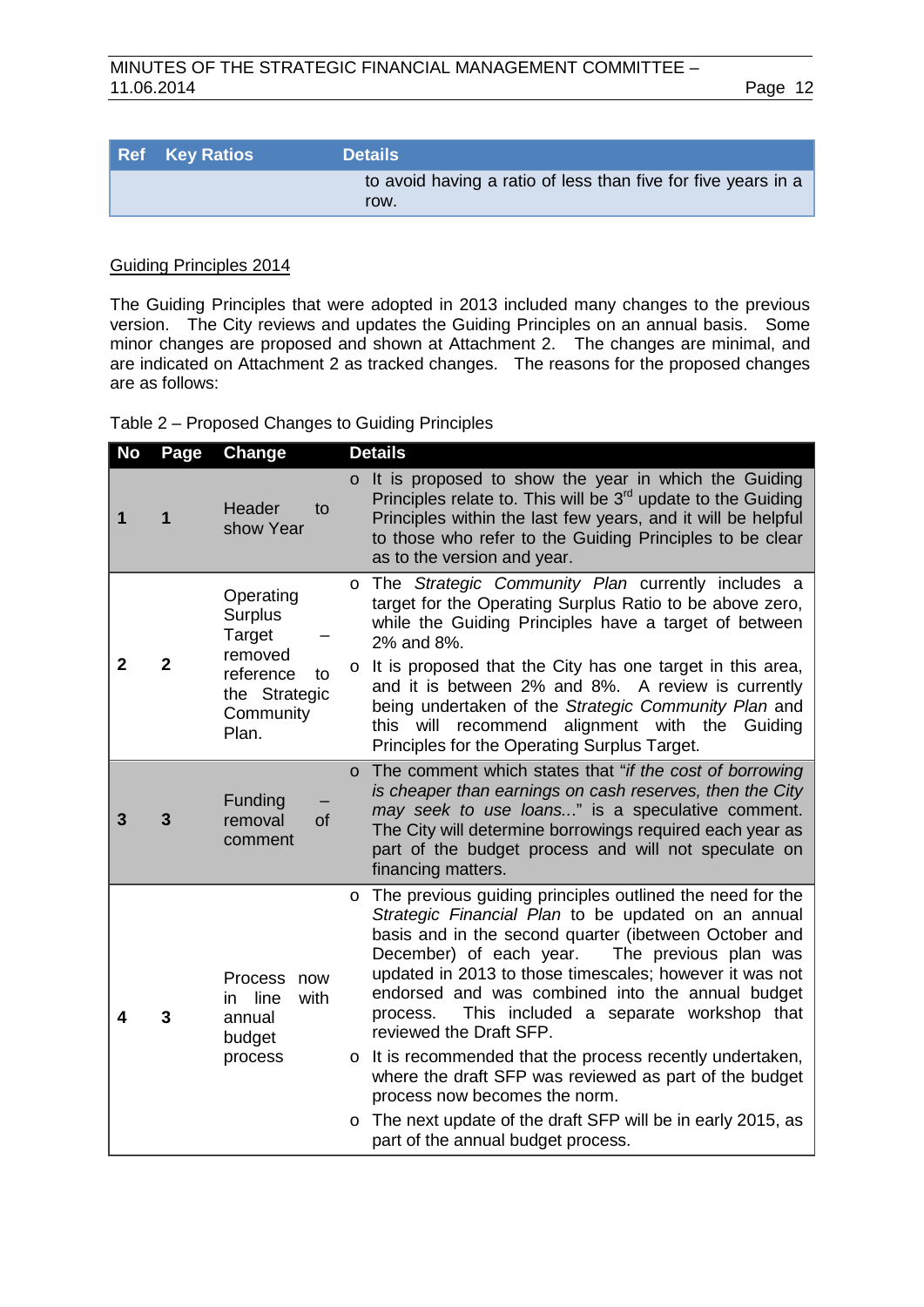| No | Page | Change               | <b>Details</b>                                                                                                                                                        |
|----|------|----------------------|-----------------------------------------------------------------------------------------------------------------------------------------------------------------------|
|    |      |                      | o The previous guiding principles were very prescriptive<br>regarding scenarios that should be evaluated.                                                             |
| -5 | 3/4  | Scenario<br>Analysis | o Scenario and Risk Analysis is a vital part of the process,<br>and during the development of this current plan there<br>have been many different scenarios prepared. |
|    |      |                      | o The removal of the comments is not intended to<br>undermine the importance of scenario analysis, but to be<br>less prescriptive.                                    |

# **DETAILS**

## Disclaimer

*Readers of the 20 Year Strategic Financial Plan should note that the document is used predominately as a planning tool. As such it is based on many assumptions and includes several projects and proposals that in some cases:* 

- *have been approved by Council and are in progress*
- *have been considered by Council but are yet to receive final approval*
- *have only been considered by Elected Members at a strategy level*
- *have only been considered by Officers*
- *are operational in nature and based on the continued provision of services and maintenance of City assets and infrastructure in accordance with management and other plans.*

*Any of the assumptions and any of the projects or proposals not already approved could prove to be inaccurate both as to likely requirement, timing and financial estimates or may not come to pass at all. They have, however, been included based on the best available information and knowledge to hand at this time in relation to likely requirement, timing and financial estimates. Adoption of the 20 Year Strategic Financial Plan by Council does not constitute a commitment or agreement to any of the projects or proposals that have not already been approved or the financial estimates and projections.*

#### How the 20 Year Strategic Financial Plan is produced

There are five sets of assumptions used to build up the draft SFP, as summarised below. These assumptions are explained in more detail in Section 6 of the plan itself (Attachment 1).

- 1 External Environment
	- Demographics.
	- Economic indicators.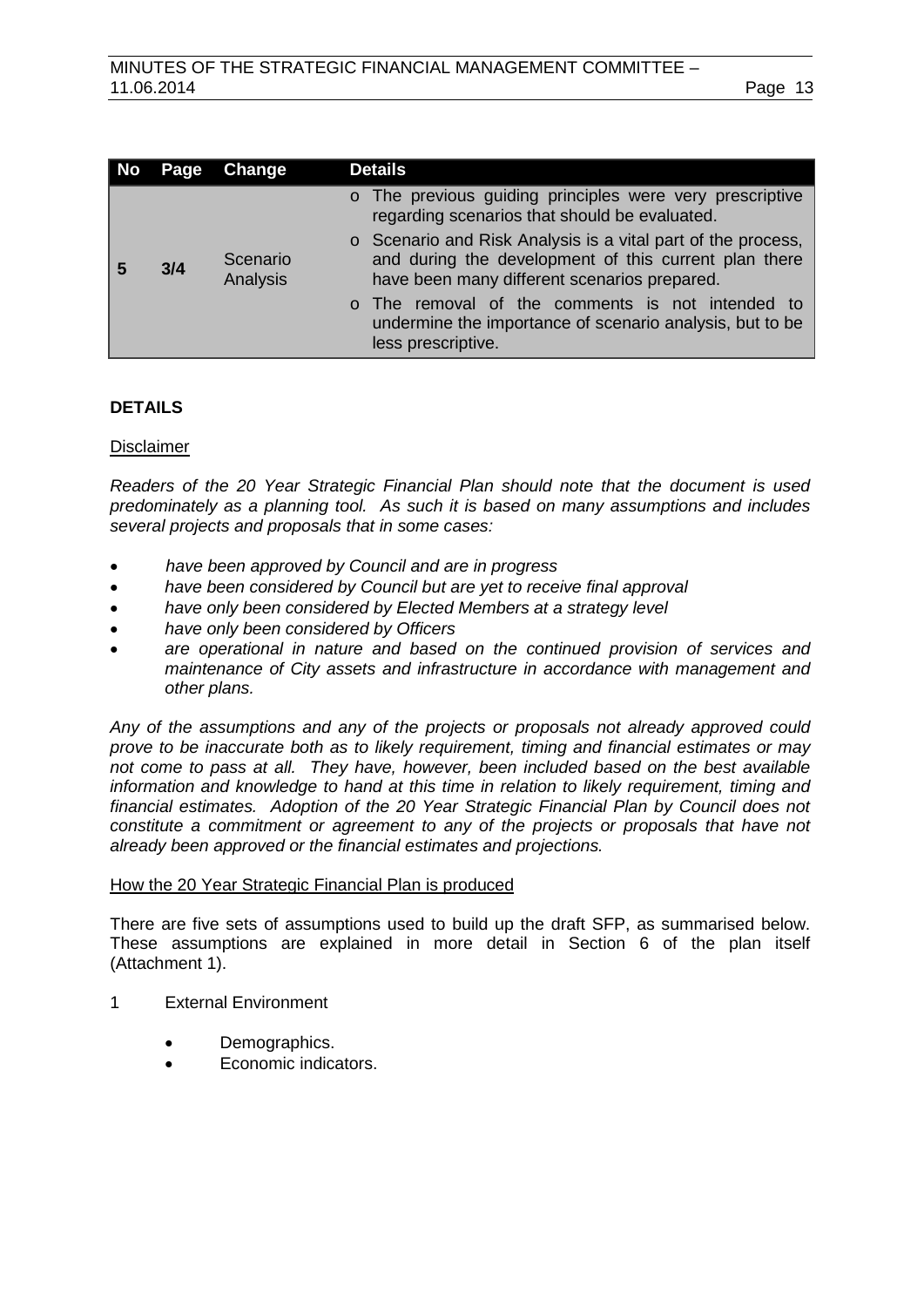- 2 Operating Income and Expenses
	- Baseline analysis. Budget 2014-15 is used as the baseline.
	- Escalation factors (that is % increases) are then applied to each item from a variety of sources.
	- Volume changes based on approved projects and planned projects. Where information is available from a feasibility study (for example, Joondalup Performing Arts and Cultural Facility) or a decision by Council, then this information is used.
- 3 Capital Expenditure
	- Five Year Capital Works Program 2014-15 to 2018-19 is embedded into the draft *20 Year Strategic Financial Plan*.
	- Forecast for each of the programs from 2019-20 to 2032-33 have been made.
	- Other 'business as usual' capital programs (I.T., Fleet, and Parking) have been forecast.
	- Major Projects based on feasibility studies or council papers.
- 4 Capital Disposals
	- Sale of land such as Tamala Park.
- 5 Financing. Each program or project has been separately assessed, to identify whether the project is funded by either:
	- municipal funds
	- specific Reserves
	- strategic Asset Management Reserve
	- Disposal proceeds (for example Grove Child Care / Dorchester Hall)
	- borrowings.

The projected key ratios have been reviewed with consideration given to changes that are required to achieve a balanced budget and achievement of as many of the key ratios as possible.

# Explanation of the Content

The table below provides a summary view of the content: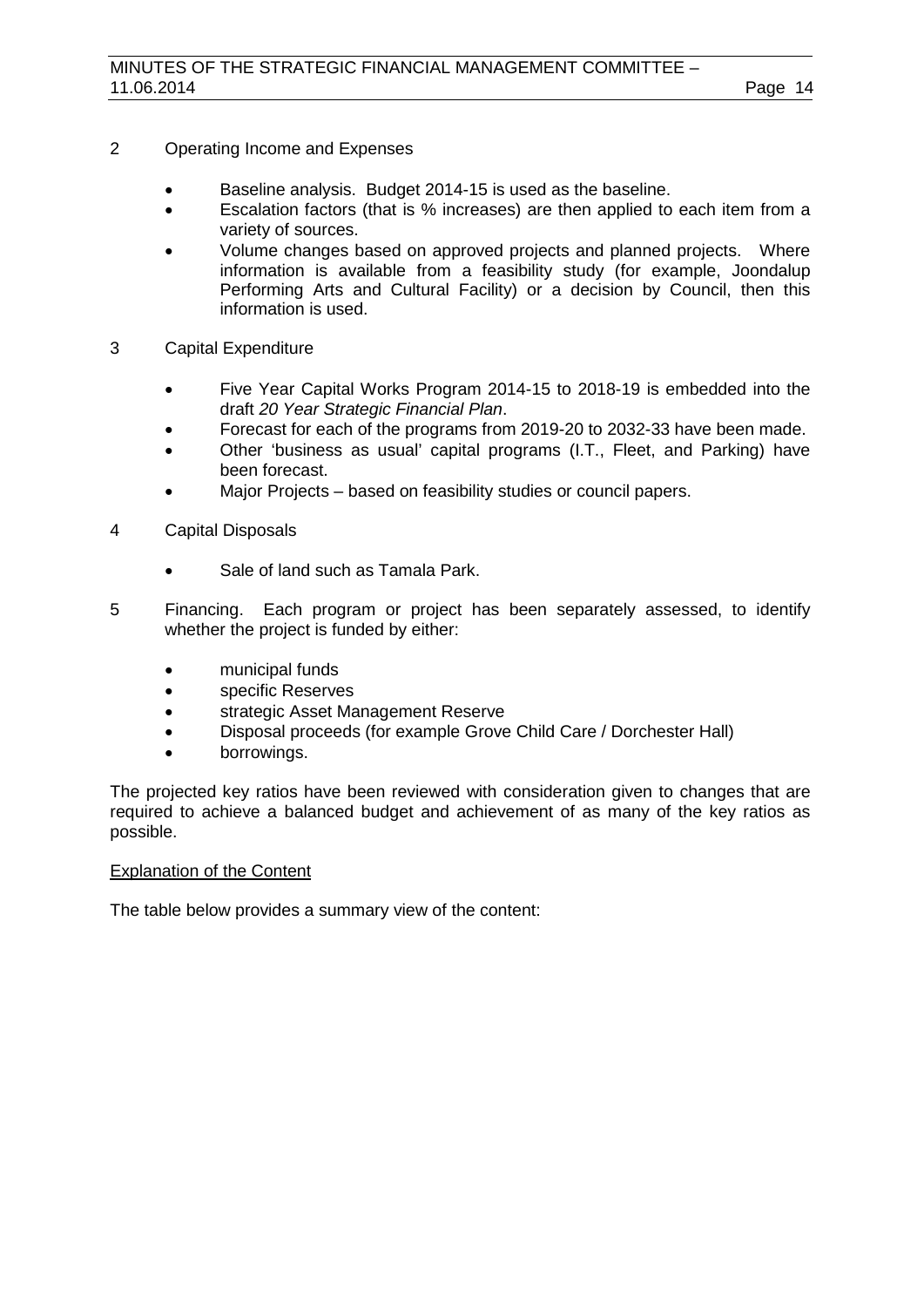# Table 3 – Explanation of the draft *20 Year Strategic Financial Plan*

| <b>Summary</b>                                     | <b>Reference</b>                                                  | <b>Pages</b>   | <b>Details</b>                                                                                                                                                                                                                                                                                                                                                                                                                                                             |
|----------------------------------------------------|-------------------------------------------------------------------|----------------|----------------------------------------------------------------------------------------------------------------------------------------------------------------------------------------------------------------------------------------------------------------------------------------------------------------------------------------------------------------------------------------------------------------------------------------------------------------------------|
| <b>Introduction</b>                                | <b>Sections</b><br>$1$ to $3$                                     | $3$ to $8$     | Introductory sections, explaining the purpose<br>of the draft 20 Year Strategic Financial Plan,<br>executive summary and description of the City<br>of Joondalup.                                                                                                                                                                                                                                                                                                          |
| <b>Strategy</b>                                    | <b>Sections</b><br>4 to 5                                         | 9 to 11        | These two sections explain the strategy used<br>to prepare the projections. Includes:<br>Summary<br>of the<br>guiding<br>principles,<br>$\bullet$<br>adopted by Council at its meeting held on<br>16 July 2013 with minor changes now<br>proposed.<br>Asset Management Policy and Five Year<br>Capital Works Program.                                                                                                                                                      |
| <b>Assumptions</b>                                 | Section 6                                                         | 12<br>to<br>17 | This section provides details of the five sets of<br>assumptions used to build up the projections<br>External environment.<br>$\bullet$<br>Operating income and expenses.<br>$\bullet$<br>Capital Expenditure.<br>$\bullet$<br>Capital Proceeds.<br>$\bullet$<br>Funding.<br>$\bullet$                                                                                                                                                                                     |
| <b>Impacts</b><br>Key Ratios &<br><b>Financing</b> | <b>Sections</b><br>7 to 9                                         | 18<br>to<br>35 | sections explain the<br>These three<br>ratio<br>projections and the supporting schedules.                                                                                                                                                                                                                                                                                                                                                                                  |
| <b>Risk</b><br>and<br><b>Sensitivity</b>           | <b>Sections</b><br>10 to 11                                       | 36<br>to<br>40 | Analysis of risk and scenario analysis.                                                                                                                                                                                                                                                                                                                                                                                                                                    |
| <b>Guiding</b><br><b>Principles</b>                | Appendix 1                                                        | 41<br>to<br>43 | 20 Year Strategic Financial Plan - Guiding<br>Principles Statement as adopted by Council<br>at its meeting held on 16July 2013.                                                                                                                                                                                                                                                                                                                                            |
| <b>Capital</b><br><b>Projects</b>                  | Appendix 2                                                        | 44<br>to<br>45 | List of all capital projects, and associated<br>operating impacts.                                                                                                                                                                                                                                                                                                                                                                                                         |
| <b>Financial</b><br><b>Statements</b>              | Appendix 3<br>and<br>Financial<br><b>Statements</b><br>FS1 to FS4 | 46<br>to<br>55 | The supporting Financial Statements to the<br>draft 20 Year Strategic Financial Plan.<br>The Financial Statements are:<br>As per the DLG LTFP Framework and<br>Guidelines (note Statement of Financial<br>Position and Equity Statement have been<br>combined as a single statement).<br>Similar statements required for the Budget<br>$\bullet$<br>and Annual Financial Statements, but in an<br>abridged format.<br>Each followed by a table that explains<br>each line. |
| <b>Supporting</b><br><b>Schedules</b>              | Supporting<br><b>Schedules</b><br>SS1 to SS6                      | 56<br>to<br>66 | Six supporting schedules provide additional<br>detail on calculations and projections.                                                                                                                                                                                                                                                                                                                                                                                     |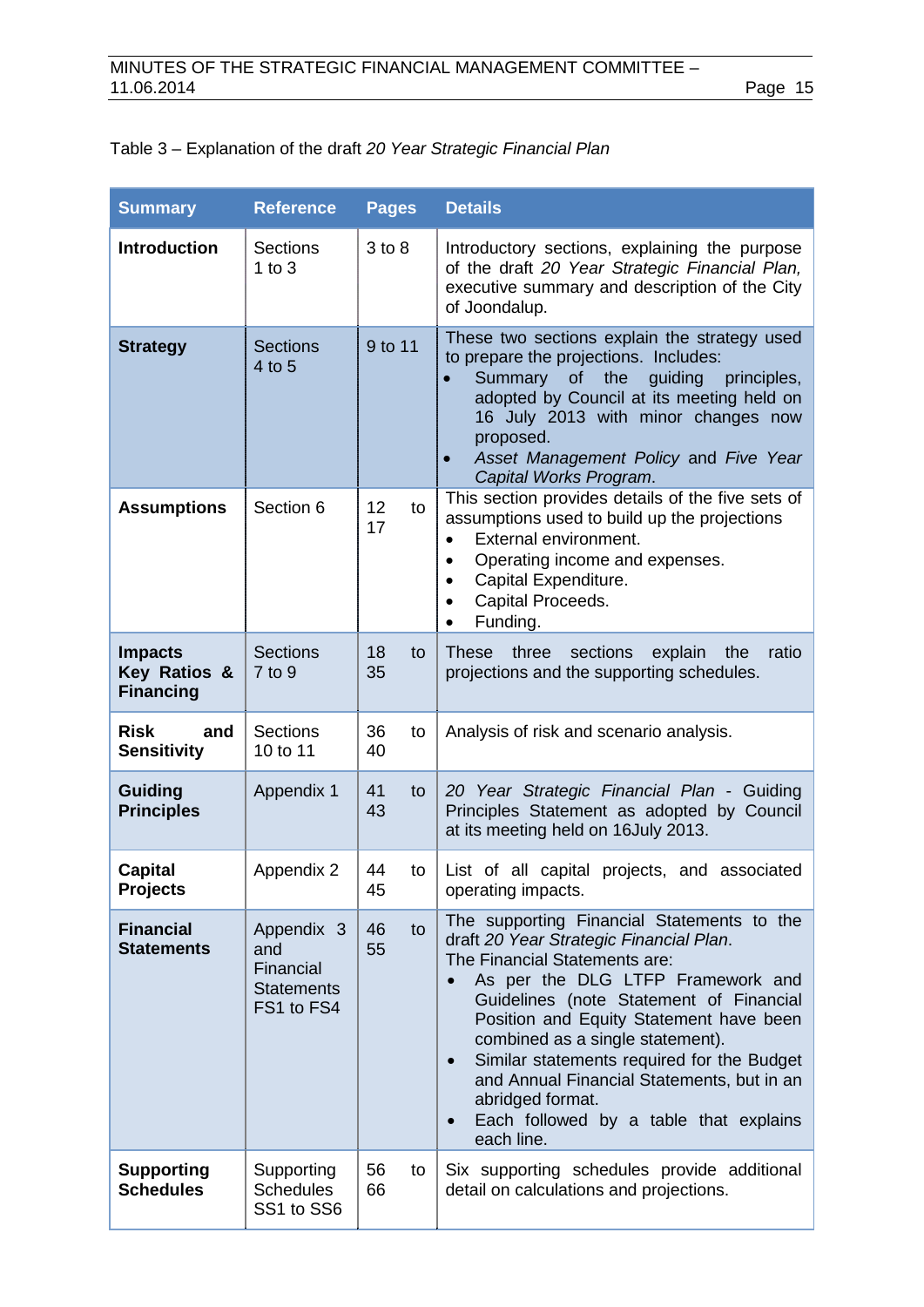## **Issues and options considered**

#### Five Year Capital Works Program (CWP)

One of the issues in the *previous plan* was the affordability for the CWP for 2014-15 and 2015-16. The projections of the *previous plan* were unable to meet the proposed financing required from municipal funds, and arbitrary reductions were proposed to ensure the books could be balanced. These issues have now been addressed as part of the updated Five Year CWP 2014-15 to 2018-19 and the annual budget process. Specific projects have been identified for removal or deferral, while the use of the Strategic Asset Management Reserve has also been reviewed to assist with major replacement projects.

The proposed draft *20 Year Strategic Financial Plan* is fully aligned with the proposed Five Year CWP 2014-15 to 2018-19. However as a result of the increase to the street lighting tariff as well as reduced rates % increases the model has identified that approx \$2 million in 2018-19 and 2019-20 of the CWP would need to be financed using borrowings. The City's adopted borrowing strategy does allow borrowings for this if necessary, but it is not normal practice. The City would normally seek to ensure that there are sufficient operating The City would normally seek to ensure that there are sufficient operating surpluses generated as well as sufficient funds available in the Strategic Asset Management Reserve to ensure that the CWP need not borrow. This is in indication of how marginal the operating cashflows are in being able to support day to day capital expenditure.

#### Changes made to the Previous Plan since December 2013

Attachments 3.5 and 3.6 provide a summary of the main changes to the *previous plan* since it was presented to the SFMC meeting held on 2 December 2013. This includes changes that were requested by Elected Members at a recent budget workshop as listed below:

Table 4 – Changes to the plan requested at Budget Workshop

| <b>Ref</b> | <b>Key Ratios</b>                                                                     | <b>Details and Impacts</b>                                                                                                                                                                                                                                                                                                                                                                                                                                                                             |
|------------|---------------------------------------------------------------------------------------|--------------------------------------------------------------------------------------------------------------------------------------------------------------------------------------------------------------------------------------------------------------------------------------------------------------------------------------------------------------------------------------------------------------------------------------------------------------------------------------------------------|
|            | <b>Financial</b><br><b>Assistance</b><br>Grants<br>(FAGs)<br>for 3<br>paused<br>years | o FAGs were normally increased each year in line with CPI.<br>The allocation to States and to the City is based on a range<br>of factors. Within the previous plan the grants income had<br>been assumed to increase in line with CPI each year.<br>o The projections have now been amended so that indexation<br>only applies from 2017-18.<br>o Over a 20 year period this has an overall impact of<br>approximately \$8 million.                                                                    |
| 2          | Rates Increases<br><b>Amended</b>                                                     | o The projections had assumed a 5% increase from 2014-15<br>to 2020-21, and 3.5% increases in the later years of the<br>plan.<br>o Draft 20 Year Strategic Financial Plan has been amended<br>with a 4% increase in 2015-16, 2016-17 and 2017-18.<br>$\circ$ From 2025-26 to 2032-33 the increases are 4.5% every<br>second year and 4% every other year.<br>o The changes in the earlier years are significant, but have to<br>be considered alongside other changes, particularly change<br>3 below. |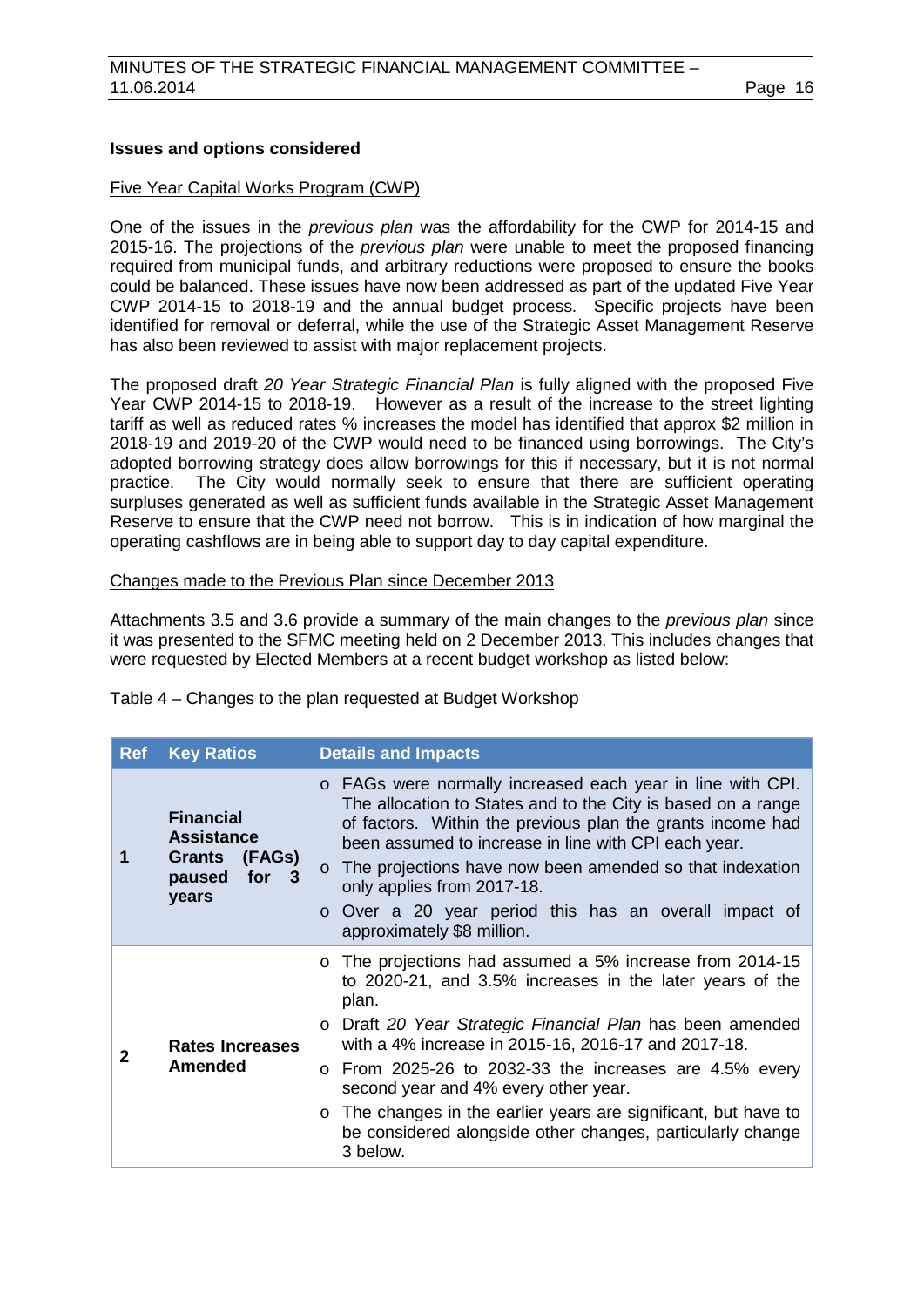| <b>Ref</b> | <b>Key Ratios</b>                                                               | <b>Details and Impacts</b>                                                                                                                                                                                                                                                                                                                                                                                                                                                                                                                                                                                                                                                                                                                                                                                                                                                                                    |
|------------|---------------------------------------------------------------------------------|---------------------------------------------------------------------------------------------------------------------------------------------------------------------------------------------------------------------------------------------------------------------------------------------------------------------------------------------------------------------------------------------------------------------------------------------------------------------------------------------------------------------------------------------------------------------------------------------------------------------------------------------------------------------------------------------------------------------------------------------------------------------------------------------------------------------------------------------------------------------------------------------------------------|
| 3          | <b>Employee Cost</b><br><b>Increases</b><br>reduced                             | o Previous plan had a 4% increase for salary costs each year<br>of the plan. There were also separate increases for<br>Superannuation Guarantee and additional<br>staff from<br>2015-16 onwards for the Workforce Plan.<br>o 3% Increase to employee costs from 2015-16 to 2017-18,<br>3.4% from 2018-19 to 2022-23, 3.0% for 2023-24 and<br>2024-25 and then a 3.5% increase thereafter.<br>o Additional<br>arising<br>from<br>the<br>Workforce<br>Plan<br>costs<br>(approximately \$0.5 million per year have been removed).<br>Superannuation Guarantee remains unaffected and outside<br>$\circ$<br>the scope of these changes.<br>The Superannuation<br>Guarantee has a gradual increase in costs from 2018-29 to<br>2022-23, in line with the federal budget.                                                                                                                                           |
| 4          | <b>Multi Storey Car</b><br>Park<br>(2)<br><b>Financing</b>                      | The plan presented last week indicated that the second<br>$\circ$<br>multi-storey car park was financed from reserves, including<br>Tamala Park.<br>The financing has now been amended so that the majority of<br>$\circ$<br>the financing is from external borrowings.<br>Note however that there is still approximately \$5 million<br>$\circ$<br>financed by Reserves, because the City Parking Reserve is<br>projected to have \$5 million available as a result of<br>surpluses generated from various parking activities including<br>the first multi-storey car park. It is the City's strategy that<br>the Parking Reserve is used to help finance other parking<br>facilities.<br>The impacts of this change are minimal.<br>O                                                                                                                                                                       |
| 5          | <b>Percy</b><br><b>Doyle</b><br><b>Master</b><br><b>Plan</b><br>split into two. | The draft 20 Year Strategic Financial Plan has now been<br>$\circ$<br>amended with the Master Plan split into two as follows:<br>Leisure Services and Library remains in 2030-31.<br>Master Plan is five years from then<br>Remaining<br>(2035-36), and is therefore outside the scope of the 20<br>year plan which goes up to 2032-33.<br>o The overall cash position of this change, within the scope of<br>the 20 years of the plan, is large but the impacts on ratios<br>are negligible because the later years of the plan were<br>comfortably achieving the ratios anyway.<br>The costs of 'mini-refurbishments' remain in the plan, with<br>$\circ$<br>costs in three separate years (2016-17, 2020-21, 2024-25).<br>To help avoid confusion between the mini refurbishments<br>and the master plan, the costs of the mini-refurbishments<br>have been set up as a separate project line in the plan. |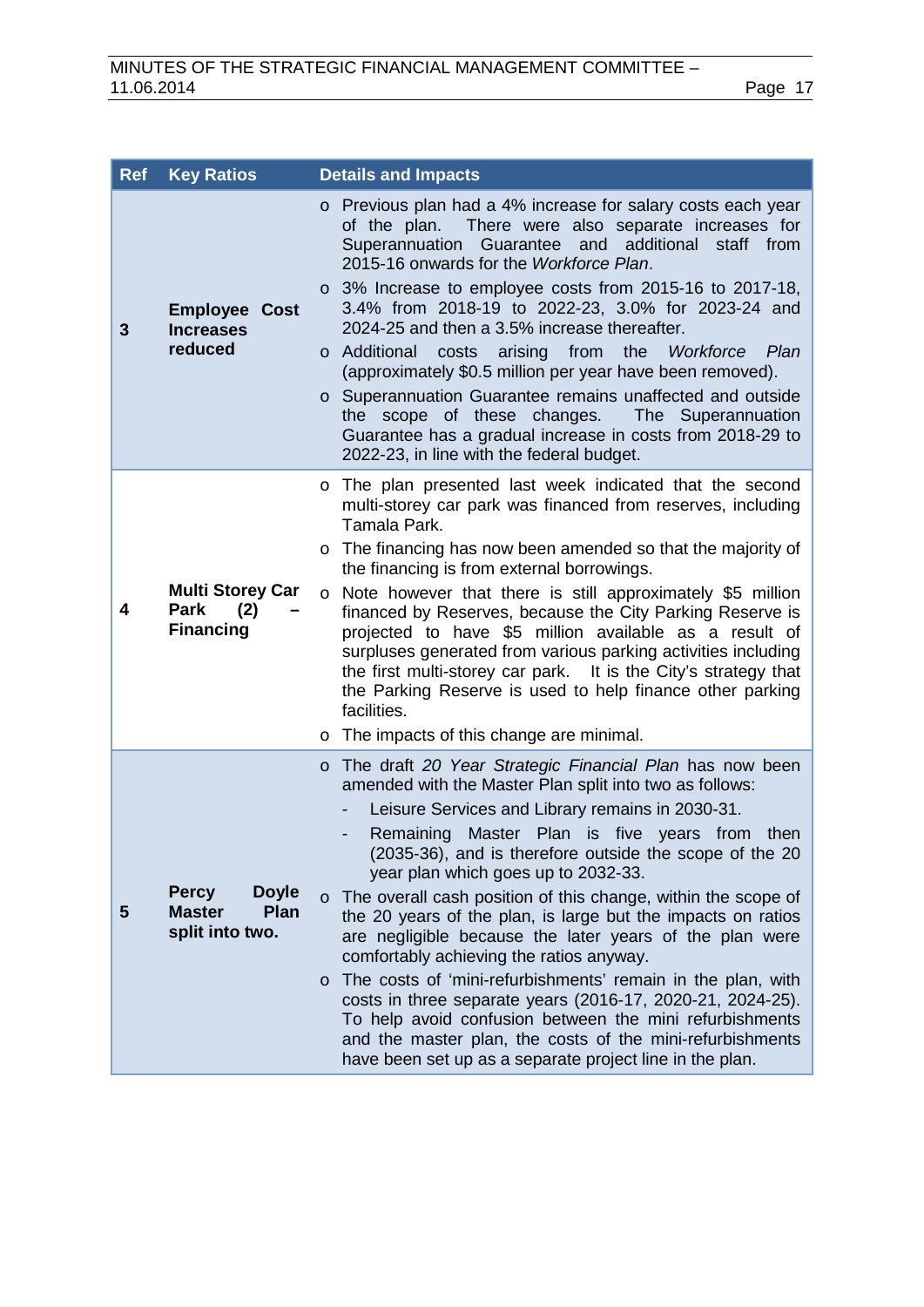| <b>Ref</b> | <b>Key Ratios</b>                                                                                     | <b>Details and Impacts</b>                                                                                                                                                                                                                                                                                                                                                                                                                                                                                                                                                                                                                                                                                                                                                                                                                                                                                                                                                                                                                                                                                                                                                                                                                                                                                                                                                                                                                                                                                                                                                                                                                                                                                                                                                                                                                                                                                                                                                                                                                                    |
|------------|-------------------------------------------------------------------------------------------------------|---------------------------------------------------------------------------------------------------------------------------------------------------------------------------------------------------------------------------------------------------------------------------------------------------------------------------------------------------------------------------------------------------------------------------------------------------------------------------------------------------------------------------------------------------------------------------------------------------------------------------------------------------------------------------------------------------------------------------------------------------------------------------------------------------------------------------------------------------------------------------------------------------------------------------------------------------------------------------------------------------------------------------------------------------------------------------------------------------------------------------------------------------------------------------------------------------------------------------------------------------------------------------------------------------------------------------------------------------------------------------------------------------------------------------------------------------------------------------------------------------------------------------------------------------------------------------------------------------------------------------------------------------------------------------------------------------------------------------------------------------------------------------------------------------------------------------------------------------------------------------------------------------------------------------------------------------------------------------------------------------------------------------------------------------------------|
|            |                                                                                                       | The City was aiming to secure external grant funding of \$30<br>O<br>million, with the remainder of the cost financed by the City<br>using reserves and borrowings.<br>While it is still hoped that the City can attract some external<br>$\circ$<br>funding, it is now deemed prudent to remove the \$30 million<br>grant assumption.<br>Where Reserves are available at the time of construction,<br>they continue to be used. This allows \$56 million of Reserve<br>Funds to be made directly available at the point of<br>construction.<br>Borrowings of \$38 million are then assumed to be required<br>$\circ$<br>in 2018-19. These borrowings are paid back as quickly as<br>possible using Tamala Park proceeds, between 2019-20<br>and 2024-25. Additionally the Tamala Park proceeds for                                                                                                                                                                                                                                                                                                                                                                                                                                                                                                                                                                                                                                                                                                                                                                                                                                                                                                                                                                                                                                                                                                                                                                                                                                                           |
| 6          | Joondalup<br><b>Performing Arts</b><br><b>Cultural</b><br>&<br><b>Facility (JPACF)</b><br>- Financing | those years are set aside solely for the repayment of the<br>Arts Facility Ioan.<br>o While the repayment of the \$38 million is reasonably quick,<br>the borrowings attract a cost of \$8 million.<br>The changes above have an overall financial cost to the City<br>O<br>of over \$40 million. However the changes now ensure the<br>draft SFP is based on a more prudent set of assumptions<br>than the aspiration of a grant of \$30 million. Additionally, it<br>is useful to have the proceeds from Tamala Park separately<br>identified for this project as opposed to spread over various<br>other projects.<br>The issue with these changes is the impact on the Debt<br>O<br>Service Coverage Ratio (DSCR). This ratio measures the<br>amount of operating surpluses (before interest<br>and<br>depreciation) compared to loan repayments. The increased<br>borrowings significantly increases loan repayments but the<br>Tamala Park proceeds that are used to repay them are not<br>operating revenues and are not included in the DSCR<br>calculation. As a result the projections in Option 1 now fall<br>below the DSCR target in eight consecutive years, and it is<br>the City's target not to fall below the target in five<br>consecutive years.<br>Unfortunately the problems here are due to the ratio itself<br>O<br>rather than poor financial management. It is sound financial<br>management by the City to repay borrowings as quickly as<br>possible, particularly with one-off proceeds such as Tamala<br>Park proceeds. The DSCR fails to recognise the benefit of<br>the Tamala Park proceeds and only takes account of<br>Operating surpluses.<br>The DSCR is normally a useful<br>barometer of liquidity, but in this instance it is not the most<br>ideal ratio. Other states in Australia are measuring their<br>financial liquidity using a better measure called Net Financial<br>Assets Liabilities ratio. When the DLGC have a review of<br>ratios, it is vital that the DSCR is replaced with an improved<br>measure. |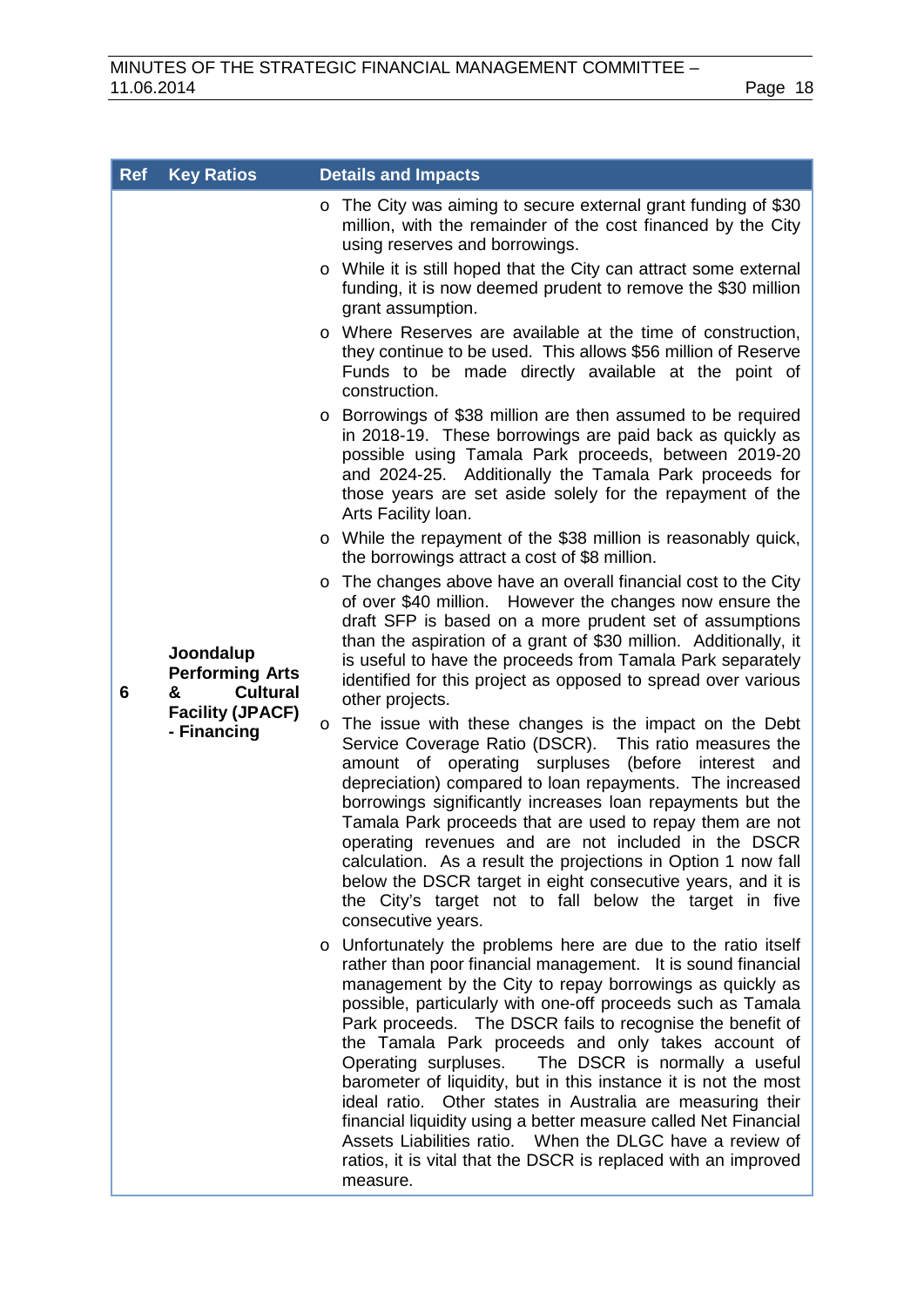| <b>Ref</b>     | <b>Key Ratios</b>                                                                              | <b>Details and Impacts</b>                                                                                                                                                                                                                                                                                                                                                                                                                                                                                                                                                                                                                                                                                                                                                                                                                            |
|----------------|------------------------------------------------------------------------------------------------|-------------------------------------------------------------------------------------------------------------------------------------------------------------------------------------------------------------------------------------------------------------------------------------------------------------------------------------------------------------------------------------------------------------------------------------------------------------------------------------------------------------------------------------------------------------------------------------------------------------------------------------------------------------------------------------------------------------------------------------------------------------------------------------------------------------------------------------------------------|
| $\overline{7}$ | <b>City</b><br><b>Centre</b><br><b>Street Lighting</b><br><b>Electricity</b><br><b>Savings</b> | o The plan presented previously included approximately<br>\$13 million cost for replacing the City Centre street lights<br>with LED lighting. The replacements will reduce electricity<br>costs. The estimated<br>consumption and<br>savings<br>are<br>approximately \$108,000 per year, once all street lights are<br>replaced which had not been taken into account.<br>o The savings are now included in the updated plan, which<br>provides an overall benefit of \$3.3 million over 20 years.                                                                                                                                                                                                                                                                                                                                                    |
| 8              | <b>Street Lighting</b><br><b>Western Power</b><br><b>Tariff Increase</b>                       | The State budget recently announced that the costs of the<br>$\circ$<br>street lights were not fully reflected in the tariffs charged to<br>local governments, and some large increases were required<br>to the tariff, most notably a 36.8% increase in 2015-16.<br>The City is estimated to spend \$3.2 million in Western<br>$\circ$<br>Power street lights in 2014-15, and a 36.8% increase is an<br>additional cost of \$1.2 million each year.<br>The overall financial impact over 20 years, including lost<br>$\circ$<br>earnings on interest, additional costs of borrowing to finance<br>capital projects is \$46 million.<br>This change, combined with the lower rates % increases<br>$\circ$<br>partly offset by lower employee cost increases, is the main<br>reason why Option 1 fails to balance the books and is not<br>recommended. |
| 9              | <b>Works</b><br><b>Capital</b><br>Program<br>aligned                                           | o The budget workshops had resulted in some minor changes<br>to the draft CWP that had been presented. The draft SFP is<br>now fully aligned with the proposed CWP.<br>There are no material impacts from the changes.<br>$\circ$                                                                                                                                                                                                                                                                                                                                                                                                                                                                                                                                                                                                                     |
| 10             | Budget 2014-15<br>revised<br>baseline,<br>including 3.9%<br><b>Rate Increase</b>               | The plan presented to the last budget workshop was based<br>$\circ$<br>on a 5% increase in rates revenue for 2014-15.<br>A 3.9%<br>increase is now being proposed.<br>The 2014-15 estimates have now been<br>updated in<br>$\circ$<br>accordance with budget workshop outcomes. This has now<br>been used in the draft SFP model as the revised baseline.<br>The impact of this change, combined with changes 2, 3 and<br>$\circ$<br>8 cause issues for the draft SFP.                                                                                                                                                                                                                                                                                                                                                                                |

## Option 1 (Attachment 3.2 to 3.5)

Option 1 includes all of the changes summarised in Attachment 3.5 together with the list of changes in the table above. These changes have been built into the projections.

Two of the key assumptions for Option 1 from the Elected Members budget workshop were as follows:

• A lower rate increase of 4.0% for 2015-16, 2016-17 and 2017-18, followed by three subsequent increases of 5.0% from 2018-19 to 2020-21.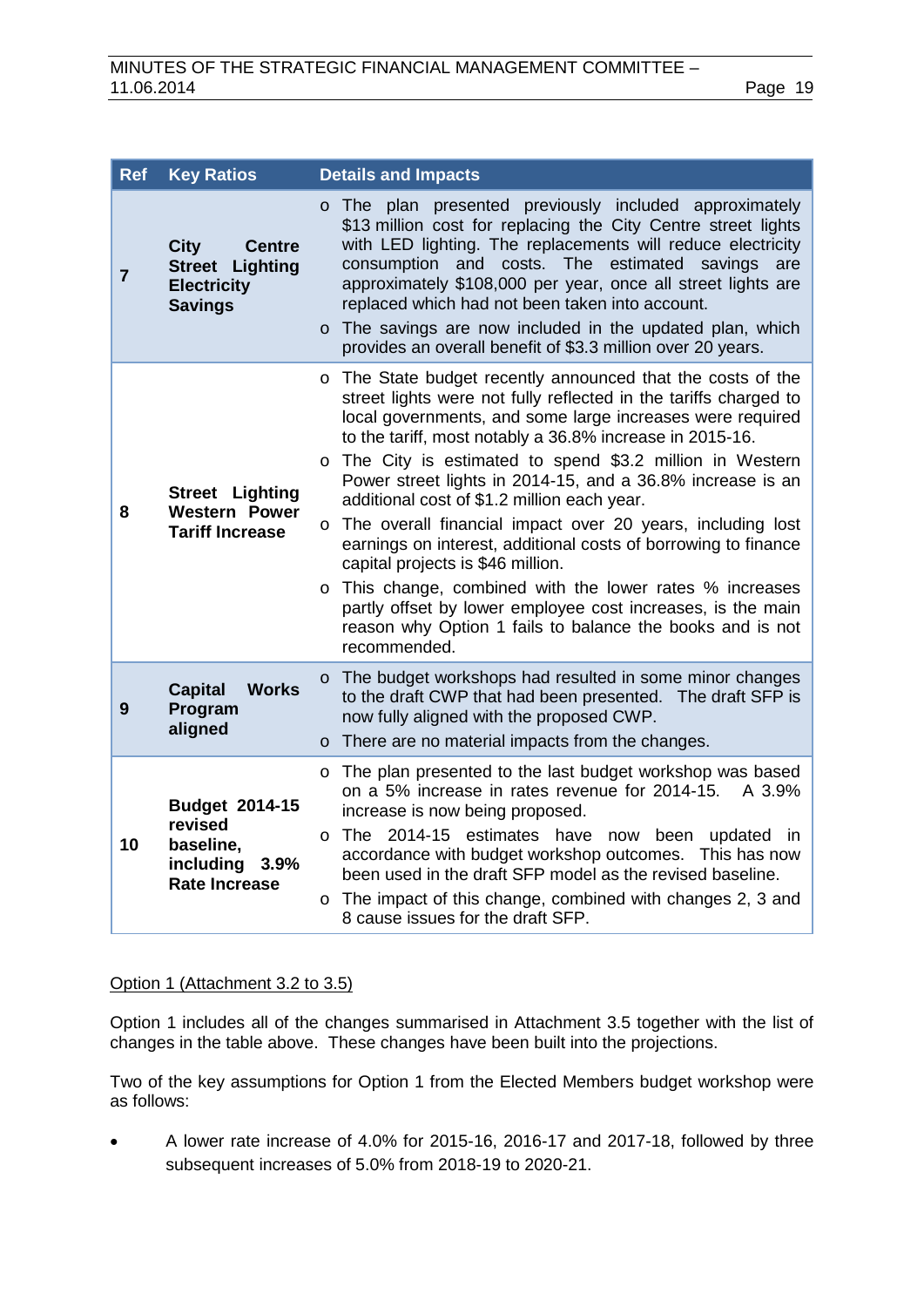• A reduction in employee cost increases from 4.0% to 3.0% for 2015-16, 2016-17 and 2017-18, from 4.4% to 3.4% for 2018-19 to 2022-23, from 4.0% to 3.0% for 2023-24 and 2024-025 and from 4.0% to 3.5% thereafter.

Because the changes to rate increases is of a much larger base, the changes to employee cost increases offset just over 60% of the rate reduction. In the absence of any other significant changes the remaining reduction in rates would have been able to be absorbed with relatively minor impacts for the draft *20 Year Strategic Financial Plan* for the period 2013-14 to 2032-33. Unfortunately in the recent State Budget a forecast 36.8% increase in the street lighting tariff in 2015-16 was announced. This increase alone adds \$1.2 million to costs and has been factored into the draft *20 Year Strategic Financial Plan* for the period 2013-14 to 2032-33.

As a result the modelling for Option 1 indicates that:

- Loans would be required to finance some of the standard *Capital Works Program* of \$2 million in 2018-19 and 2019-20. Although this is a relatively small amount in the overall plan, this is an indication of how marginal the operating cashflows are in being able to support day-to-day capital expenditure. This is caused mostly by the tariff increase to street lighting, as well as the reduced rates increases for 2014-15 to 2016-17.
- Seventy four key ratios only are achieved (one fewer than previous).
- Reserves are depleted to \$10 million by the end of 2017-18.
- Operating Surplus Ratio would remain negative in both 2014-15 and 2015-16. The Operating Surplus Ratio is the most important financial indicator as it takes account of all other ratios (liquidity, asset management, operations), and it is not generally considered financially sustainable in the long run or indeed medium term, for it to be negative.
- Operating Surplus target (Five Year Average) is not achieved until 2023-24.
- Asset Sustainability Ratio is not achieved until 2025-26.

As a result other options have been prepared.

# Options 2 and 3 (Attachment 3.7)

Options 2 and 3 have the majority of the same assumptions as Option 1, with changes only to rate increases to help achieve a balanced budget. Table 5 below explains the options that have been modelled and Table 6 underneath then summarises the outcomes of the options across a number of factors.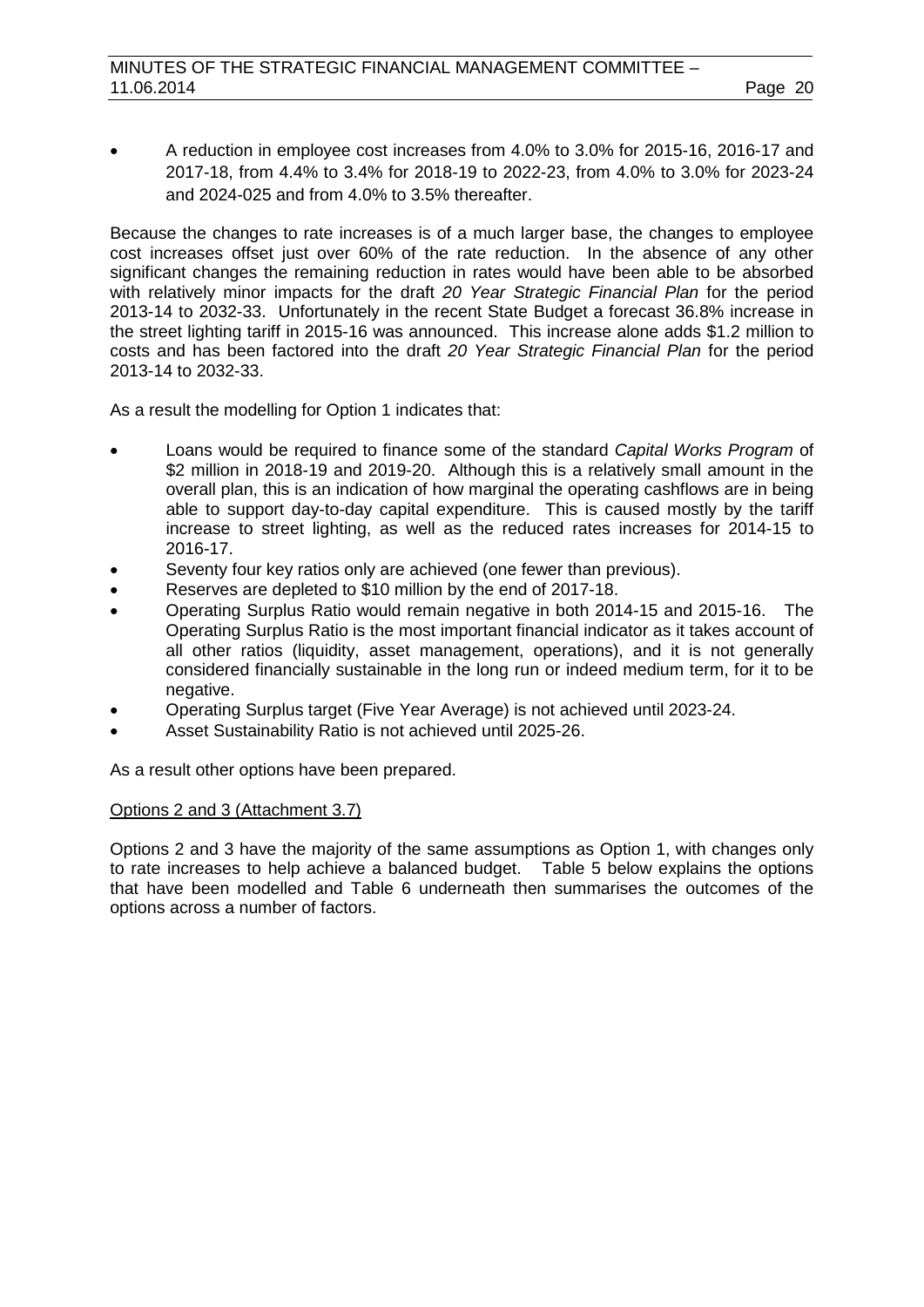# Table 5 – Options Defined

| Option 1 | <b>Base Option</b>                                | 4% Rate Increase 2015-16, 2016-17,<br>2018-19, then 5% Rate Increase in next<br>3 years, and then followed by increases<br>of 4.5% or 4% |
|----------|---------------------------------------------------|------------------------------------------------------------------------------------------------------------------------------------------|
|          | Option 2   Rate Increase 2015-16 5%               | Rate Increase 2015-16 5%, all other<br>assumptions as per Option 1                                                                       |
| Option 3 | Rate Increases next 6 years<br>spread more evenly | 5% 2015-16, 4% 2016-17, 5% 2017-18,<br>4% 2018-19, 5% 2019-20, 4% 2020-21                                                                |

# Table 6 – Options Summary

|                |                                   |                                                            | <b>Option 1</b>    |                           | <b>Option 2</b>             |               | Option 3                                                |              |
|----------------|-----------------------------------|------------------------------------------------------------|--------------------|---------------------------|-----------------------------|---------------|---------------------------------------------------------|--------------|
|                | Criteria                          | Measure                                                    | <b>Base Option</b> |                           | Rate Increase<br>2015-16 5% |               | Rate Increases<br>next 6 years<br>spread more<br>evenly |              |
| $\mathbf{1}$   | <b>Balanced Books:</b>            | Number of Years within Tolerance                           | 20                 | $\mathscr{A}$             | 20                          |               | 20                                                      |              |
| $\overline{2}$ | Cash Held less Borrowings Owing:  | Lowest Value during the 20 years                           | (\$54.1)           | $\sqrt{}$                 | (\$45.6)                    | $\mathscr{A}$ | (\$45.9)                                                |              |
| 3              | <b>Total Cash</b>                 | Yr 20 (2032-2033)                                          | \$190.5            | $\mathscr{A}$             | \$225.1                     | $\mathscr{A}$ | \$204.2                                                 |              |
| $\overline{4}$ | Borrowings                        | \$110.7<br>\$121.8<br>$\mathscr{A}$<br>20 Year Total (\$m) |                    | $\mathscr{M}$             | \$111.4                     |               |                                                         |              |
| $\sqrt{5}$     | Debt Service Coverage Ratio       | Number of Years within Tolerance                           | 17                 |                           | 17                          | $\mathcal{A}$ | 17                                                      |              |
| 6              | Rates % Increase:                 | Average Increase Years 1 to 10                             | 4.6%               |                           | 4.7%                        | $\mathscr{S}$ | 4.5%                                                    |              |
| $\overline{7}$ | <b>Operating Surplus Ratio:</b>   | What Year does SFP first achieve target 2023-24            |                    | $\boldsymbol{\mathsf{X}}$ | 2022-23                     | $\chi$        | 2022-23                                                 | $\times$     |
| 8              | <b>Operating Surplus Ratio:</b>   | Number of Years within Tolerance                           | 10                 | X                         | 11                          | X             | 11                                                      |              |
| $\mathfrak{g}$ | <b>Operating Surplus Ratio:</b>   | Average Performance Years 1 to 10                          | 0.7%               | X                         | 1.3%                        | X             | 1.2%                                                    |              |
| 10             | <b>Asset Sustainability Ratio</b> | Number of Years within Tolerance                           | 8                  | X                         | 8                           | X             | 8                                                       | $\mathbb{X}$ |
| 11             | Overall Key Ratios                | % Within Tolerance                                         | 74                 |                           | 75                          | X             | 75                                                      |              |
|                | <b>Overall Assessment</b>         |                                                            |                    |                           |                             |               |                                                         |              |

Option 1 has been used as the basis of the draft *20 Year Strategic Financial Plan* within Attachment 1.

# **Legislation / Strategic Community Plan / policy implications**

Legislation **Section 5.56(1)** of the *Local Government Act 1995* provides that *"A local government is to plan for the future of the district."*

# **Strategic Community Plan**

Key theme **Financial Sustainability.** 

**Objective Effective management.**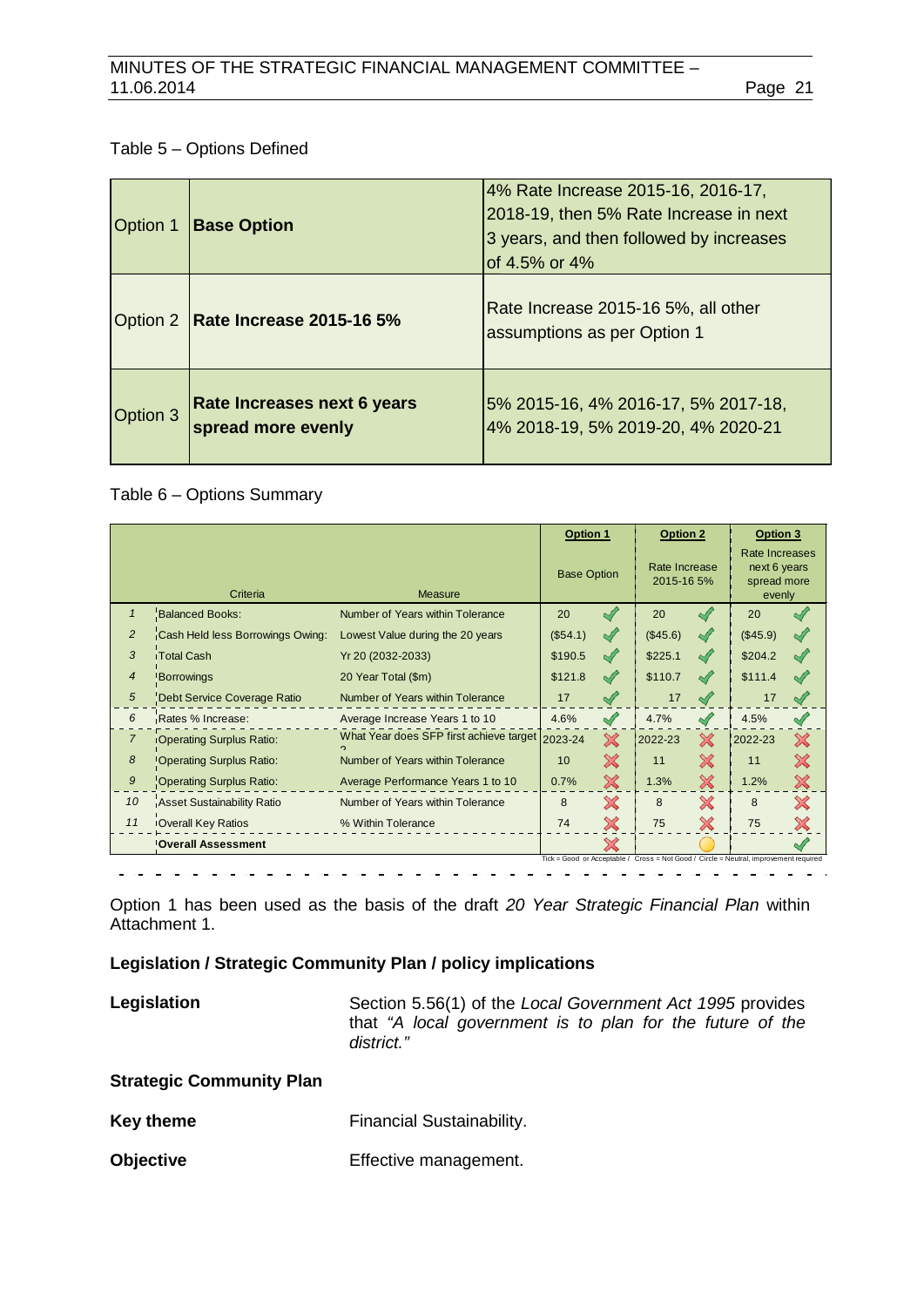| <b>Strategic initiative</b> | $\bullet$ | Manage liabilities and assets through a planned,<br>long-term approach.  |
|-----------------------------|-----------|--------------------------------------------------------------------------|
|                             |           | Balance service levels for assets against long-term<br>funding capacity. |

# **Policy** *20 Year Strategic Financial Plan – Guiding Principles*.

## **Risk management considerations**

The plan is based on many assumptions. There is a risk that those assumptions could be wrong or may not come to pass, however, it is a planning tool and the City is not committed to anything in the plan by virtue of endorsing it. Periodic review and update of the plan will ensure that it remains a relevant and useful document to manage the City's financial affairs into the future.

## **Financial / budget implications**

The draft *20 Year Strategic Financial Plan* represents projections and estimates, based on many assumptions and is a primary planning tool for the development of future budgets. Adoption of the draft *20 Year Strategic Financial Plan*, however, does not constitute a commitment or agreement by the City to the projects and proposals it contains or the financial estimates and projections included in the draft *20 Year Strategic Financial Plan*.

The plan will be prepared and reviewed during the Annual Budget process, which will enable the plan to be used as an enabler to the Annual Budget for the following year.

#### **Regional significance**

Not applicable.

#### **Sustainability implications**

The draft *20 Year Strategic Financial Plan* represents the primary and key strategic financial planning document for the City and has a direct bearing on planning for the financial sustainability of the City.

#### **Consultation:**

The draft *20 Year Strategic Financial Plan* has been prepared after extensive consultation with City Business Units, the Executive Leadership Team and Elected Members at Budget Workshops.

# **COMMENT**

The draft *20 Year Strategic Financial Plan* 2013-14 to 2032-33, as at Attachment 1, sets out a significant program of works and projects for the City of Joondalup over the next 20 years. These are in keeping with and represent the Joondalup 2022 vision for the City: "*A global City: bold, creative and prosperous".*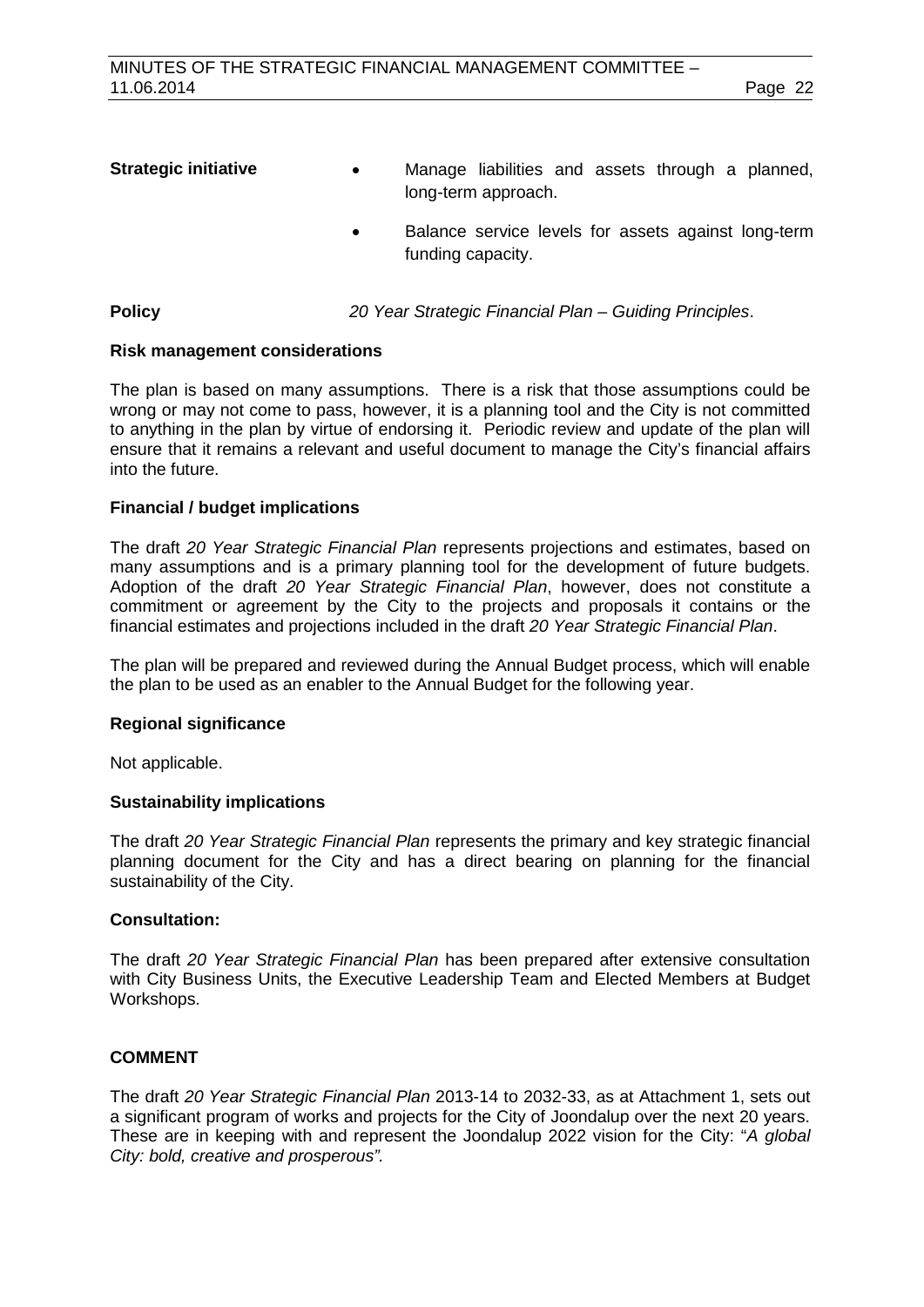Although the program is ambitious it is achievable with financial discipline and the draft *20 Year Strategic Financial Plan* maps out how this can be done.

The draft *20 Year Strategic Financial Plan 2013-14 to 2032-33* replaces the previous plan adopted in 2012.

Of the five key ratios identified within the Guiding Principles, 74 out of 100 are achieved; this is the same as the previous plan. The ratios are explored in great detail within the plan at Attachment 1, some summary comments to note include the following:

- Ratios are not merely figures that are calculated for the purpose of complying with a reporting requirement. The ratios provide an excellent assessment of the current and future financial sustainability of the City. While some of the ratios are far from ideal in their calculation (for example, the Debt Service Coverage Ratio), they provide a useful overall barometer of the City's financial management.
- Operating Surplus Ratio is the most important indicator out of all the ratios, as it has a mix of all the other ratios combined (liquidity, asset management, operating performance). The City currently has an Operating Surplus Ratio that is below the target, however there are projected to be steady improvements.
- Balance the Books is a ratio that must be achieved every year, and the recommended option achieves that.
- Debt Service Coverage Ratio is normally a useful measure to evaluate whether a City has overstretched their borrowings in comparison to day to day operating performance. The failure of the DSCR in eight years is disappointing, but is a symptom of the measure itself rather than poor liquidity or financial management. The DSCR is used by the WATC to assess borrowings capacity and therefore the City cannot take the failure of this ratio lightly. The City will therefore discuss the long term financial projections with the WATC, and ensure that the assumptions made by the City in terms of the borrowings are reasonable.
- Asset Sustainability Ratio is a concern in several aspects. The ratio indicates that:
	- the Ratio falls below target in the first 12 years, it is only the last eight years that are estimated to be within tolerance
	- the city is not spending enough capital expenditure on replacement of existing assets and possibly spending too much expenditure on new assets in comparison
	- that there is a backlog building up for replacement expenditure
	- the backlog may indicate that there is higher maintenance costs required to keep the assets in working order.

There is more to do in this area in terms of the calculation itself and the impacts. Each asset class will be separately calculated as part of revaluations that are currently underway to ensure that the City complies with Accounting Standards. The revaluations will result in different impacts for each asset class and indicate different levels of replacement expenditure than is currently included in the Draft SFP. The results of the revaluations for infrastructure assets are expected to be available in time for the next update of the Draft SFP in 2015.

#### Net Assets / Utilisation / Rationalisation

It is estimated that the net assets of the City would increase from \$844 million at June 2013 to \$1,288 million at June 2033, an increase of 53%. Although some of this increase is due to inflation, a large part of this is due to the increase in new infrastructure, expenditure of \$546 million, which far outstrips the reduction in assets of just \$49 million. The City should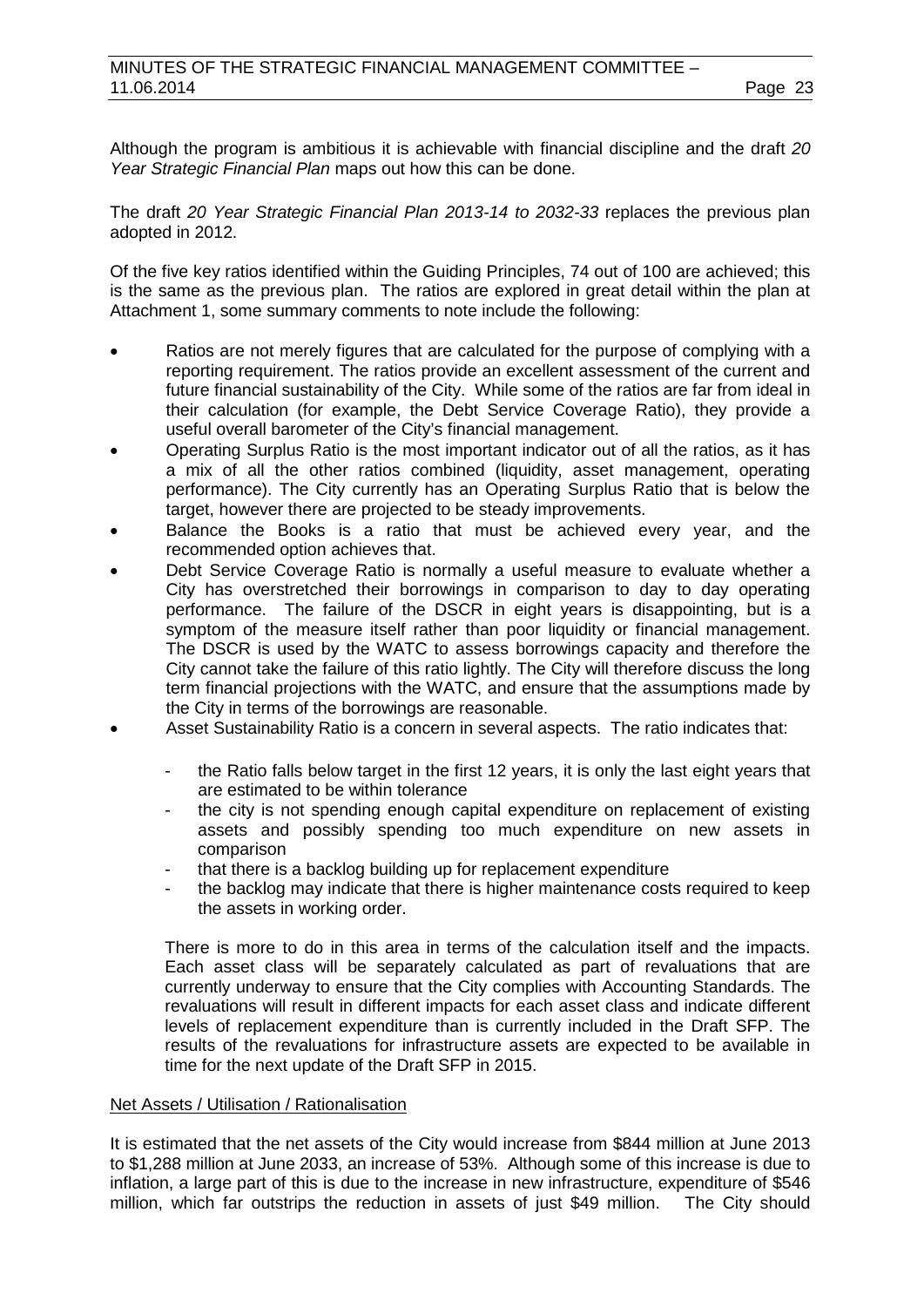continue to evaluate the utilisation of assets and consider whether assets or infrastructure with low utilisation could be removed. There are some projects which reduce the number of buildings and consolidate the services into one building, for example Grove Child Care / Dorchester Hall / Warwick Hall. The City should continue to explore further opportunities to consolidate services from several locations into one or more locations, and to also consider whether other assets should be reduced.

## **VOTING REQUIREMENTS**

Simple Majority.

# **OFFICER'S RECOMMENDATION**

That the Strategic Financial Management Committee:

- 1 CONSIDERS the draft *20 Year Strategic Financial Plan* for the period 2013-14 to 2032-33 as at Attachment 1 to this Report for a recommendation to Council;
- 2 RECOMMENDS Council ADOPT the Guiding Principles 2014 as at Attachment 2 to this Report.

## **MOVED Cr Fishwick, SECONDED Cr McLean that Council:**

- **1 ADOPTS the draft** *20 Year Strategic Financial Plan* **for the period 2013-14 to 2032-33 as at Attachment 1 to this Report;**
- **2 ADOPTS the Guiding Principles 2014 as at Attachment 2 to this Report.**

#### **The Motion was Put and CARRIED (7/0)**

**In favour of the Motion:** Cr Amphlett, Mayor Pickard, Crs Corr, Fishwick, McLean, Norman and Thomas.

*The Senior Financial Analyst left the room at 6.20pm.*

*The Director Corporate Services left the room at 6.20pm and returned at 6.21pm.*

*Appendix 1 refers*

*[To access this attachment on electronic document, click here:](http://www.joondalup.wa.gov.au/files/committees/SFMC/2014/Attach1agnSFMC110614.pdf)* Attach1agnSFMC110614.pdf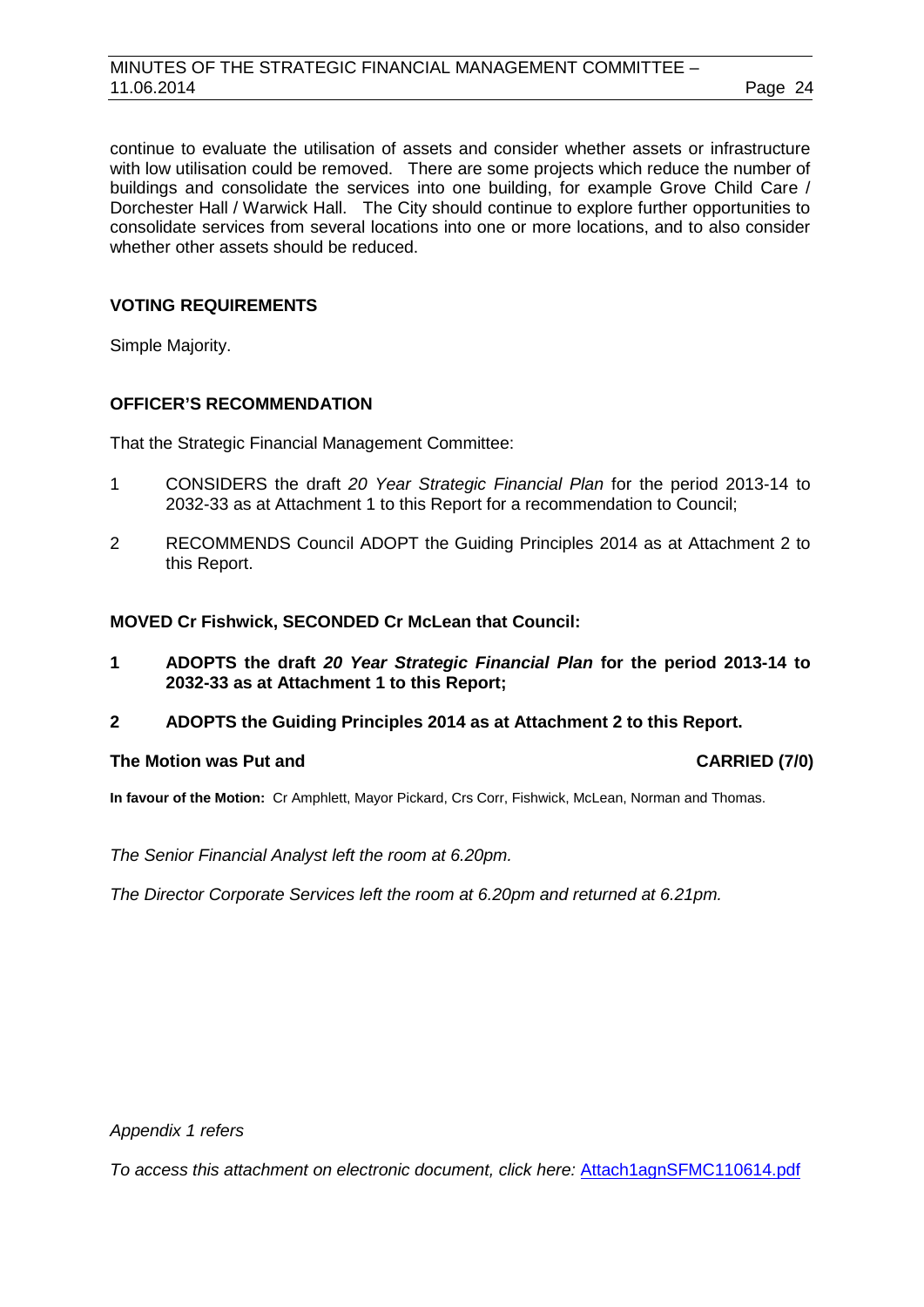# **Disclosures of interest affecting impartiality**

| <b>Name/Position</b>      | <b>Mayor Troy Pickard.</b>                                                                               |  |  |  |  |
|---------------------------|----------------------------------------------------------------------------------------------------------|--|--|--|--|
| <b>Item No./Subject</b>   | Item 2 - Confidential - Status Report on City Freehold Properties                                        |  |  |  |  |
|                           | Proposed for Disposal.                                                                                   |  |  |  |  |
| <b>Nature of interest</b> | Interest that may affect impartiality.                                                                   |  |  |  |  |
| <b>Extent of Interest</b> | The owner and tenant of Lot 972 Creaney Drive, Kingsley<br>(Kingsley Tavern) are known to Mayor Pickard. |  |  |  |  |
|                           |                                                                                                          |  |  |  |  |

| <b>Name/Position</b>      | <b>Cr John Chester.</b>                                           |
|---------------------------|-------------------------------------------------------------------|
| <b>Item No./Subject</b>   | Item 2 - Confidential - Status Report on City Freehold Properties |
|                           | Proposed for Disposal.                                            |
| <b>Nature of interest</b> | Interest that may affect impartiality.                            |
| <b>Extent of Interest</b> | Cr Chester has done a flora survey for vegetation on Lot 971 (52) |
|                           | Creaney Drive, Kingsley.                                          |

# <span id="page-24-0"></span>**ITEM 2 CONFIDENTIAL - STATUS REPORT ON CITY FROPERTIES DISPOSAL**

| <b>WARD</b>                           | All                                                                                                                                                                                                 |                                                                                                                   |
|---------------------------------------|-----------------------------------------------------------------------------------------------------------------------------------------------------------------------------------------------------|-------------------------------------------------------------------------------------------------------------------|
| <b>RESPONSIBLE</b><br><b>DIRECTOR</b> | Mr Garry Hunt<br>Office of the CEO                                                                                                                                                                  |                                                                                                                   |
| <b>FILE NUMBER</b>                    | 63627, 101515                                                                                                                                                                                       |                                                                                                                   |
| <b>ATTACHMENTS</b>                    | Attachment 1                                                                                                                                                                                        | Location Plans - Lot 202 (20) Kanangra<br>Crescent, Greenwood and Lot 745 (103)<br>Caridean Street, Heathridge    |
|                                       | <b>Attachment 2</b>                                                                                                                                                                                 | Location Plans - Lot 701 (15) Burlos<br>Court, Joondalup and Lot 23 (77)<br>Gibson Avenue, Padbury                |
|                                       | Attachment 3                                                                                                                                                                                        | Location Plans - Lot 1001<br>(14)<br>Camberwarra Drive, Craigie and Lots<br>642/643 (57/59) Marri Road, Duncraig  |
|                                       | Attachment 4                                                                                                                                                                                        | Location Plans - Lot 971 (52) Creaney<br>Drive, Kingsley                                                          |
|                                       | (Please Note:                                                                                                                                                                                       | and Attachment<br>The<br>Report<br><i>is</i><br>confidential and will appear in the official<br>Minute Book only) |
| <b>AUTHORITY / DISCRETION</b>         | Executive - The substantial direction setting and oversight<br>role of Council, such as adopting plans and reports,<br>accepting tenders, directing operations, setting<br>and<br>amending budgets. |                                                                                                                   |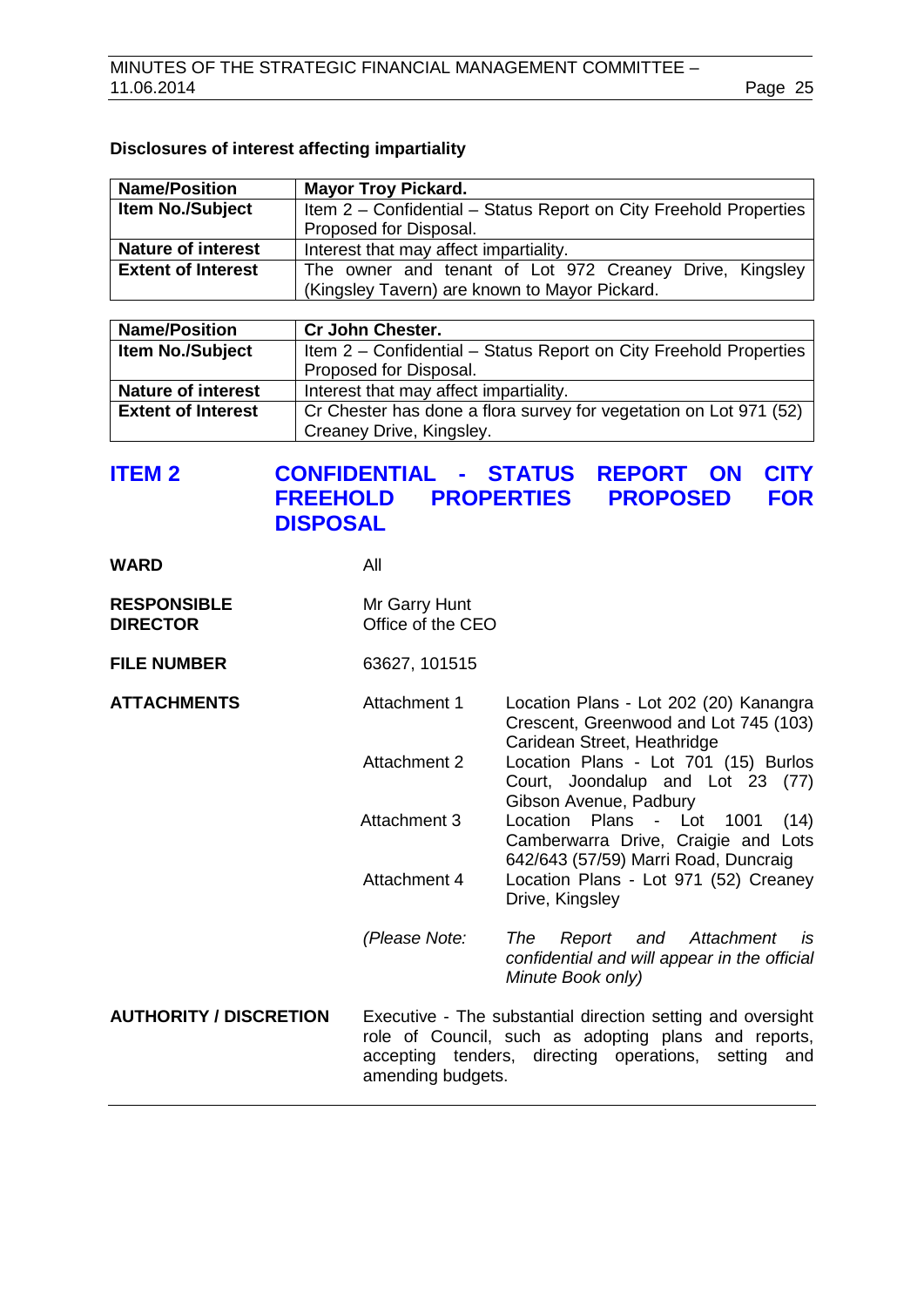This Report is confidential in accordance with section 5.23(2)(h) of the *Local Government Act 1995*, which also permits the meeting to be closed to the public for business relating to the following:

*The determination by the local government of a price for the sale or purchase of property by the local government.*

A full report was provided to Elected Members under separate cover. The report is not for publication.

**MOVED Cr Norman, SECONDED Cr Fishwick that the Strategic Financial Management Committee NOTES:**

- **1 the status report on the progress of the City's proposed disposal at eight freehold land sites as at 31 May 2014;**
- **2 a further status report on the progress of the City's proposed disposal of eight freehold land sites will be submitted to the Strategic Financial Management Committee meeting to be held on 13 October 2014.**

**The Motion was Put and CARRIED (6/1)**

**In favour of the Motion:** Cr Amphlett, Mayor Pickard, Crs Fishwick, McLean, Norman and Thomas. **Against the Motion:** Cr Corr.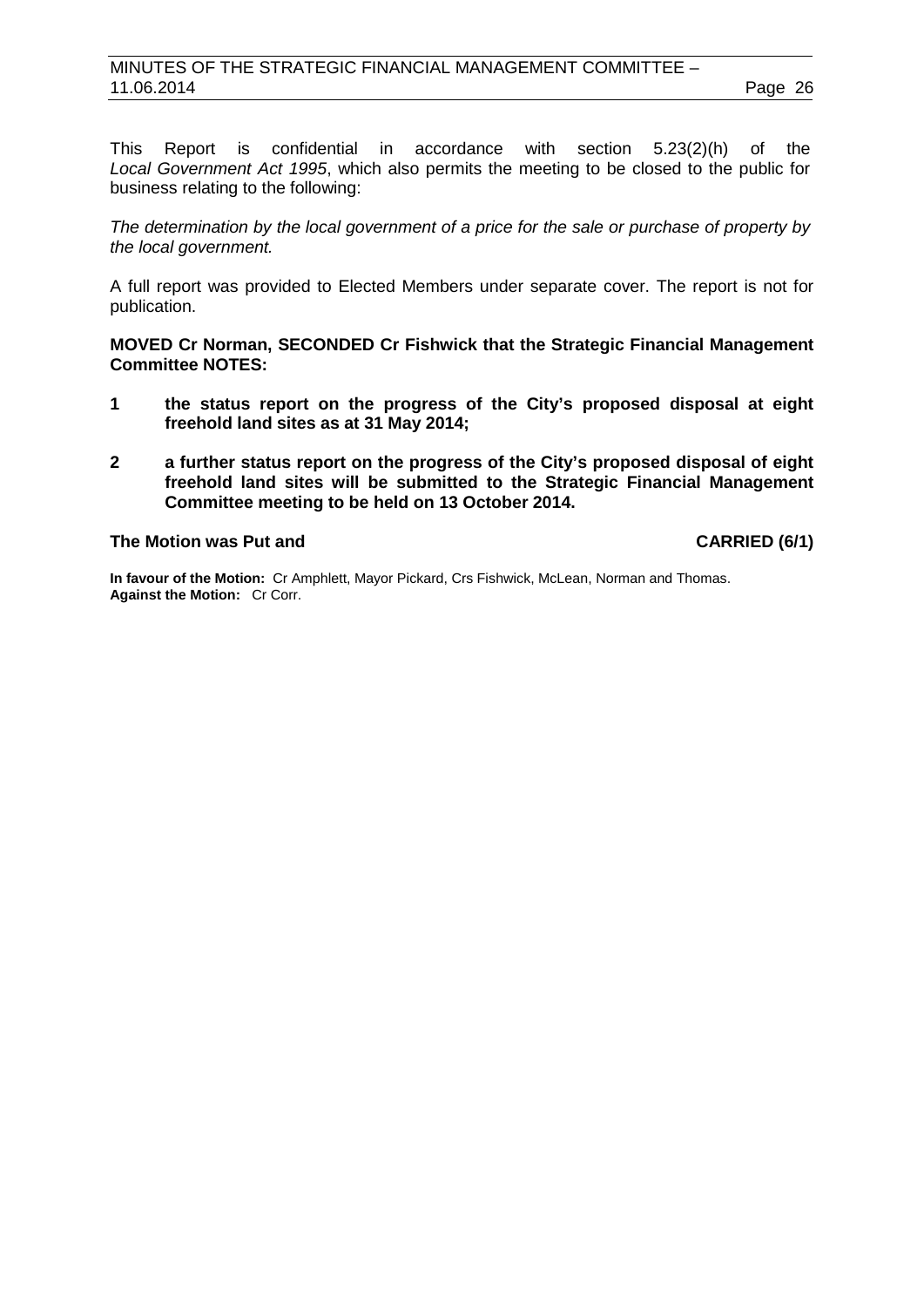# <span id="page-26-0"></span>**ITEM 3 CONFIDENTIAL - CITY OF JOONDALUP FREEHOLD LAND - LOTS 200, 201 AND 202 KANANGRA CRESCENT, GREENWOOD**

| <b>RESPONSIBLE</b> | Mr Garry Hunt     |
|--------------------|-------------------|
| <b>DIRECTOR</b>    | Office of the CEO |

**FILE NUMBER** 63627, 101515

- **ATTACHMENTS** Attachment 1 Location plan of Lots 200, 201 and 202 Kanangra Crescent, Greenwood and surrounding Public Open Space Attachment 2 Photographs of subject lots
	- *(Please Note: The Report and Attachment is confidential and will appear in the official Minute Book only)*
- **AUTHORITY / DISCRETION** Executive The substantial direction setting and oversight role of Council, such as adopting plans and reports, accepting tenders, directing operations, setting and amending budgets.

This Report is confidential in accordance with section 5.23(2)(h) of the *Local Government Act 1995*, which also permits the meeting to be closed to the public for business relating to the following:

*The determination by the local government of a price for the sale or purchase of property by the local government.*

A full report was provided to Elected Members under separate cover. The report is not for publication.

# **OFFICER'S RECOMMENDATION:**

That the Strategic Financial Management Committee CONSIDER the information and options to the Strategic Financial Management Committee with regard to the future disposal of Lot 202 (20) Kanagra Crescent, Greenwood and the results of the further investigations on Lot 200 (24) and Lot 201 (22) Kanangra Crescent, Greenwood.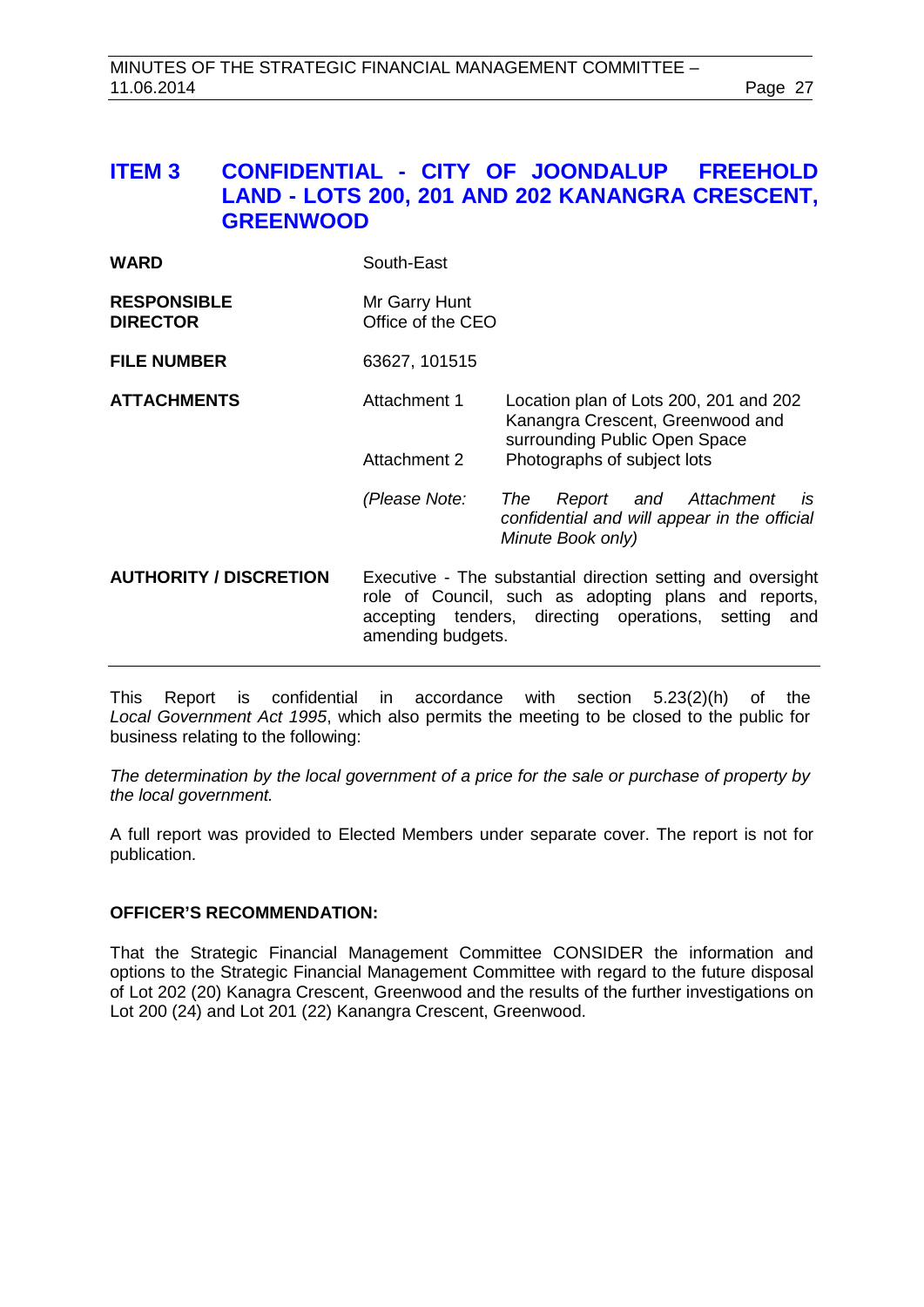## **MOVED Mayor Pickard, SECONDED Cr Amphlett that Council:**

- **1 SUPPORTS the amalgamation of Lots 200, 201 and 202 Kanangra Crescent, Greenwood;**
- **2 REQUESTS a report on the initiation of an amendment to** *District Planning Scheme No. 2* **for the purposes of public consultation to rezone Lots 200, 201 and 202 Kanangra Crescent, Greenwood from Residential R20 to Residential R40 be submitted to the Council meeting to be held on 15 July 2014.**

#### **The Motion was Put and CARRIED (6/1)**

**In favour of the Motion:** Cr Amphlett, Mayor Pickard, Crs Fishwick, McLean, Norman and Thomas. **Against the Motion:** Cr Corr.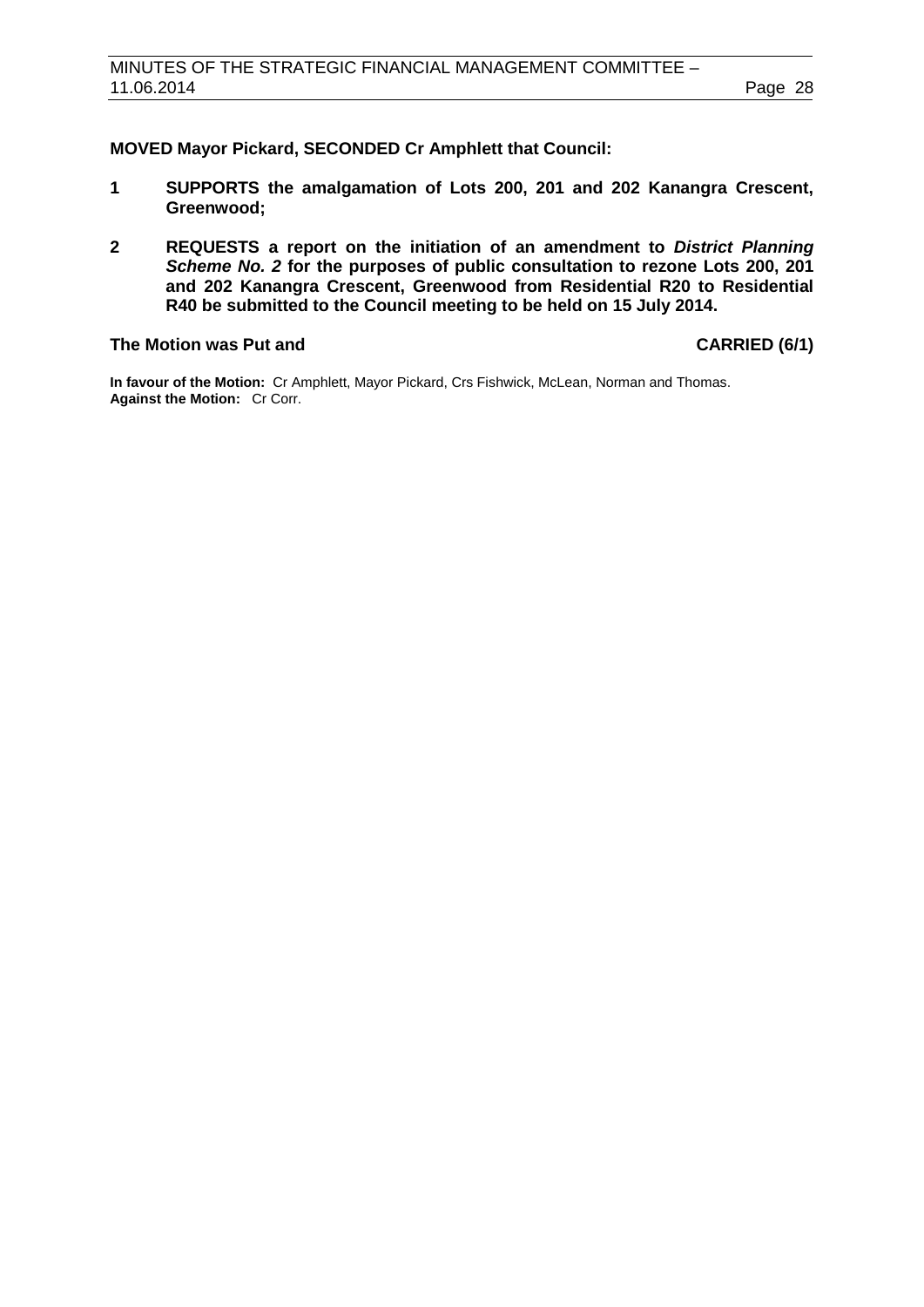<span id="page-28-0"></span>

| <b>ITEM 4</b>                         |                                    | <b>CONFIDENTIAL - PROPOSED DISPOSAL OF LOT</b><br>745 (103) CARIDEAN STREET, HEATHRIDGE AND<br><b>LOT 23 (77) GIBSON AVENUE, PADBURY</b>                                          |
|---------------------------------------|------------------------------------|-----------------------------------------------------------------------------------------------------------------------------------------------------------------------------------|
| <b>WARDS</b>                          | North-Central<br>South-West        |                                                                                                                                                                                   |
| <b>RESPONSIBLE</b><br><b>DIRECTOR</b> | Mr Garry Hunt<br>Office of the CEO |                                                                                                                                                                                   |
| <b>FILE NUMBER</b>                    | 63627, 101515                      |                                                                                                                                                                                   |
| <b>ATTACHMENT</b>                     | Attachment 1                       | Location Plan Lot 745 (103) Caridean<br>Street, Heathridge                                                                                                                        |
|                                       | Attachment 2                       | Location Plan - Lot 23 (77) Gibson<br>Avenue, Padbury                                                                                                                             |
|                                       | Attachment 3                       | Extract from Water Corporation<br>easement B619073 indicating easement<br>on sewerage infrastructure                                                                              |
|                                       | Attachment 4                       | Deposited Plan 76074 - indicating<br>Water Corporation easement on water<br>main.                                                                                                 |
|                                       | (Please Note:                      | Report and<br>Attachment<br>The<br>is<br>confidential and will appear in the official<br>Minute Book only)                                                                        |
| <b>AUTHORITY / DISCRETION</b>         | amending budgets.                  | Executive - The substantial direction setting and oversight<br>role of Council, such as adopting plans and reports,<br>accepting tenders, directing operations,<br>setting<br>and |

This Report is confidential in accordance with section 5.23(2)(h) of the *Local Government Act 1995*, which also permits the meeting to be closed to the public for business relating to the following:

*The determination by the local government of a price for the sale or purchase of property by the local government.*

A full report was provided to Elected Members under separate cover. The report is not for publication.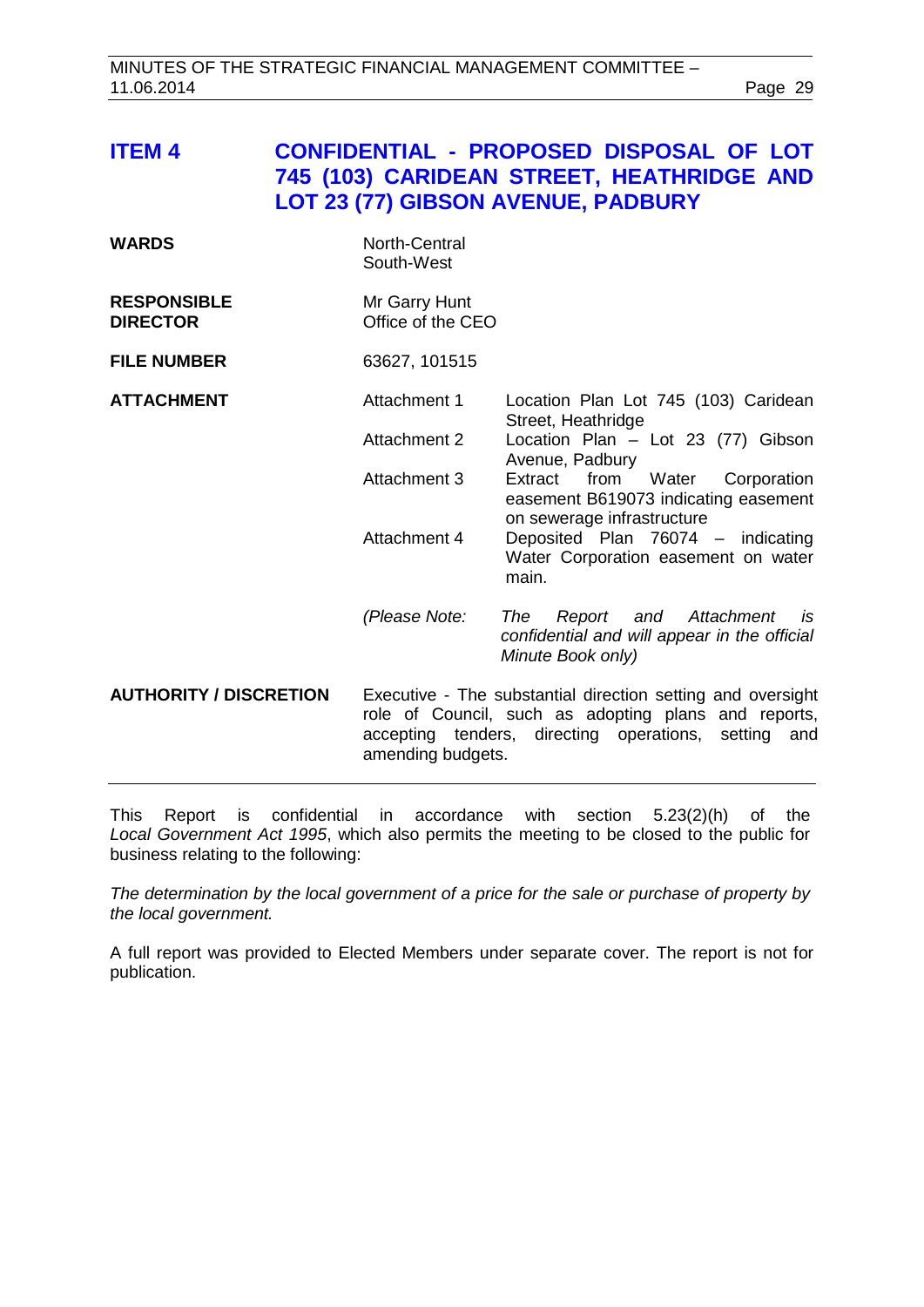**MOVED Cr Fishwick, SECONDED Cr Norman that Council:**

- **1 BY AN ABSOLUTE MAJORITY, REVOKES Part 3.3 of its decision at its meeting held on 15 March 2011 (CJ051-03/11 refers) as follows:**
	- *"3.3 SUPPORTS the disposal under Section 3.59 of the Local Government Act 1995 of Lot 23 (77) Gibson Avenue, Padbury detailed on Attachment 5 to Report CJ051-03/11";*
- **2 ENDORSES the proposed disposal of Lot 745 (103) Caridean Street, Heathridge and Lot 23 (77) Gibson Avenue, Padbury by public tender in accordance with section 3.58 (2) (b) of the** *Local Government Act 1995***;**
- **3 AUTHORISES the Chief Executive Officer to conduct a public tender process;**
- **4 REQUESTS the Chief Executive Officer to report back to Council on the results of the public tender to enable Council to decide which is the most acceptable tender;**
- **5 NOTES that the income derived from the proposed sale of Lot 745 (103) Caridean Street, Heathridge and Lot 23 (77) Gibson Avenue, Padbury is to be transferred to the Performing Arts and Cultural Facility Reserve Fund.**

#### **The Motion was Put and CARRIED (6/1)**

**In favour of the Motion:** Cr Amphlett, Mayor Pickard, Crs Fishwick, McLean, Norman and Thomas. **Against the Motion:** Cr Corr.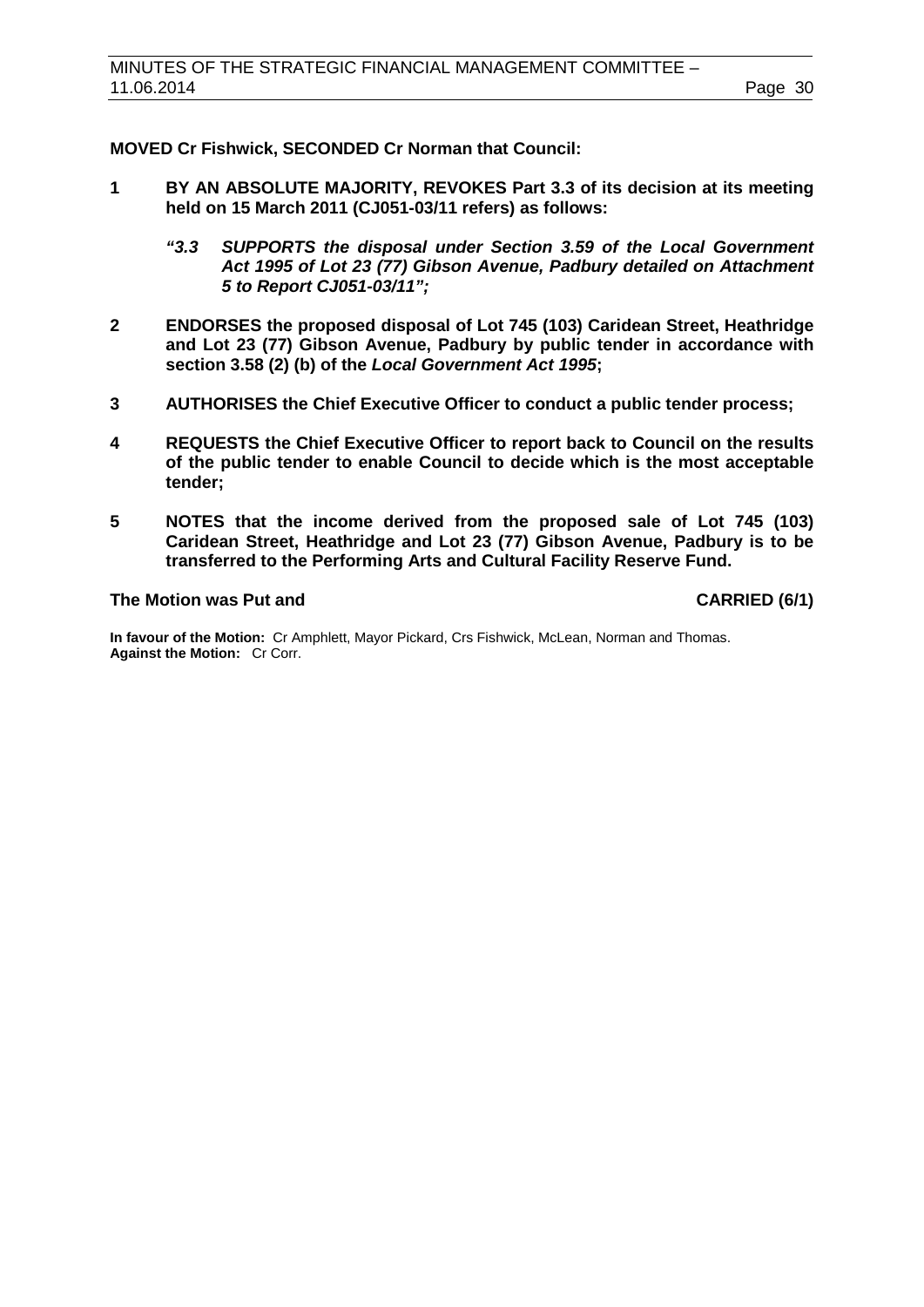# **Disclosure of interest affecting impartiality**

| <b>Name/Position</b>      | <b>Mayor Troy Pickard.</b>                                  |
|---------------------------|-------------------------------------------------------------|
| <b>Item No./Subject</b>   | Item $5$ – Confidential – Proposed Disposal of Lot 971 (52) |
|                           | Creaney Drive, Kingsley.                                    |
| <b>Nature of interest</b> | Interest that may affect impartiality.                      |
| <b>Extent of Interest</b> | The owner and tenant of Lot 972 Creaney Drive, Kingsley     |
|                           | (Kingsley Tavern) are known to Mayor Pickard.               |

# <span id="page-30-0"></span>**ITEM 5 CONFIDENTIAL - PROPOSED DISPOSAL OF LOT 971 (52) CREANEY DRIVE, KINGSLEY**

| <b>WARD</b>                           | South-East                                                                                                                                                                                       |                                                                                          |
|---------------------------------------|--------------------------------------------------------------------------------------------------------------------------------------------------------------------------------------------------|------------------------------------------------------------------------------------------|
| <b>RESPONSIBLE</b><br><b>DIRECTOR</b> | Mr Garry Hunt<br>Office of the CEO                                                                                                                                                               |                                                                                          |
| <b>FILE NUMBER</b>                    | 63627, 101515                                                                                                                                                                                    |                                                                                          |
| <b>ATTACHMENT</b>                     | Attachment 1<br>Attachment 2<br>Attachment 3<br>(Please Note:                                                                                                                                    | Location Plan<br>Concept Plan 1<br>Concept Plan 2<br>Report and Attachment<br>The<br>is. |
|                                       |                                                                                                                                                                                                  | confidential and will appear in the official<br>Minute Book only)                        |
| <b>AUTHORITY / DISCRETION</b>         | Executive - The substantial direction setting and oversight<br>role of Council, such as adopting plans and reports,<br>accepting tenders, directing operations, setting and<br>amending budgets. |                                                                                          |

This Report is confidential in accordance with section 5.23(2)(h) of the *Local Government Act 1995*, which also permits the meeting to be closed to the public for business relating to the following:

*The determination by the local government of a price for the sale or purchase of property by the local government.*

A full report was provided to Elected Members under separate cover. The report is not for publication.

# **OFFICER'S RECOMMENDATION:**

That Council:

1 BY AN ABSOLUTE MAJORITY REVOKES Part 3 of its decision (CJ171-09/11) of 20 September 2011 as follows: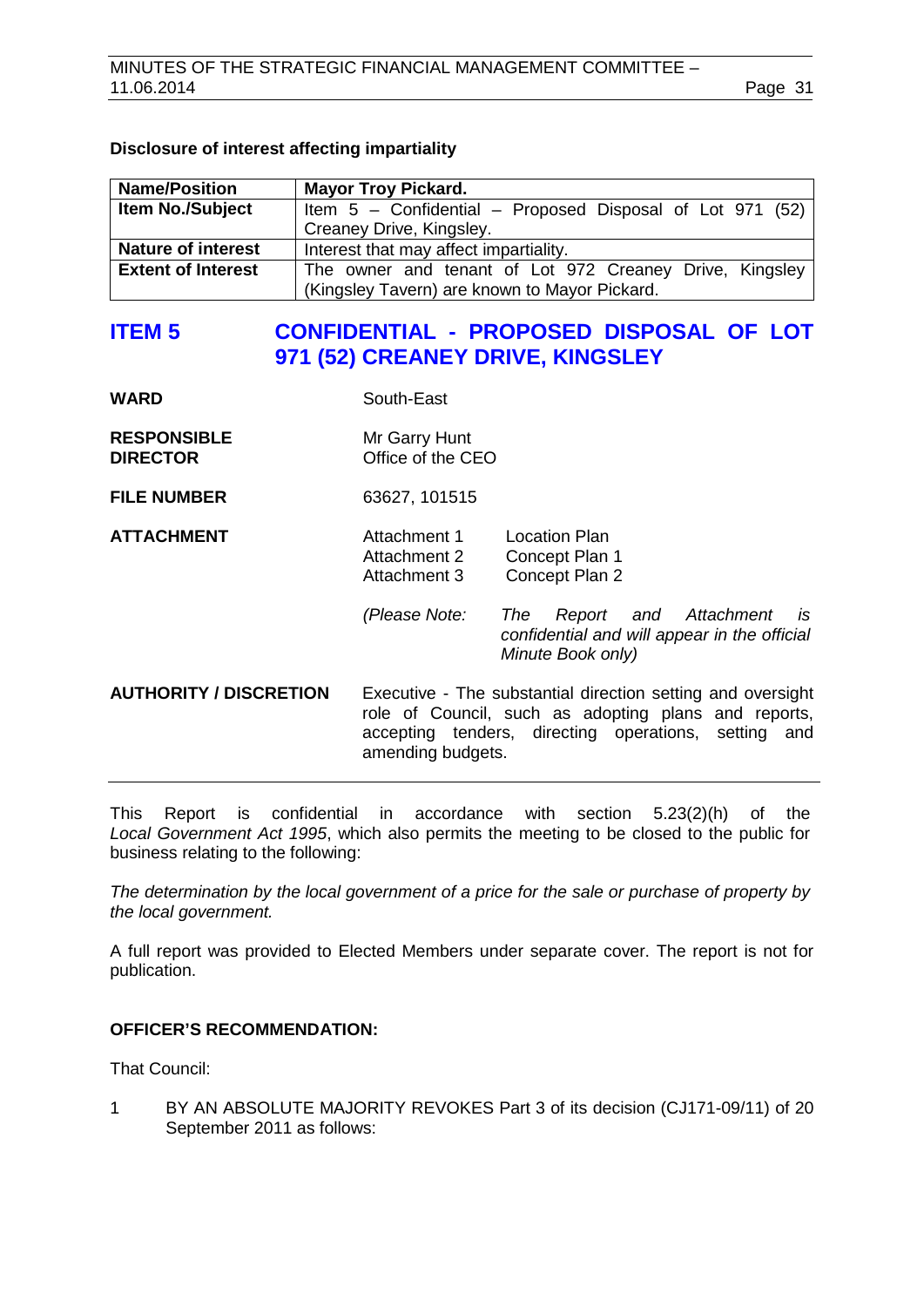- *"3 SUPPORTS the initiation of an Amendment to District Planning Scheme No. 2 to Lot 971 (52) Creaney Drive, Kingsley to rezone the land from 'Civic and Cultural' to Commercial and Residential/R40; (Restricted Use – Aged Persons Housing) and where possible existing grass trees be relocated and trees offset to alternative locations throughout the City; and"*;
- 2 BY AN ABSOLUTE MAJORITY REVOKES Part 6.3 of its decision (CJ034-03/12) of 20 March 2012 as follows:
	- *"6.3 APPROVES:*
		- *6.3.1 the excision of a 600m<sup>2</sup> portion of Lot 971 (52) Creaney Drive, Kingsley to comply with the reciprocal access and car parking agreement dated 4 November 1987 between the City of Joondalup, Ampol Petroleum Ltd, Resolve Nominees Pty Ltd and the owners of Kingsley Village Shopping Centre; and*
		- *6.3.2 the remaining 9,400m<sup>2</sup> balance of Lot 971 (52) Creaney Drive, Kingsley be considered for sale"*;
- 3 REQUESTS a report on the initiation of an amendment to District Planning Scheme No. 2 to rezone Lot 971 (52) Creaney Drive, Kingsley from 'Civic and Cultural' to 'Mixed Use' with a density code of R60;
- 4 NOTES that appropriate conditions of sale will require the dwellings to be developed for aged persons' with regard to the residential component of the proposed development.

#### **MOVED Cr McLean, SECONDED Cr Norman that Council:**

- **1 BY AN ABSOLUTE MAJORITY REVOKES Part 3 of its decision (CJ171-09/11) of 20 September 2011 as follows:**
	- *"3 SUPPORTS the initiation of an Amendment to District Planning Scheme No. 2 to Lot 971 (52) Creaney Drive, Kingsley to rezone the land from 'Civic and Cultural' to Commercial and Residential/R40; (Restricted Use – Aged Persons Housing) and where possible existing grass trees be relocated and trees offset to alternative locations throughout the City; and"***;**
- **2 BY AN ABSOLUTE MAJORITY REVOKES Part 6.3 of its decision (CJ034-03/12) of 20 March 2012 as follows:**
	- *"6.3 APPROVES:*
		- *6.3.1 the excision of a 600m2 portion of Lot 971 (52) Creaney Drive, Kingsley to comply with the reciprocal access and car parking agreement dated 4 November 1987 between the City of Joondalup, Ampol Petroleum Ltd, Resolve Nominees Pty Ltd and the owners of Kingsley Village Shopping Centre; and*
		- *6.3.2 the remaining 9,400m<sup>2</sup> balance of Lot 971 (52) Creaney Drive, Kingsley be considered for sale"***;**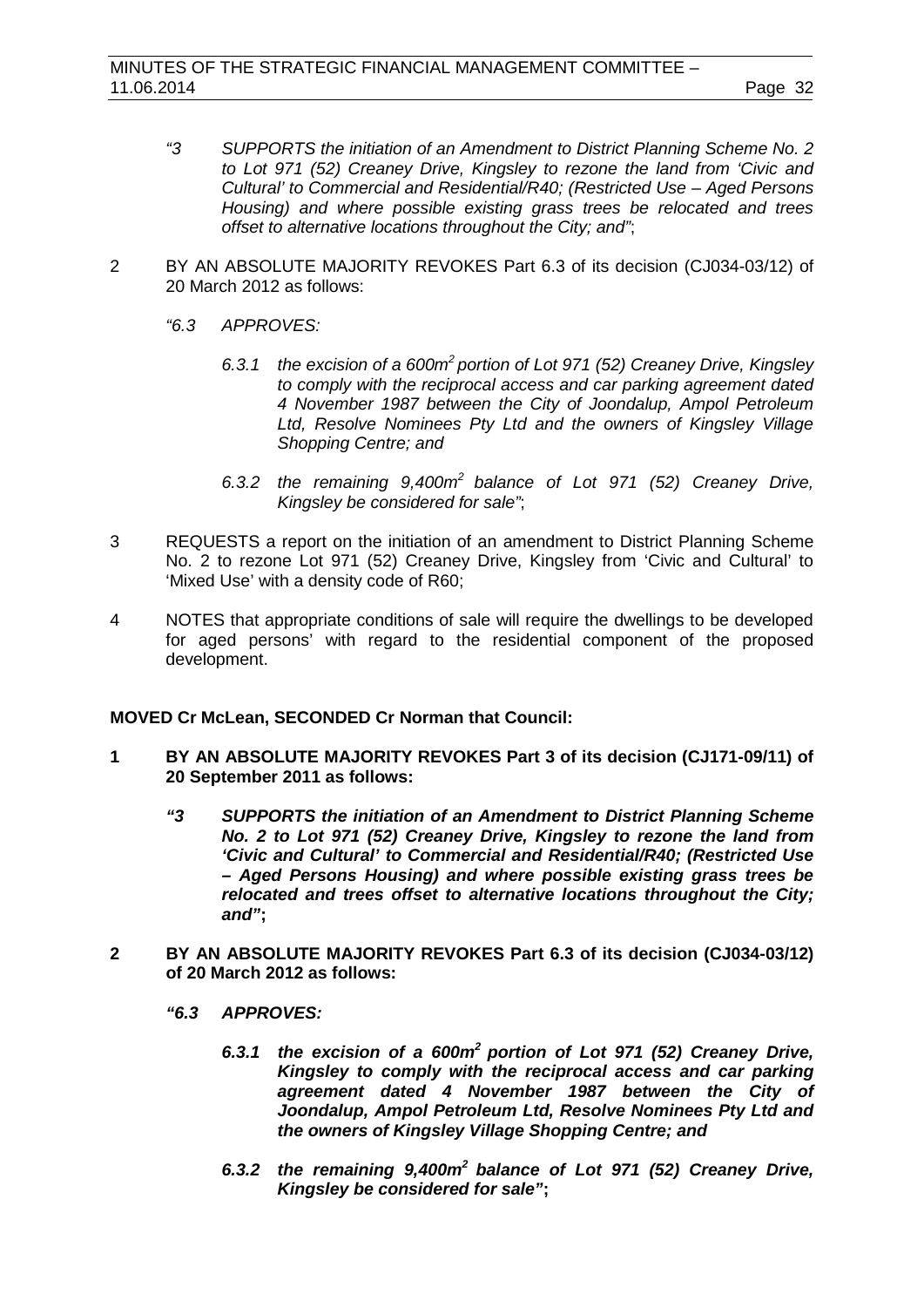- **3 REQUESTS a report on the initiation of an amendment to** *District Planning Scheme No. 2* **for the purposes of public consultation to rezone Lot 971 (52) Creaney Drive, Kingsley from 'Civic and Cultural' to 'Mixed Use' with a density code of R60, and restricting the residential use as "Aged Persons' Dwelling" only, to be submitted to the Council meeting to be held on 15 July 2014 and noting that where possible existing grass trees be relocated to alternative locations throughout the City;**
- **4 NOTES that the income derived from the proposed sale of Lot 971 (52) Creaney Drive, Kingsley is to be transferred to the Performing Arts and Cultural Facility Reserve Fund.**

It was requested that Parts 1 and 2 of the Motion be voted upon together, with Parts 3 and 4 being voted upon individually.

**MOVED Cr McLean, SECONDED Cr Norman that Council:**

- **1 BY AN ABSOLUTE MAJORITY REVOKES Part 3 of its decision (CJ171-09/11) of 20 September 2011 as follows:**
	- *"3 SUPPORTS the initiation of an Amendment to District Planning Scheme No. 2 to Lot 971 (52) Creaney Drive, Kingsley to rezone the land from 'Civic and Cultural' to Commercial and Residential/R40; (Restricted Use – Aged Persons Housing) and where possible existing grass trees be relocated and trees offset to alternative locations throughout the City; and"***;**
- **2 BY AN ABSOLUTE MAJORITY REVOKES Part 6.3 of its decision (CJ034-03/12) of 20 March 2012 as follows:**
	- *"6.3 APPROVES:*
		- *6.3.1 the excision of a 600m2 portion of Lot 971 (52) Creaney Drive, Kingsley to comply with the reciprocal access and car parking agreement dated 4 November 1987 between the City of Joondalup, Ampol Petroleum Ltd, Resolve Nominees Pty Ltd and the owners of Kingsley Village Shopping Centre; and*
		- *6.3.2 the remaining 9,400m<sup>2</sup> balance of Lot 971 (52) Creaney Drive, Kingsley be considered for sale"***.**

#### **The Motion was Put and CARRIED (7/0)**

**In favour of the Motion:** Cr Amphlett, Mayor Pickard, Crs Corr, Fishwick, McLean, Norman and Thomas.

#### **MOVED Cr McLean, SECONDED Cr Norman that Council:**

**3 REQUESTS a report on the initiation of an amendment to** *District Planning Scheme No. 2* **for the purposes of public consultation to rezone Lot 971 (52) Creaney Drive, Kingsley from 'Civic and Cultural' to 'Mixed Use' with a density code of R60, and restricting the residential use as "Aged Persons' Dwelling" only, to be submitted to the Council meeting to be held on 15 July 2014 and noting that where possible existing grass trees be relocated to alternative locations throughout the City;**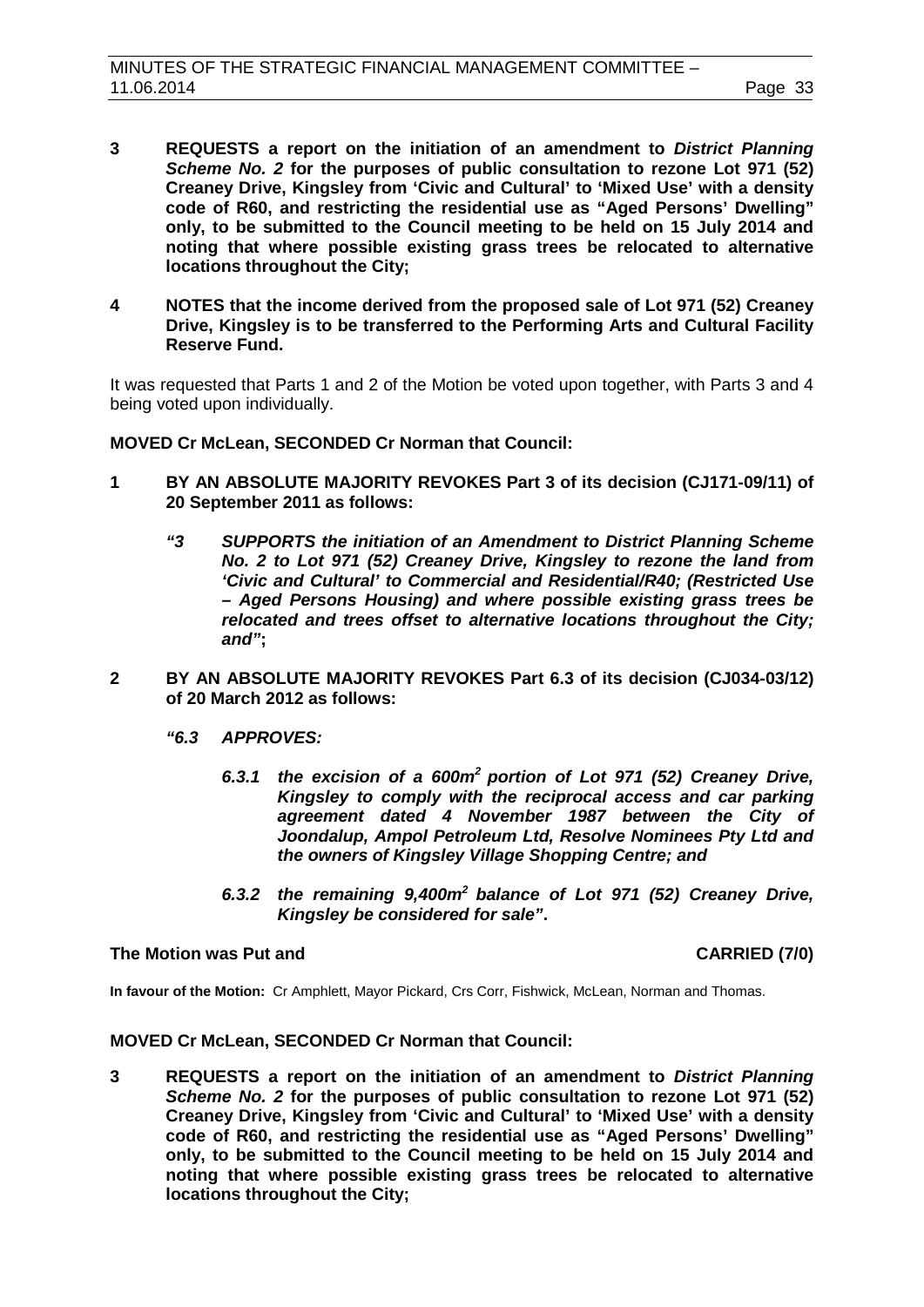# **The Motion was Put and CARRIED (6/1)**

**In favour of the Motion:** Cr Amphlett, Mayor Pickard, Crs Fishwick, McLean, Norman and Thomas. **Against the Motion:** Cr Corr.

# **MOVED Cr McLean, SECONDED Cr Norman that Council:**

**4 NOTES that the income derived from the proposed sale of Lot 971 (52) Creaney Drive, Kingsley is to be transferred to the Performing Arts and Cultural Facility Reserve Fund.**

## **The Motion was Put and CARRIED (6/1)**

**In favour of the Motion:** Cr Amphlett, Mayor Pickard, Crs Fishwick, McLean, Norman and Thomas. **Against the Motion:** Cr Corr.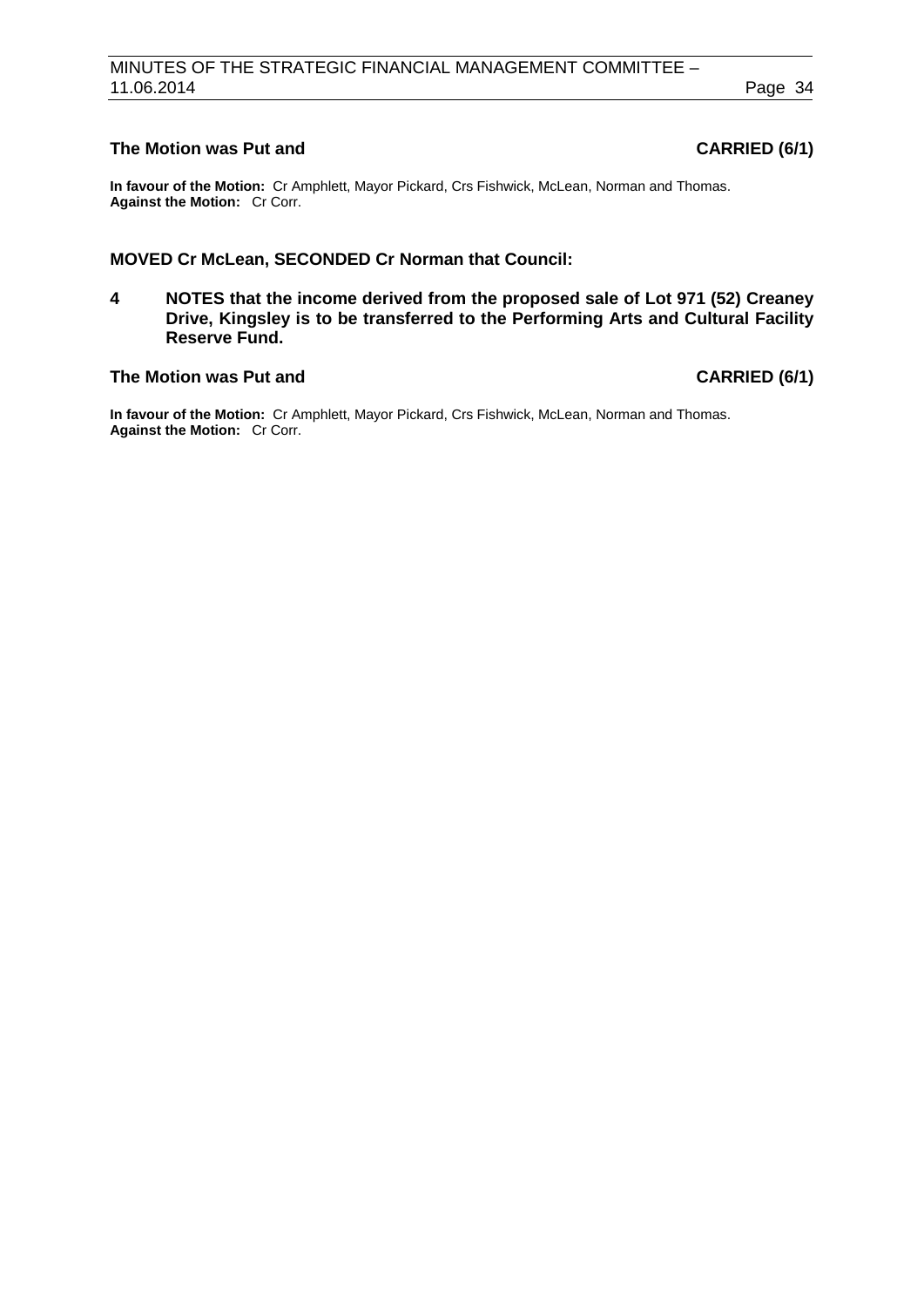# <span id="page-34-0"></span>**ITEM 6 CONFIDENTIAL - FURTHER EXAMINATION OF CITY FREEHOLD LAND REGISTER**

| <b>WARD</b>                           | All                                                                                                                                                                                                                  |                                                                                                                                                                                                                                                                                                                                                                                                                                                                                                                                                                                                                                                           |
|---------------------------------------|----------------------------------------------------------------------------------------------------------------------------------------------------------------------------------------------------------------------|-----------------------------------------------------------------------------------------------------------------------------------------------------------------------------------------------------------------------------------------------------------------------------------------------------------------------------------------------------------------------------------------------------------------------------------------------------------------------------------------------------------------------------------------------------------------------------------------------------------------------------------------------------------|
| <b>RESPONSIBLE</b><br><b>DIRECTOR</b> | Mr Garry Hunt<br>Office of the CEO                                                                                                                                                                                   |                                                                                                                                                                                                                                                                                                                                                                                                                                                                                                                                                                                                                                                           |
| <b>FILE NUMBER</b>                    | 63627, 101515                                                                                                                                                                                                        |                                                                                                                                                                                                                                                                                                                                                                                                                                                                                                                                                                                                                                                           |
| <b>ATTACHMENTS</b>                    | Attachment 1<br>Attachment 2<br><b>Attachment 3</b><br>Attachment 4<br>Attachment 5<br>Attachment 6<br>Attachment 7<br><b>Attachment 8</b><br>Attachment 9<br>Attachment 10<br><b>Attachment 11</b><br>(Please Note: | Lot 70 (13) Alfreton Way, Duncraig<br>Lot 171 (23) Batavia Place, Kallaroo<br>53 (133) Moolanda Boulevard,<br>Lot<br>Kingsley<br>Lot 21 (27) Koorana Road, Mullaloo<br>Lot 3 (58) Meridian Drive, Mullaloo<br>Lot 1035 (40) Lexcen Crescent, Ocean<br>Reef<br>Lot 40 (11) Jason Place,<br>Padbury<br>Lot<br>618 (127) Trappers<br>Drive,<br>Woodvale<br>City freehold<br>land transferred<br>for<br><b>Civic and Community Purposes</b><br>Civic and Community<br>Remaining<br><b>Purpose Sites</b><br>Lot 5 (5) Edgewater Drive, Edgewater<br>Attachment<br>The<br>Report and<br>is<br>confidential and will appear in the official<br>Minute Book only) |
| <b>AUTHORITY / DISCRETION</b>         | accepting<br>amending budgets.                                                                                                                                                                                       | Executive - The substantial direction setting and oversight<br>role of Council, such as adopting plans and reports,<br>tenders, directing operations,<br>setting<br>and                                                                                                                                                                                                                                                                                                                                                                                                                                                                                   |

This Report is not for publication in accordance with section 5.95(3)(a) of the *Local Government Act 1995*, which states the following:

*A person's right to inspect information does not extend to the inspection of information that was presented to a meeting that was closed to the public.*

A full report was provided to Elected Members under separate cover. The report is not for publication.

# **OFFICER'S RECOMMENDATION:**

That the Strategic Financial Management Committee NOTES this Report.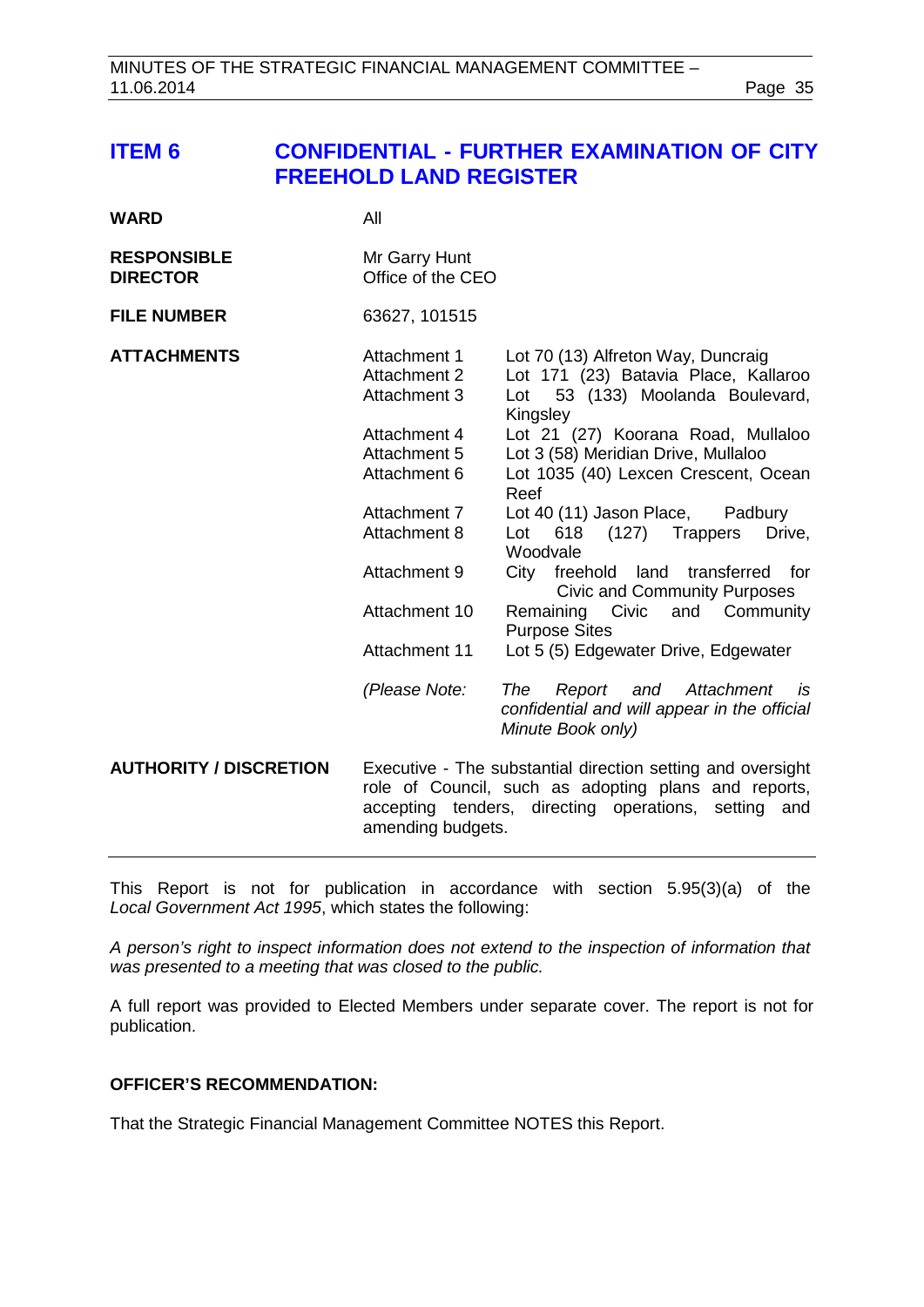**MOVED Mayor Pickard, SECONDED Cr McLean that the Strategic Financial Management Committee NOTES the confidential Report in relation to the further examination of the City freehold land register and determines that no further investigations be conducted at this point in time in relation to the eight sites mentioned within the Report.**

#### **The Motion was Put and CARRIED (7/0)**

**In favour of the Motion:** Cr Amphlett, Mayor Pickard, Crs Corr, Fishwick, McLean, Norman and Thomas.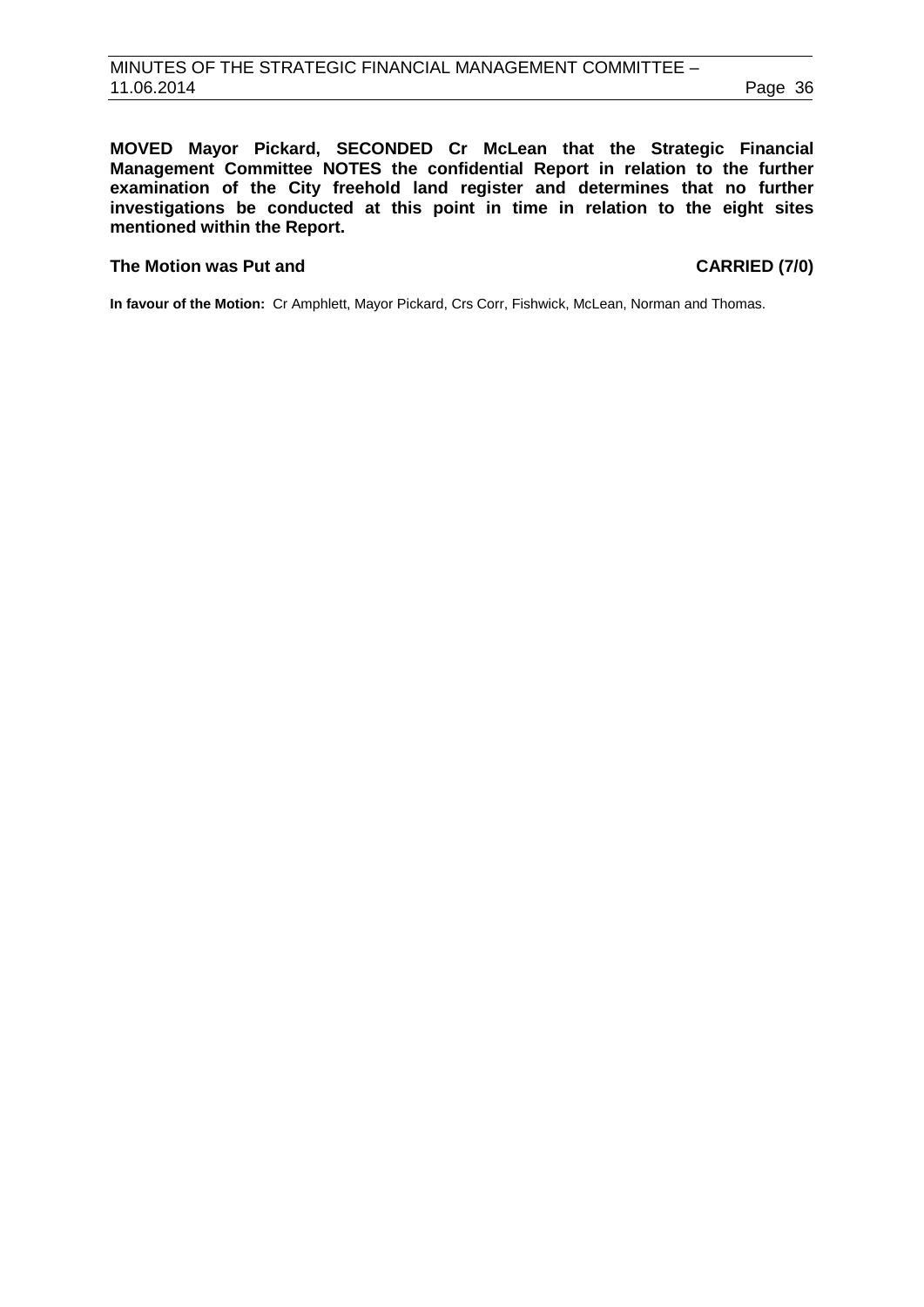## **Disclosure of interest affecting impartiality**

| <b>Name/Position</b>      | <b>Mayor Troy Pickard.</b>                                        |  |  |
|---------------------------|-------------------------------------------------------------------|--|--|
| Item No./Subject          | Item 7 - Confidential - City Proposed Acquisition of Vacant Crown |  |  |
|                           | land Community Purpose Site - Lot 12223 (12) Blackwattle          |  |  |
|                           | Parade, Padbury (Reserve 43717).                                  |  |  |
| <b>Nature of interest</b> | Interest that may affect impartiality.                            |  |  |
| <b>Extent of Interest</b> | Mayor Pickard's children attend St Stephens School, Duncraig      |  |  |
|                           | which abuts Fernwood Park, Padbury.                               |  |  |

# <span id="page-36-0"></span>**ITEM 7 CONFIDENTIAL - CITY PROPOSED ACQUISITION OF VACANT CROWN LAND COMMUNITY PURPOSE SITE – LOT 12223 (12) BLACKWATTLE PARADE, PADBURY (RESERVE 43717)**

| <b>WARD</b>                           | South-West                                                                                                                                                                                       |                                                                                                            |
|---------------------------------------|--------------------------------------------------------------------------------------------------------------------------------------------------------------------------------------------------|------------------------------------------------------------------------------------------------------------|
| <b>RESPONSIBLE</b><br><b>DIRECTOR</b> | Mr Garry Hunt<br>Office of the CEO                                                                                                                                                               |                                                                                                            |
| <b>FILE NUMBER</b>                    | 07560, 56534, 55022, 101515                                                                                                                                                                      |                                                                                                            |
| <b>ATTACHMENT</b>                     | Attachment 1                                                                                                                                                                                     | Location Plan - Lot 12223, (12)<br>Blackwattle Parade, Padbury (Reserve<br>43717)                          |
|                                       | Attachment 2                                                                                                                                                                                     | Location Plan - St Stephen's Early<br><b>Learning Centre</b>                                               |
|                                       | (Please Note:                                                                                                                                                                                    | and Attachment<br>The<br>Report<br>is<br>confidential and will appear in the official<br>Minute Book only) |
| <b>AUTHORITY / DISCRETION</b>         | Executive – The substantial direction setting and oversight<br>role of Council, such as adopting plans and reports,<br>accepting tenders, directing operations, setting and<br>amending budgets. |                                                                                                            |

This Report is confidential in accordance with section 5.23(2)(h) of the *Local Government Act 1995*, which also permits the meeting to be closed to the public for business relating to the following:

*The determination by the local government of a price for the sale or purchase of property by the local government.*

A full report was provided to Elected Members under separate cover. The report is not for publication.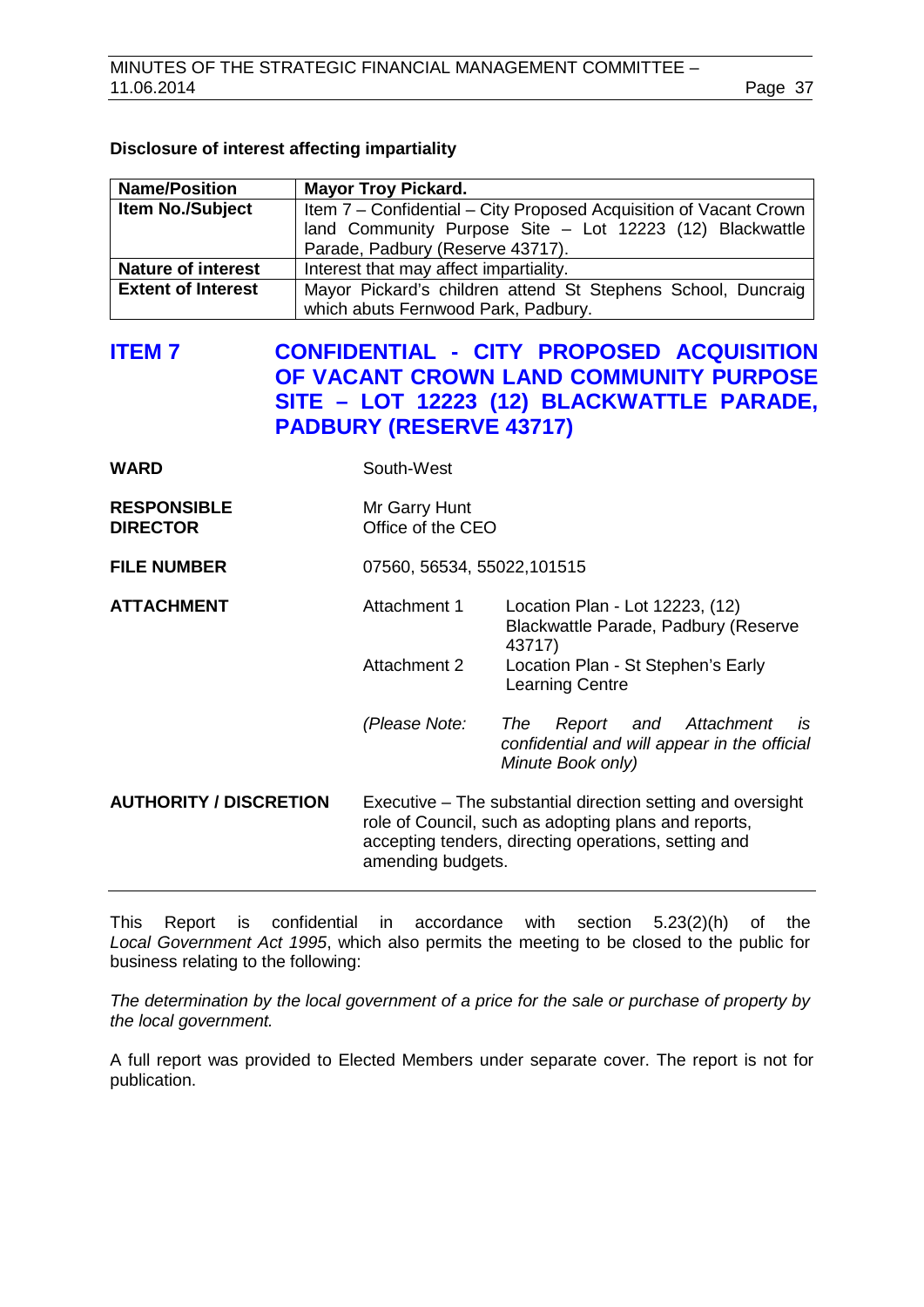## **OFFICER'S RECOMMENDATION:**

That Council:

- 1 ACCEPTS in principle the Department of Lands offer to cancel Reserve 43717, Lot 12223, (12) Blackwattle Parade, Padbury and dispose of it to the City at a cost of \$88,000 (exclusive of GST) subject to the outcome of a 30-day public advertising period;
- 2 REQUESTS the Chief Executive Officer to pursue clarification from the Minister for Planning and the Minister for Lands regarding the conditions provided to the City on how the proceeds on the proposed disposal of the site should be utilised;
- 3 AUTHORISES the advertising of the proposal to purchase Reserve 43717 for thirty days in accordance with the Department of Lands requirements.

## **MOVED Cr Thomas, SECONDED Cr Norman that Council:**

- **1 ACCEPTS in principle the Department of Lands offer to cancel Reserve 43717, Lot 12223 (12) Blackwattle Parade, Padbury and dispose of it to the City at a cost of \$88,000 (exclusive of GST) subject to the outcome of a 30-day public advertising period;**
- **2 REQUESTS the Chief Executive Officer to pursue clarification from the Minister for Planning and the Minister for Lands regarding the conditions provided to the City on how the proceeds on the proposed disposal of the site should be utilised;**
- **3 AUTHORISES the advertising of the proposal to purchase Reserve 43717 for thirty days in accordance with the Department of Lands requirements;**
- **4 NOTES the preference for the proceeds of the sale of Lot 12223 (12) Blackwattle Parade, Padbury is to resolve traffic ingress/egress issues to Hepburn Heights by the installation of traffic lights at the junction of Walter Padbury Boulevard and Hepburn Avenue, Padbury.**

# **The Motion was Put and CARRIED (7/0)**

**In favour of the Motion:** Cr Amphlett, Mayor Pickard, Crs Corr, Fishwick, McLean, Norman and Thomas.

*Cr Chester left the room at 7.46pm.*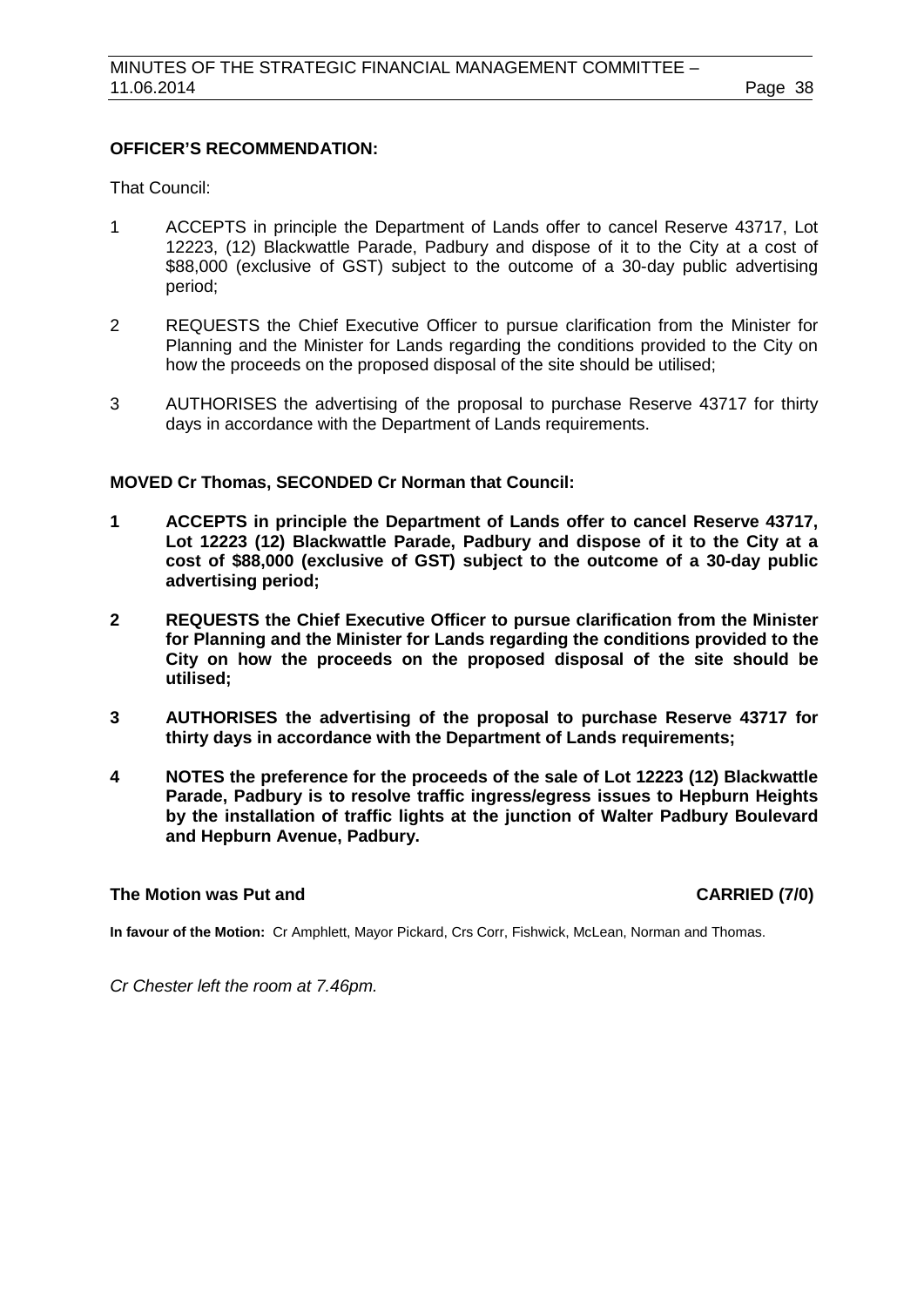# <span id="page-38-0"></span>**ITEM 8 CONFIDENTIAL - PINNAROO POINT CAFÉ/KIOSK - EXPRESSION OF INTEREST**

| <b>WARD</b>                           | South-West                                                                                                                                                                                       |                                                                                                                |
|---------------------------------------|--------------------------------------------------------------------------------------------------------------------------------------------------------------------------------------------------|----------------------------------------------------------------------------------------------------------------|
| <b>RESPONSIBLE</b><br><b>DIRECTOR</b> | Mr Garry Hunt<br><b>Chief Executive Officer</b>                                                                                                                                                  |                                                                                                                |
| <b>FILE NUMBER</b>                    | 102656, 101515                                                                                                                                                                                   |                                                                                                                |
| <b>ATTACHMENT</b>                     | Attachment 1                                                                                                                                                                                     | <b>Summary of Submissions</b>                                                                                  |
|                                       | (Please Note:                                                                                                                                                                                    | Report and Attachment<br>The<br><i>is</i><br>confidential and will appear in the official<br>Minute Book only) |
| <b>AUTHORITY / DISCRETION</b>         | Executive - The substantial direction setting and oversight<br>role of Council, such as adopting plans and reports,<br>accepting tenders, directing operations, setting and<br>amending budgets. |                                                                                                                |

This Report is confidential in accordance with section 5.23(2)(e)(ii) of the *Local Government Act 1995*, which also permits the meeting to be closed to the public for business relating to the following:

*A matter that if disclosed would reveal information about the business, professional, commercial or financial affairs of a person.*

A full report was provided to Elected Members under separate cover. The report is not for publication.

# **OFFICER'S RECOMMENDATION:**

That Council:

- 1 CONSIDERS the information provided by respondents to the Expression of Interest and the assessment by the Evaluation Panel contained within the report and DETERMINES that The Fig Group is the Stage One preferred respondent for the development of a café/kiosk at Pinnaroo Point ;
- 2 REQUESTS the Chief Executive Officer to invite a Stage Two proposal from The Fig Group;
- 3 REQUESTS the Chief Executive Officer to provide a further report to Council at the conclusion of Stage Two.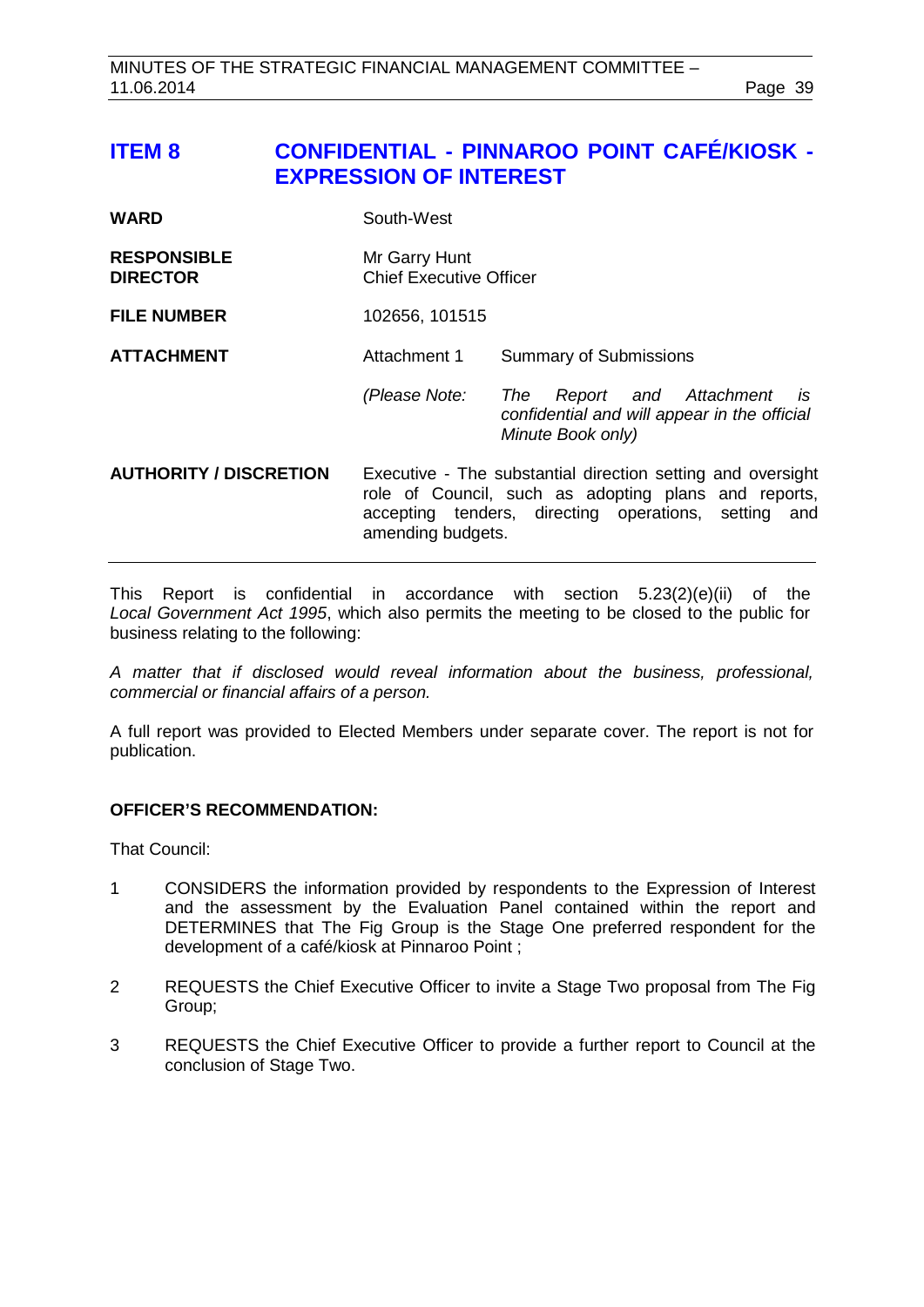# **MOVED Cr Thomas, SECONDED Cr Norman that Council:**

- **1 CONSIDERS the information provided by respondents to the Expression of Interest and the assessment by the Evaluation Panel contained within the Report and DETERMINES that The Fig Group is the Stage One preferred respondent for the development of a café/kiosk at Pinnaroo Point;**
- **2 REQUESTS the Chief Executive Officer to invite a Stage Two proposal from The Fig Group and Rock (WA) Pty Ltd T/as White Salt;**
- **3 REQUESTS the Chief Executive Officer to provide a further report to Council at the conclusion of Stage Two.**

## **The Motion was Put and CARRIED (7/0)**

**In favour of the Motion:** Cr Amphlett, Mayor Pickard, Crs Corr, Fishwick, McLean, Norman and Thomas.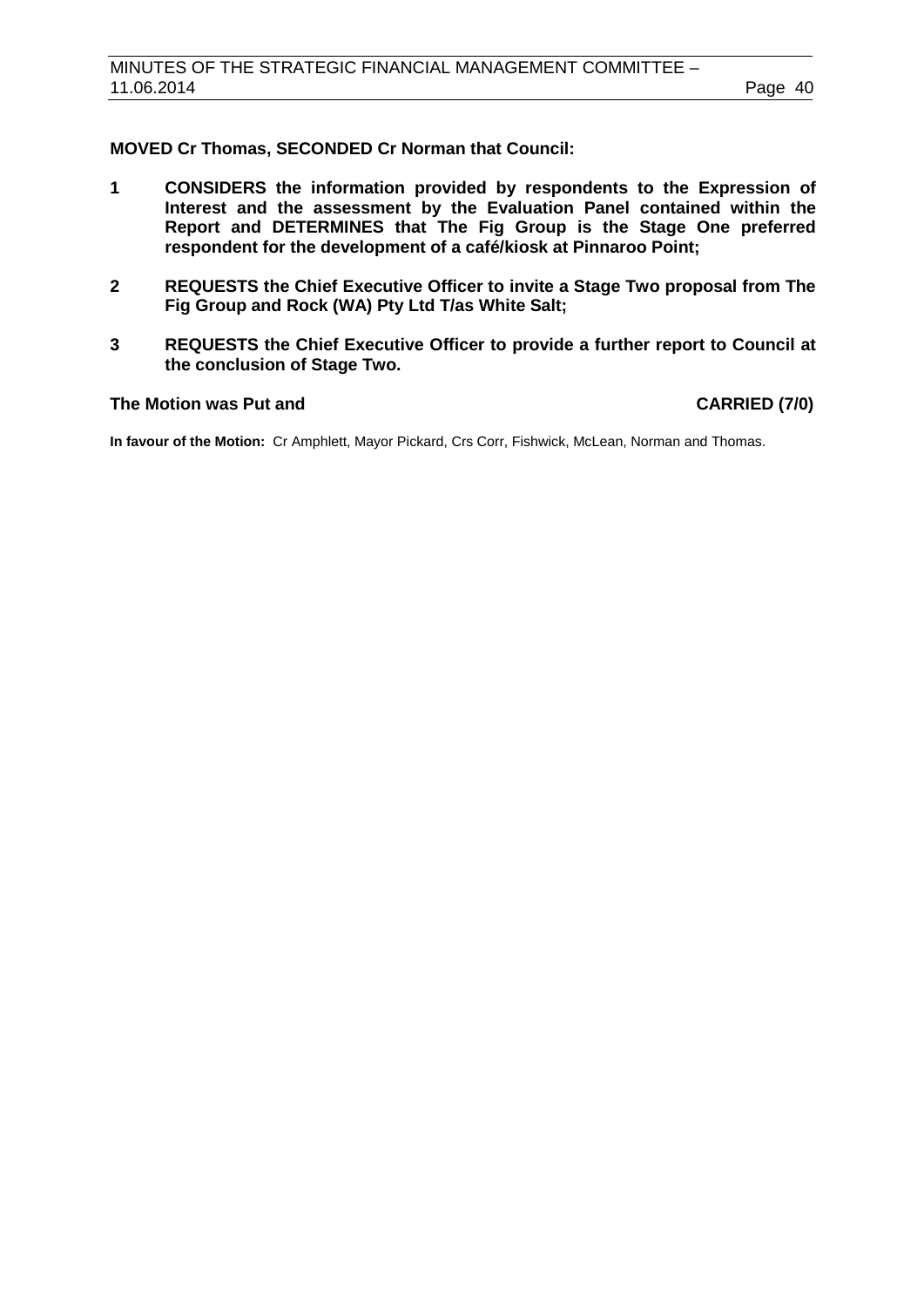# <span id="page-40-0"></span>**ITEM 9 CONFIDENTIAL - BURNS BEACH CAFÉ/RESTAURANT EXPRESSIONS OF INTEREST - INTERIM STATUS REPORT**

| WARD | <b>North</b> |
|------|--------------|
|------|--------------|

| <b>RESPONSIBLE</b> | Mr Garry Hunt     |
|--------------------|-------------------|
| <b>DIRECTOR</b>    | Office of the CEO |

**FILE NUMBER** 102656, 101515

**ATTACHMENT** Nil.

**AUTHORITY / DISCRETION** Information - includes items provided to Council for information purposes only that do not require a decision of Council (that is for 'noting').

This Report is confidential in accordance with section 5.23(2)(e)(ii) of the *Local Government Act 1995*, which also permits the meeting to be closed to the public for business relating to the following:

*A matter that if disclosed would reveal information about the business, professional, commercial or financial affairs of a person.*

A full report was provided to Elected Members under separate cover. The report is not for publication.

**MOVED Cr McLean, SECONDED Cr Thomas that the Strategic Financial Management Committee NOTES the Burns Beach Café/Restaurant Expression of Interest – Interim Status Report.**

#### **The Motion was Put and CARRIED (7/0)**

**In favour of the Motion:** Cr Amphlett, Mayor Pickard, Crs Corr, Fishwick, McLean, Norman and Thomas.